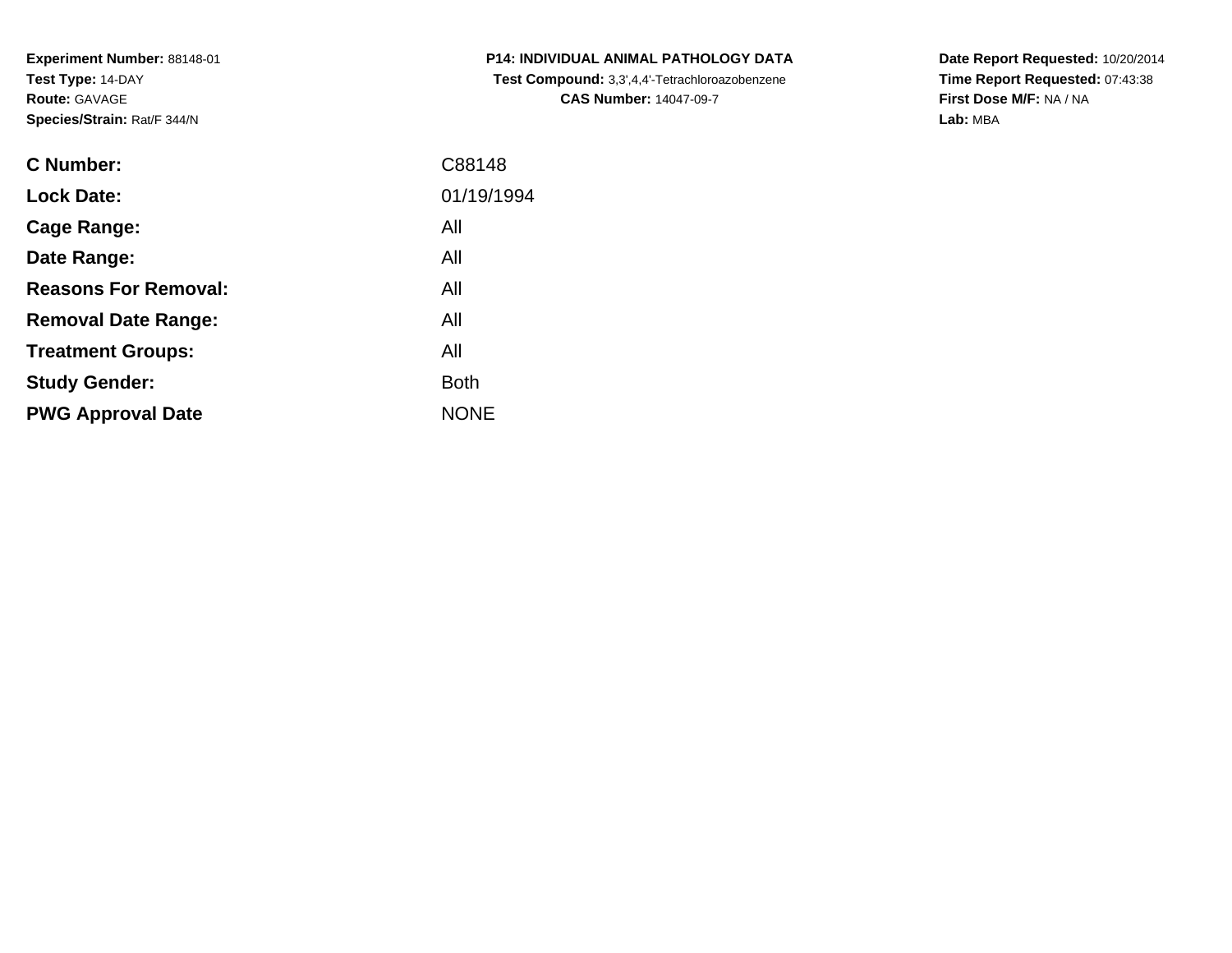| <b>Experiment Number: 88148-01</b> | <b>P14: INDIVIDUAL ANIMAL PATHOLOGY DATA</b><br>Test Compound: 3,3',4,4'-Tetrachloroazobenzene |                                   | Date Report Requested: 10/20/2014 |
|------------------------------------|------------------------------------------------------------------------------------------------|-----------------------------------|-----------------------------------|
| Test Type: 14-DAY                  |                                                                                                |                                   | Time Report Requested: 07:43:38   |
| <b>Route: GAVAGE</b>               |                                                                                                | <b>CAS Number: 14047-09-7</b>     | First Dose M/F: NA / NA           |
| Species/Strain: Rat/F 344/N        |                                                                                                |                                   | Lab: MBA                          |
| <b>ANIMAL ID: 1</b>                | <b>TRT#: 1</b>                                                                                 | <b>SEX: Male</b>                  | DAY ON TEST: 17                   |
|                                    | DOSE: 0 MG/KG                                                                                  | <b>DISP:</b> Terminal Sacrifice   | <b>HISTO: MB172G-1</b>            |
|                                    |                                                                                                | ORGAN AND ACCOUNTABLE SITE STATUS |                                   |
| <b>NORMAL</b>                      |                                                                                                |                                   |                                   |
| * Kidney                           | * Liver                                                                                        | * Lymph Node, Mesenteric          | * Spleen                          |
| * Stomach, Forestomach             | * Stomach, Glandular                                                                           | * Thymus                          |                                   |
| PRIMARY CAUSE OF DEATH             |                                                                                                |                                   |                                   |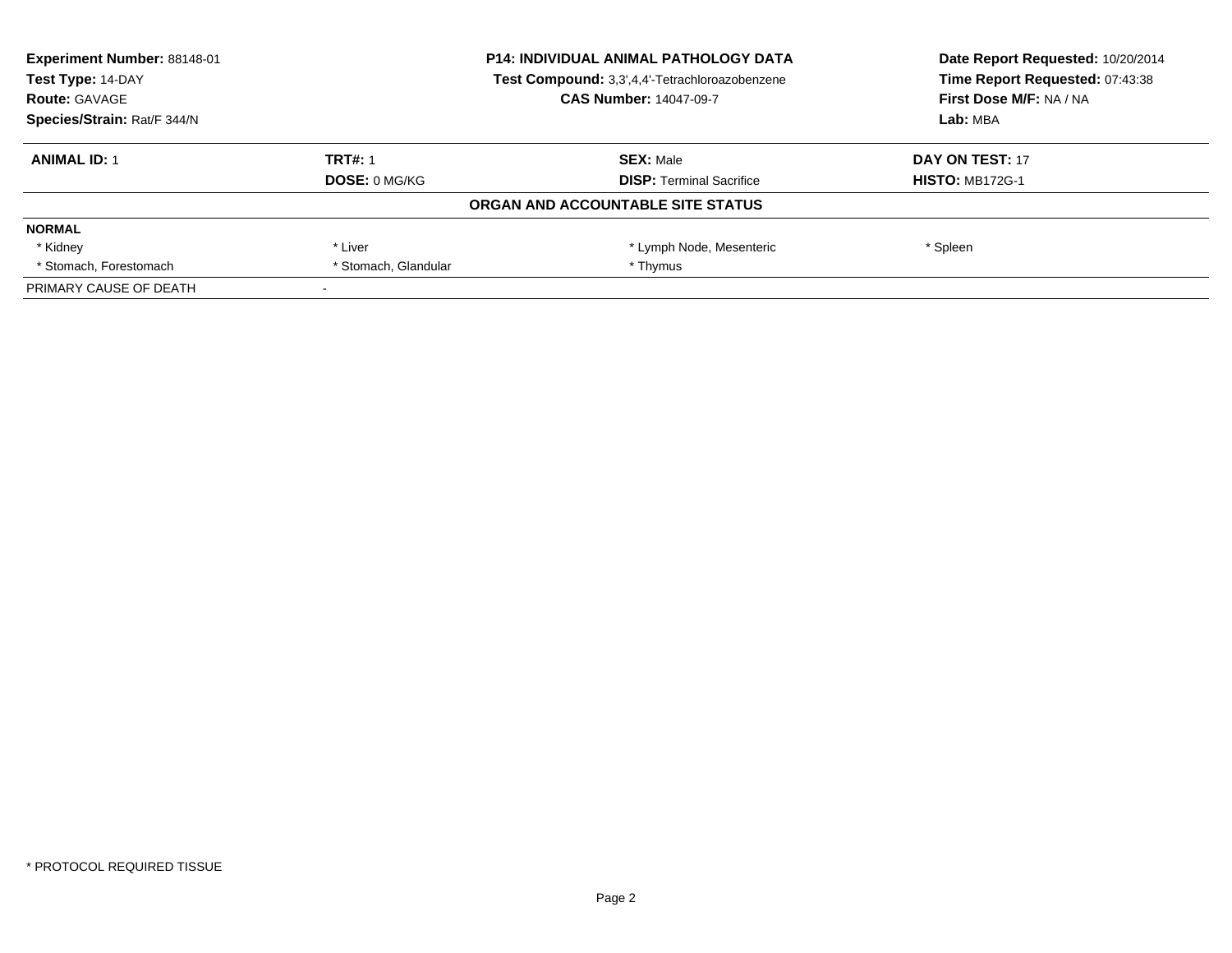| <b>Experiment Number: 88148-01</b><br><b>P14: INDIVIDUAL ANIMAL PATHOLOGY DATA</b> |                                                | Date Report Requested: 10/20/2014 |                                 |
|------------------------------------------------------------------------------------|------------------------------------------------|-----------------------------------|---------------------------------|
| Test Type: 14-DAY                                                                  | Test Compound: 3,3',4,4'-Tetrachloroazobenzene |                                   | Time Report Requested: 07:43:38 |
| <b>Route: GAVAGE</b>                                                               |                                                | <b>CAS Number: 14047-09-7</b>     | First Dose M/F: NA / NA         |
| Species/Strain: Rat/F 344/N                                                        |                                                |                                   | Lab: MBA                        |
| <b>ANIMAL ID: 2</b>                                                                | <b>TRT#: 1</b>                                 | <b>SEX: Male</b>                  | DAY ON TEST: 17                 |
|                                                                                    | DOSE: 0 MG/KG                                  | <b>DISP:</b> Terminal Sacrifice   | <b>HISTO: MB172G-2</b>          |
|                                                                                    |                                                | ORGAN AND ACCOUNTABLE SITE STATUS |                                 |
| <b>NORMAL</b>                                                                      |                                                |                                   |                                 |
| * Kidney                                                                           | * Liver                                        | * Lymph Node, Mesenteric          | * Spleen                        |
| * Stomach, Forestomach                                                             | * Stomach, Glandular                           | * Thymus                          |                                 |
| PRIMARY CAUSE OF DEATH                                                             |                                                |                                   |                                 |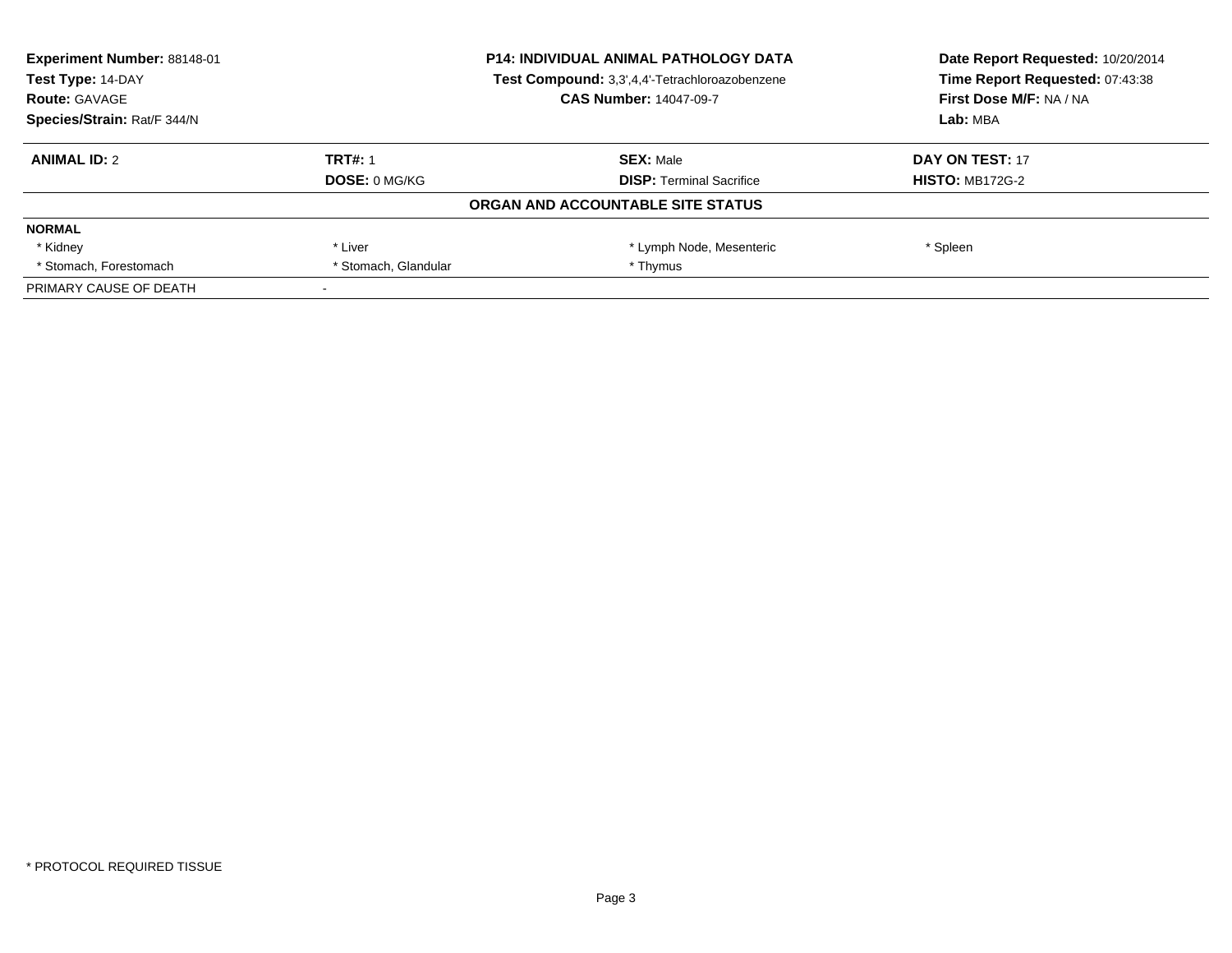| Experiment Number: 88148-01<br>Test Type: 14-DAY<br><b>Route: GAVAGE</b><br>Species/Strain: Rat/F 344/N |                          | <b>P14: INDIVIDUAL ANIMAL PATHOLOGY DATA</b><br>Test Compound: 3,3',4,4'-Tetrachloroazobenzene<br><b>CAS Number: 14047-09-7</b> | Date Report Requested: 10/20/2014<br>Time Report Requested: 07:43:38<br>First Dose M/F: NA / NA<br>Lab: MBA |
|---------------------------------------------------------------------------------------------------------|--------------------------|---------------------------------------------------------------------------------------------------------------------------------|-------------------------------------------------------------------------------------------------------------|
| <b>ANIMAL ID: 3</b>                                                                                     | <b>TRT#: 1</b>           | <b>SEX: Male</b>                                                                                                                | DAY ON TEST: 17                                                                                             |
|                                                                                                         | DOSE: 0 MG/KG            | <b>DISP:</b> Terminal Sacrifice                                                                                                 | <b>HISTO: MB172G-3</b>                                                                                      |
|                                                                                                         |                          | ORGAN AND ACCOUNTABLE SITE STATUS                                                                                               |                                                                                                             |
| <b>NORMAL</b>                                                                                           |                          |                                                                                                                                 |                                                                                                             |
| * Liver                                                                                                 | * Lymph Node, Mesenteric | * Spleen                                                                                                                        | * Stomach, Forestomach                                                                                      |
| * Stomach, Glandular                                                                                    | * Thymus                 |                                                                                                                                 |                                                                                                             |
| <b>OBSERVATIONS</b>                                                                                     |                          |                                                                                                                                 |                                                                                                             |
| * Kidney                                                                                                |                          | Inflammation                                                                                                                    | Focal, Minimal                                                                                              |
| Note: INFLAMMATION IS SUBACUTE.                                                                         |                          |                                                                                                                                 |                                                                                                             |
| PRIMARY CAUSE OF DEATH                                                                                  |                          |                                                                                                                                 |                                                                                                             |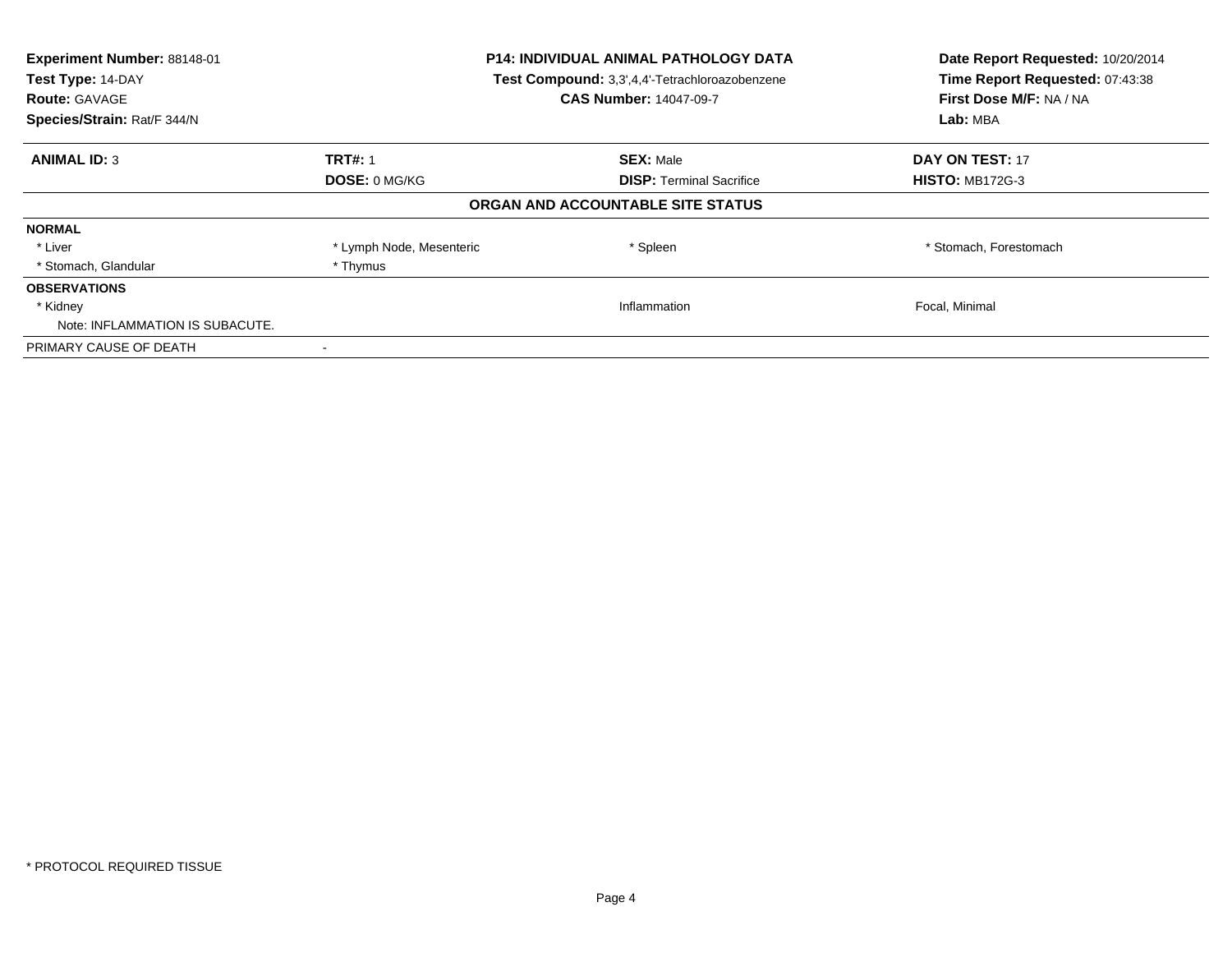| <b>Experiment Number: 88148-01</b> | <b>P14: INDIVIDUAL ANIMAL PATHOLOGY DATA</b><br>Test Compound: 3,3',4,4'-Tetrachloroazobenzene |                                   | Date Report Requested: 10/20/2014 |
|------------------------------------|------------------------------------------------------------------------------------------------|-----------------------------------|-----------------------------------|
| Test Type: 14-DAY                  |                                                                                                |                                   | Time Report Requested: 07:43:38   |
| <b>Route: GAVAGE</b>               |                                                                                                | <b>CAS Number: 14047-09-7</b>     | First Dose M/F: NA / NA           |
| Species/Strain: Rat/F 344/N        |                                                                                                |                                   | Lab: MBA                          |
| <b>ANIMAL ID: 4</b>                | <b>TRT#: 1</b>                                                                                 | <b>SEX: Male</b>                  | DAY ON TEST: 17                   |
|                                    | DOSE: 0 MG/KG                                                                                  | <b>DISP:</b> Terminal Sacrifice   | <b>HISTO: MB172G-4</b>            |
|                                    |                                                                                                | ORGAN AND ACCOUNTABLE SITE STATUS |                                   |
| <b>NORMAL</b>                      |                                                                                                |                                   |                                   |
| * Kidney                           | * Liver                                                                                        | * Lymph Node, Mesenteric          | * Spleen                          |
| * Stomach, Forestomach             | * Stomach, Glandular                                                                           | * Thymus                          |                                   |
| PRIMARY CAUSE OF DEATH             |                                                                                                |                                   |                                   |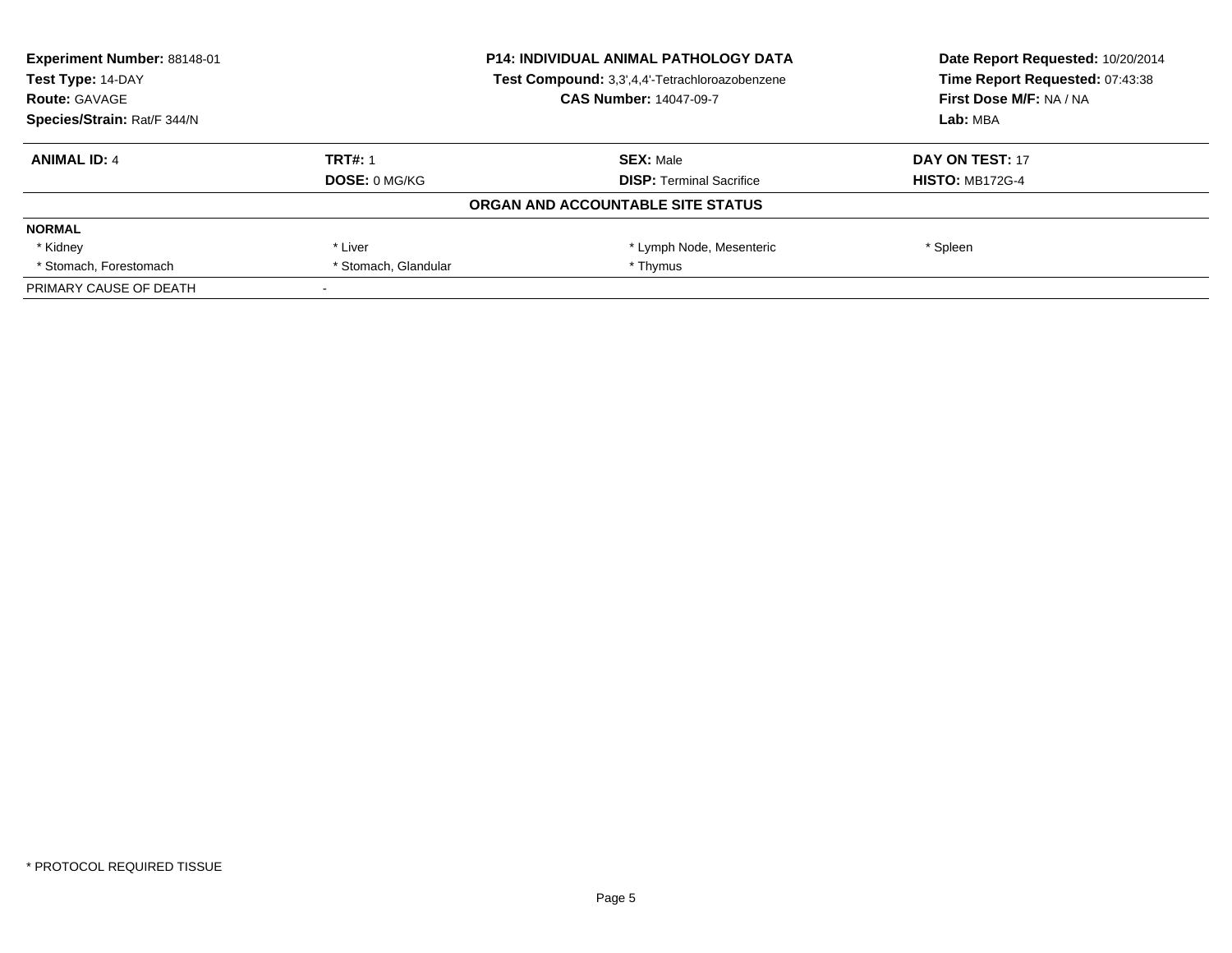| Experiment Number: 88148-01<br>Test Type: 14-DAY | <b>P14: INDIVIDUAL ANIMAL PATHOLOGY DATA</b><br>Test Compound: 3,3',4,4'-Tetrachloroazobenzene |                                   | Date Report Requested: 10/20/2014<br>Time Report Requested: 07:43:38 |
|--------------------------------------------------|------------------------------------------------------------------------------------------------|-----------------------------------|----------------------------------------------------------------------|
| <b>Route: GAVAGE</b>                             |                                                                                                | <b>CAS Number: 14047-09-7</b>     | First Dose M/F: NA / NA                                              |
| Species/Strain: Rat/F 344/N                      |                                                                                                |                                   | Lab: MBA                                                             |
| <b>ANIMAL ID: 5</b>                              | <b>TRT#: 1</b>                                                                                 | <b>SEX: Male</b>                  | <b>DAY ON TEST: 17</b>                                               |
|                                                  | <b>DOSE: 0 MG/KG</b>                                                                           | <b>DISP:</b> Terminal Sacrifice   | <b>HISTO: MB172G-5</b>                                               |
|                                                  |                                                                                                | ORGAN AND ACCOUNTABLE SITE STATUS |                                                                      |
| <b>NORMAL</b>                                    |                                                                                                |                                   |                                                                      |
| * Liver                                          | * Lymph Node, Mesenteric                                                                       | * Spleen                          | * Stomach, Forestomach                                               |
| * Stomach, Glandular                             | * Thymus                                                                                       |                                   |                                                                      |
| <b>OBSERVATIONS</b>                              |                                                                                                |                                   |                                                                      |
| * Kidney                                         | Renal Tubule                                                                                   | Accumulation, Hyaline Droplet     | Minimal                                                              |
| PRIMARY CAUSE OF DEATH                           |                                                                                                |                                   |                                                                      |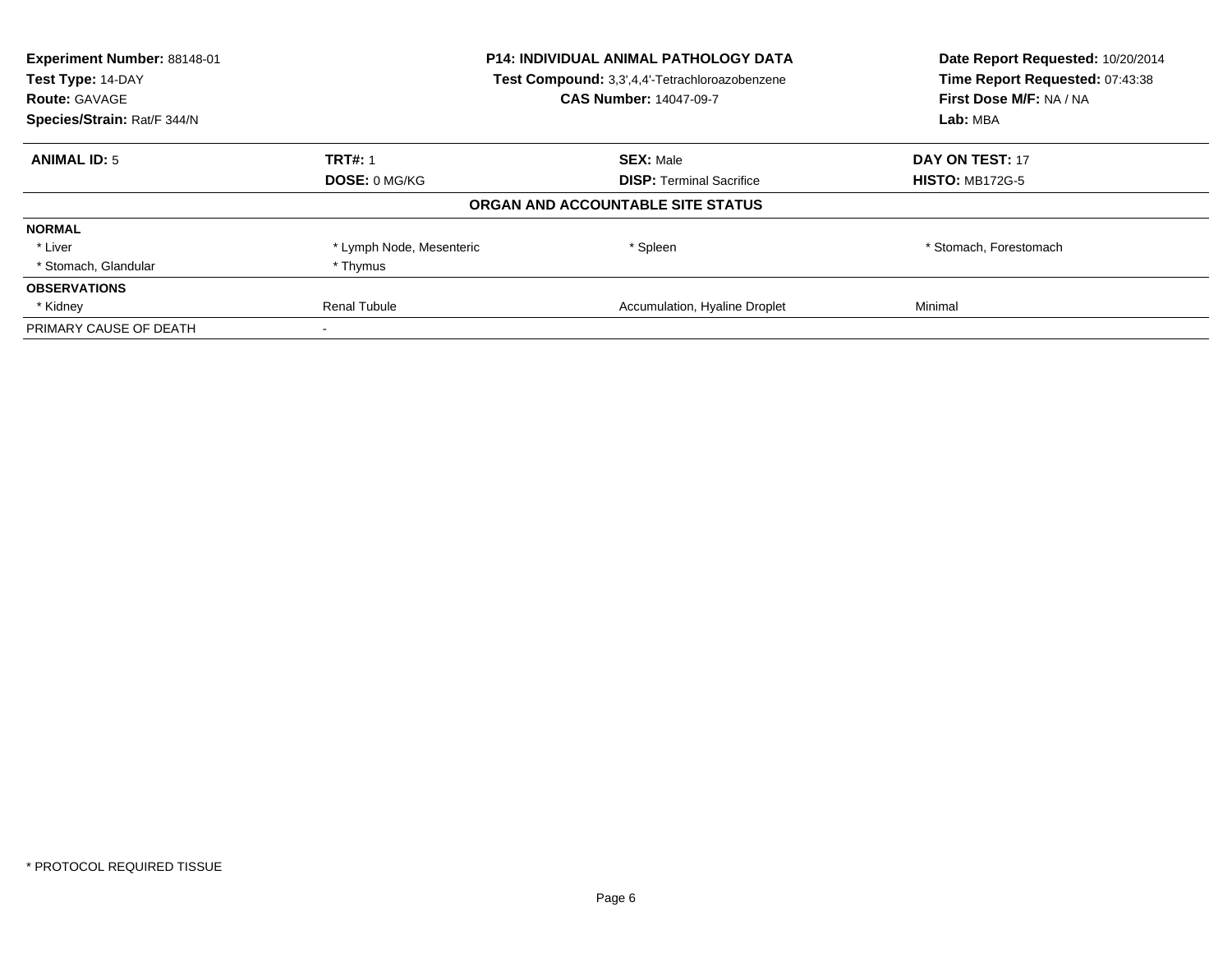| Experiment Number: 88148-01<br>Test Type: 14-DAY<br><b>Route: GAVAGE</b><br>Species/Strain: Rat/F 344/N |                         | <b>P14: INDIVIDUAL ANIMAL PATHOLOGY DATA</b><br>Test Compound: 3,3',4,4'-Tetrachloroazobenzene<br><b>CAS Number: 14047-09-7</b> | Date Report Requested: 10/20/2014<br>Time Report Requested: 07:43:38<br>First Dose M/F: NA / NA<br>Lab: MBA |
|---------------------------------------------------------------------------------------------------------|-------------------------|---------------------------------------------------------------------------------------------------------------------------------|-------------------------------------------------------------------------------------------------------------|
| <b>ANIMAL ID: 6</b>                                                                                     | TRT#: 2                 | <b>SEX: Male</b>                                                                                                                | <b>DAY ON TEST: 17</b>                                                                                      |
|                                                                                                         | <b>DOSE: 12.5 MG/KG</b> | <b>DISP: Terminal Sacrifice</b>                                                                                                 | <b>HISTO: MB172G-6</b>                                                                                      |
|                                                                                                         |                         | ORGAN AND ACCOUNTABLE SITE STATUS                                                                                               |                                                                                                             |
| <b>NORMAL</b>                                                                                           |                         |                                                                                                                                 |                                                                                                             |
| Kidney                                                                                                  |                         |                                                                                                                                 |                                                                                                             |
| <b>OBSERVATIONS</b>                                                                                     |                         |                                                                                                                                 |                                                                                                             |
| Spleen                                                                                                  |                         | Hematopoietic Cell Proliferation                                                                                                | Minimal                                                                                                     |
| PRIMARY CAUSE OF DEATH                                                                                  |                         |                                                                                                                                 |                                                                                                             |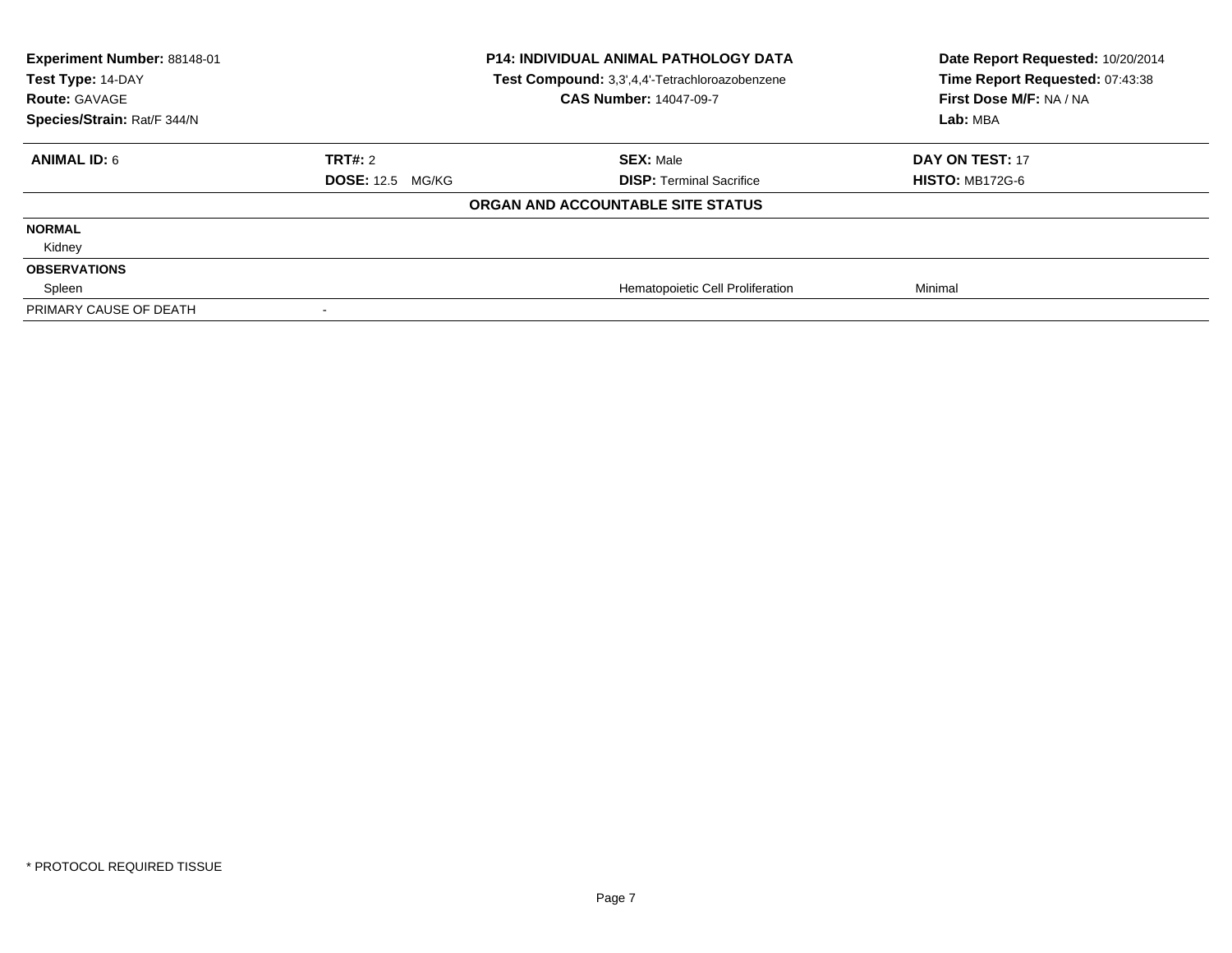| Experiment Number: 88148-01<br>Test Type: 14-DAY<br><b>Route: GAVAGE</b><br>Species/Strain: Rat/F 344/N |                         | <b>P14: INDIVIDUAL ANIMAL PATHOLOGY DATA</b><br>Test Compound: 3,3',4,4'-Tetrachloroazobenzene<br><b>CAS Number: 14047-09-7</b> | Date Report Requested: 10/20/2014<br>Time Report Requested: 07:43:38<br>First Dose M/F: NA / NA<br>Lab: MBA |
|---------------------------------------------------------------------------------------------------------|-------------------------|---------------------------------------------------------------------------------------------------------------------------------|-------------------------------------------------------------------------------------------------------------|
| <b>ANIMAL ID: 7</b>                                                                                     | TRT#: 2                 | <b>SEX: Male</b>                                                                                                                | DAY ON TEST: 17                                                                                             |
|                                                                                                         | <b>DOSE: 12.5 MG/KG</b> | <b>DISP: Terminal Sacrifice</b>                                                                                                 | <b>HISTO: MB172G-7</b>                                                                                      |
|                                                                                                         |                         | ORGAN AND ACCOUNTABLE SITE STATUS                                                                                               |                                                                                                             |
| <b>NORMAL</b>                                                                                           |                         |                                                                                                                                 |                                                                                                             |
| Kidney                                                                                                  |                         |                                                                                                                                 |                                                                                                             |
| <b>OBSERVATIONS</b>                                                                                     |                         |                                                                                                                                 |                                                                                                             |
| Spleen                                                                                                  |                         | Hematopoietic Cell Proliferation                                                                                                | Minimal                                                                                                     |
| PRIMARY CAUSE OF DEATH                                                                                  |                         |                                                                                                                                 |                                                                                                             |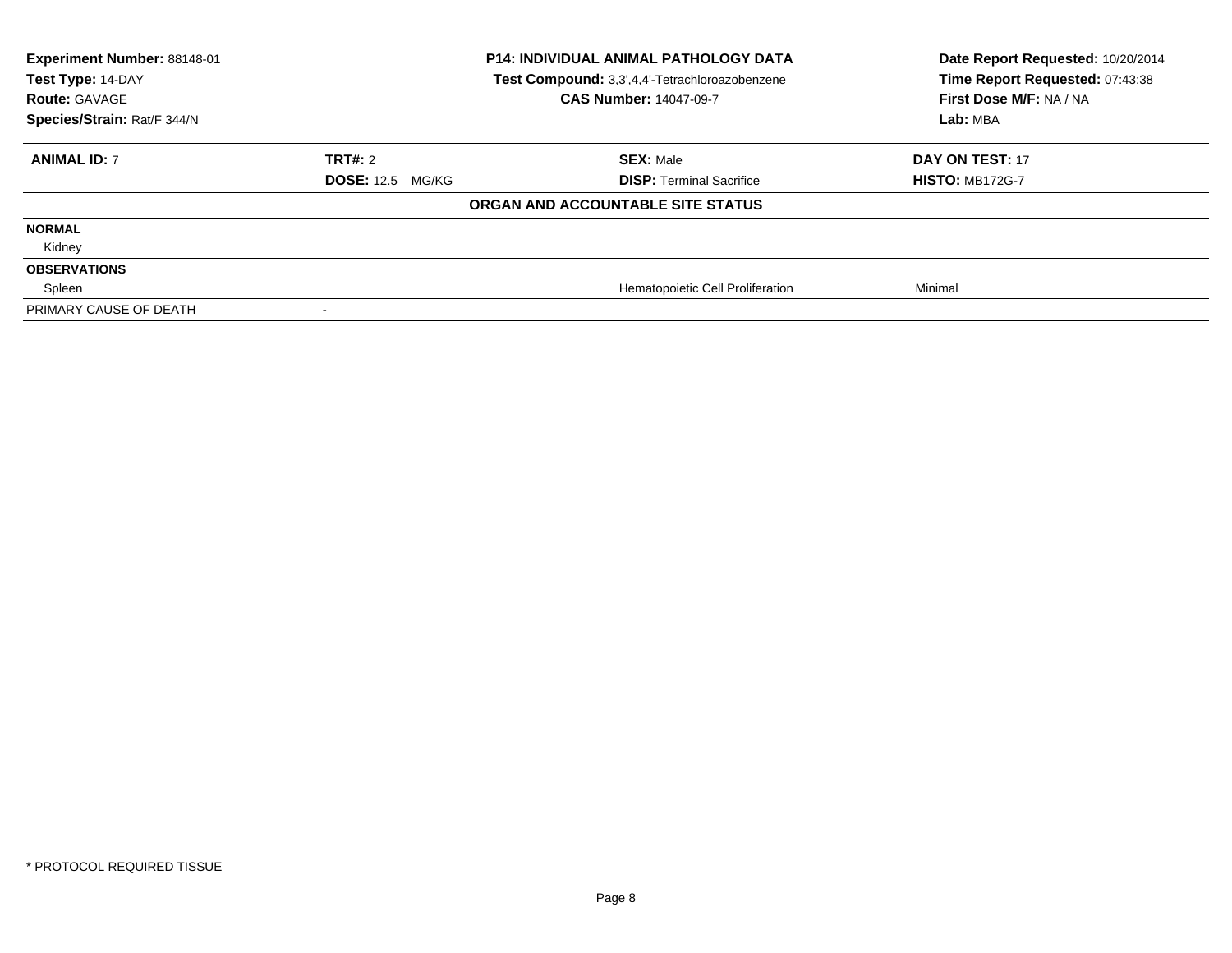| <b>Experiment Number: 88148-01</b> | <b>P14: INDIVIDUAL ANIMAL PATHOLOGY DATA</b> |                                                | Date Report Requested: 10/20/2014 |  |
|------------------------------------|----------------------------------------------|------------------------------------------------|-----------------------------------|--|
| Test Type: 14-DAY                  |                                              | Test Compound: 3,3',4,4'-Tetrachloroazobenzene | Time Report Requested: 07:43:38   |  |
| <b>Route: GAVAGE</b>               |                                              | <b>CAS Number: 14047-09-7</b>                  | First Dose M/F: NA / NA           |  |
| Species/Strain: Rat/F 344/N        |                                              |                                                | Lab: MBA                          |  |
| <b>ANIMAL ID: 8</b>                | TRT#: 2                                      | <b>SEX: Male</b>                               | DAY ON TEST: 17                   |  |
|                                    | <b>DOSE: 12.5 MG/KG</b>                      | <b>DISP: Terminal Sacrifice</b>                | <b>HISTO: MB172G-8</b>            |  |
|                                    |                                              | ORGAN AND ACCOUNTABLE SITE STATUS              |                                   |  |
| <b>NORMAL</b>                      |                                              |                                                |                                   |  |
| Kidney                             | Spleen                                       |                                                |                                   |  |
| PRIMARY CAUSE OF DEATH             |                                              |                                                |                                   |  |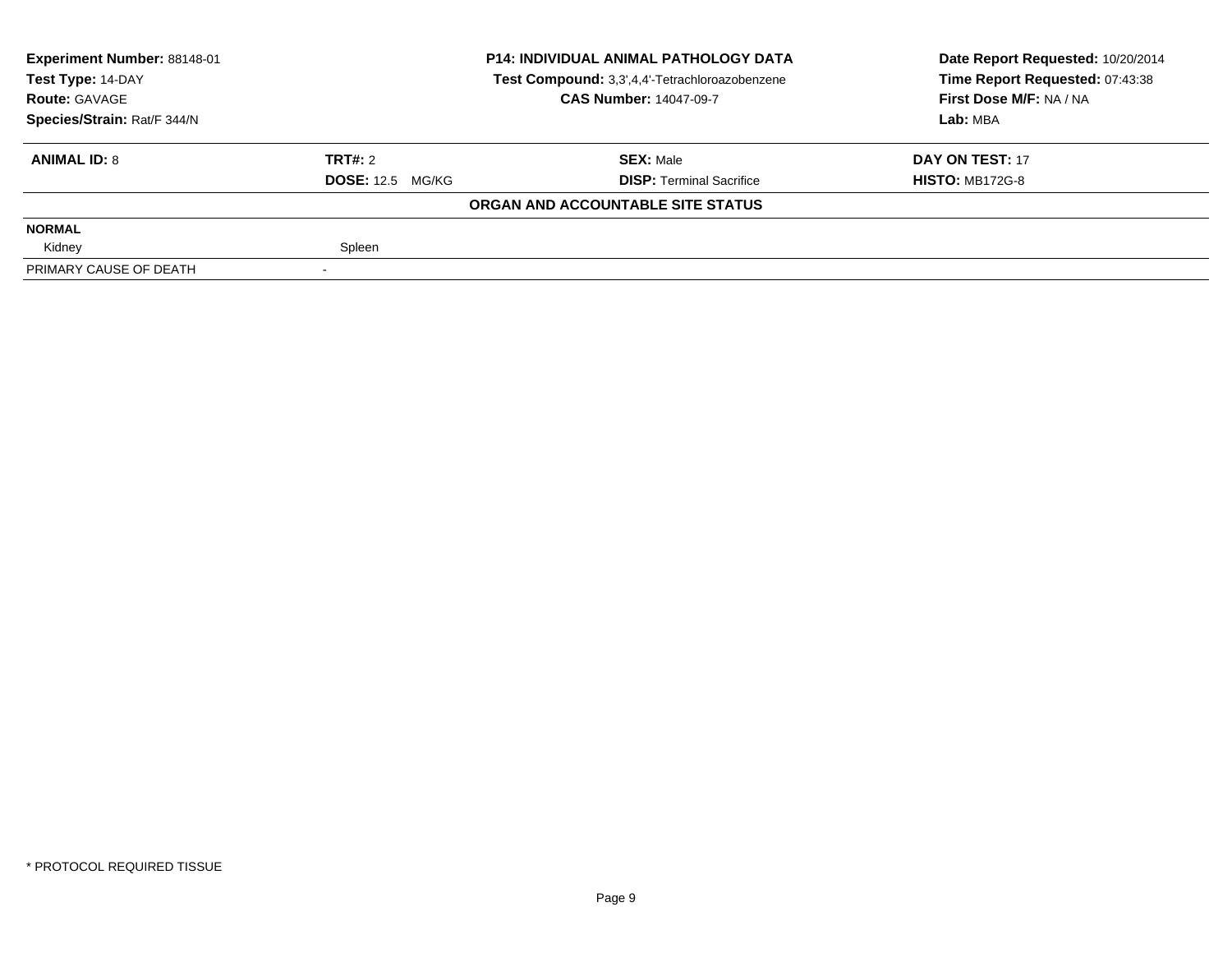| Experiment Number: 88148-01<br>Test Type: 14-DAY<br><b>Route: GAVAGE</b> |                         | <b>P14: INDIVIDUAL ANIMAL PATHOLOGY DATA</b><br>Test Compound: 3,3',4,4'-Tetrachloroazobenzene<br><b>CAS Number: 14047-09-7</b> | Date Report Requested: 10/20/2014<br>Time Report Requested: 07:43:38<br>First Dose M/F: NA / NA |
|--------------------------------------------------------------------------|-------------------------|---------------------------------------------------------------------------------------------------------------------------------|-------------------------------------------------------------------------------------------------|
| Species/Strain: Rat/F 344/N                                              |                         |                                                                                                                                 | Lab: MBA                                                                                        |
| <b>ANIMAL ID: 9</b>                                                      | TRT#: 2                 | <b>SEX: Male</b>                                                                                                                | DAY ON TEST: 17                                                                                 |
|                                                                          | <b>DOSE: 12.5 MG/KG</b> | <b>DISP:</b> Terminal Sacrifice                                                                                                 | <b>HISTO: MB172G-9</b>                                                                          |
| <b>OBSERVATIONS</b>                                                      |                         |                                                                                                                                 |                                                                                                 |
| Kidney                                                                   |                         | Nephropathy                                                                                                                     | Chronic, Minimal                                                                                |
| Spleen                                                                   |                         | Hematopoietic Cell Proliferation                                                                                                | Minimal                                                                                         |
| PRIMARY CAUSE OF DEATH                                                   |                         |                                                                                                                                 |                                                                                                 |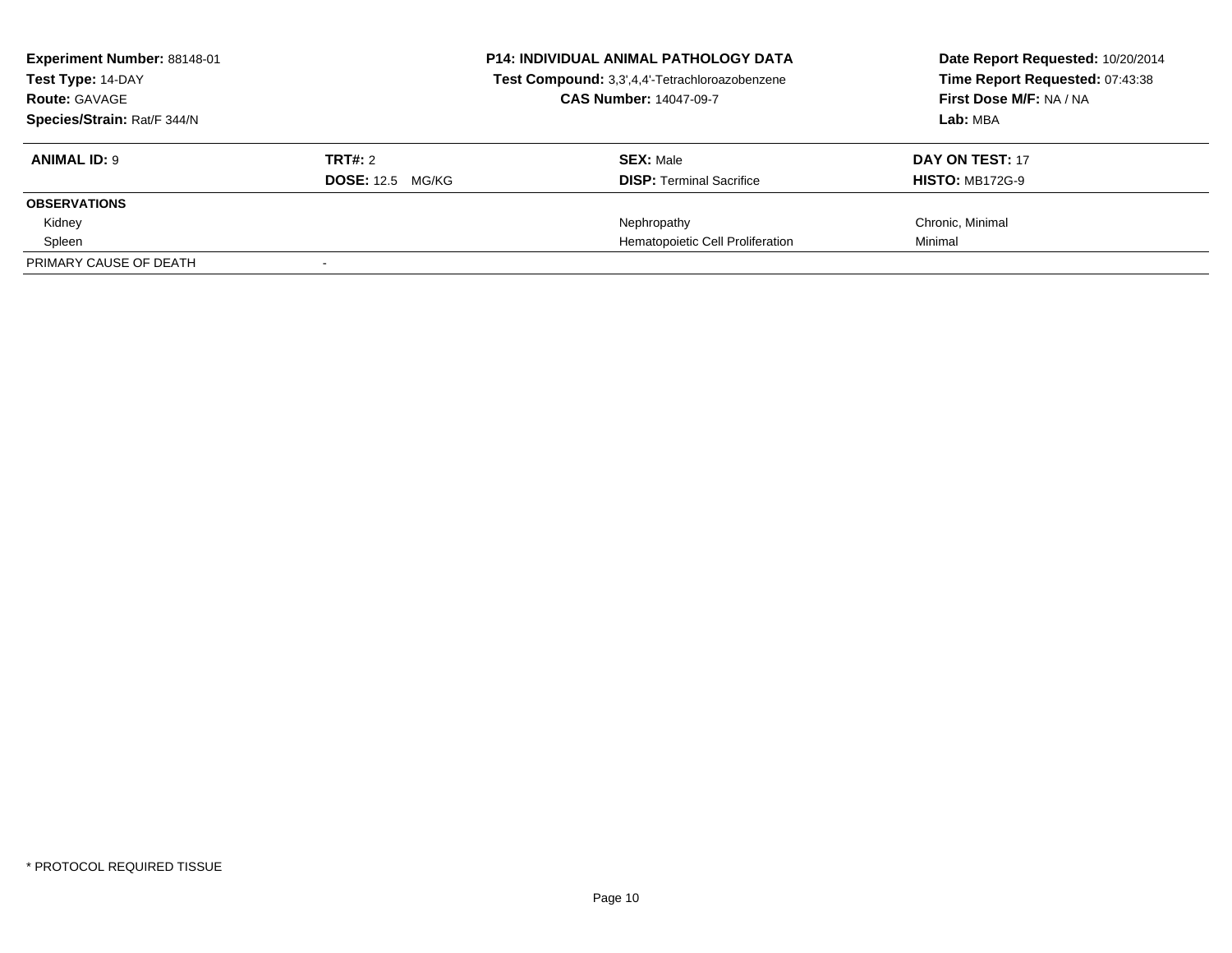| Experiment Number: 88148-01<br>Test Type: 14-DAY<br><b>Route: GAVAGE</b> |                         | <b>P14: INDIVIDUAL ANIMAL PATHOLOGY DATA</b><br>Test Compound: 3,3',4,4'-Tetrachloroazobenzene<br><b>CAS Number: 14047-09-7</b> | Date Report Requested: 10/20/2014<br>Time Report Requested: 07:43:38<br>First Dose M/F: NA / NA |
|--------------------------------------------------------------------------|-------------------------|---------------------------------------------------------------------------------------------------------------------------------|-------------------------------------------------------------------------------------------------|
| Species/Strain: Rat/F 344/N                                              |                         |                                                                                                                                 | Lab: MBA                                                                                        |
|                                                                          |                         |                                                                                                                                 |                                                                                                 |
| <b>ANIMAL ID: 10</b>                                                     | TRT#: 2                 | <b>SEX: Male</b>                                                                                                                | <b>DAY ON TEST: 17</b>                                                                          |
|                                                                          | <b>DOSE:</b> 12.5 MG/KG | <b>DISP:</b> Terminal Sacrifice                                                                                                 | <b>HISTO: MB172G-10</b>                                                                         |
| <b>OBSERVATIONS</b>                                                      |                         |                                                                                                                                 |                                                                                                 |
| Kidney                                                                   |                         | Nephropathy                                                                                                                     | Chronic, Minimal                                                                                |
| Spleen                                                                   |                         | Hematopoietic Cell Proliferation                                                                                                | Minimal                                                                                         |
| PRIMARY CAUSE OF DEATH                                                   |                         |                                                                                                                                 |                                                                                                 |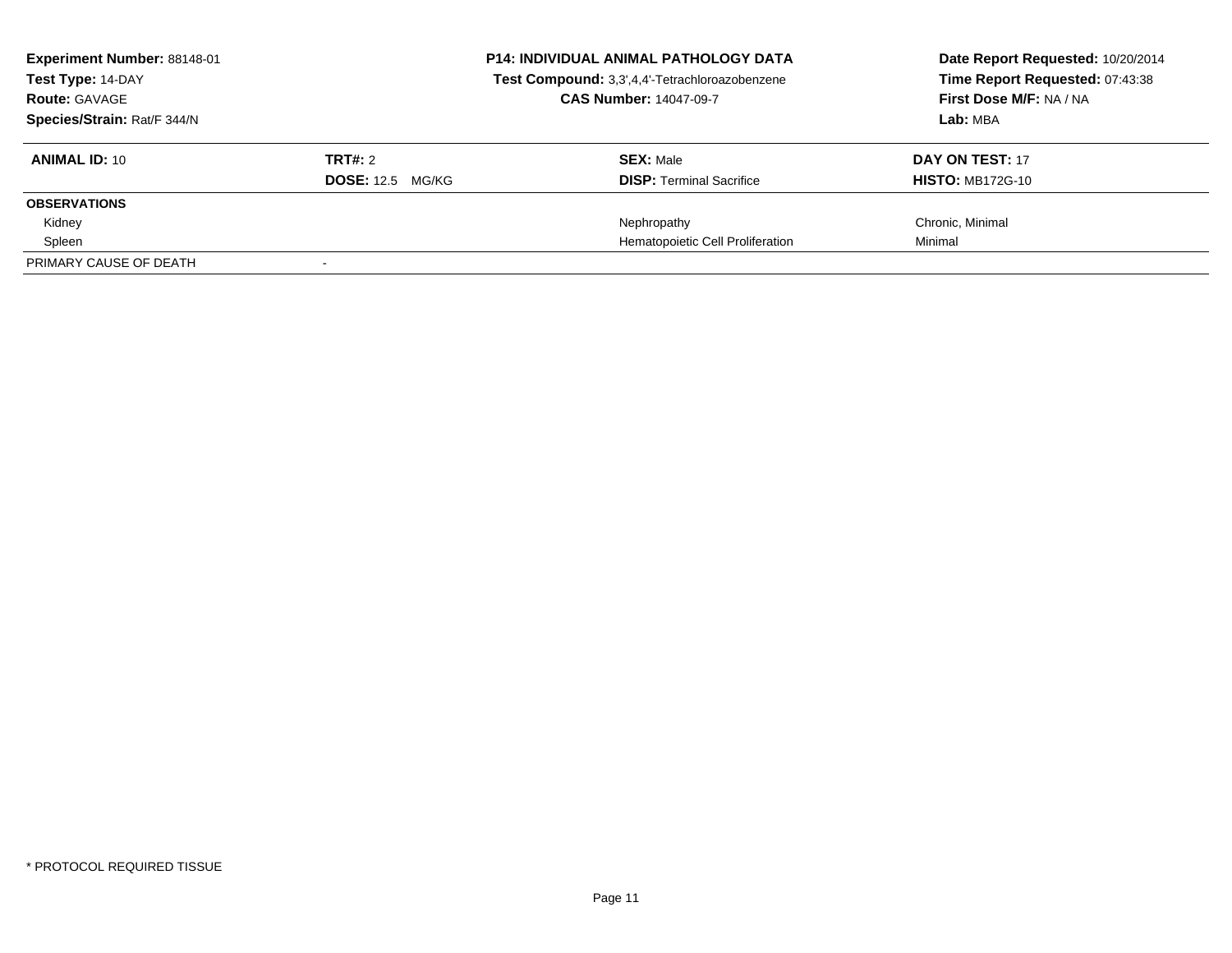| Experiment Number: 88148-01<br>Test Type: 14-DAY<br><b>Route: GAVAGE</b><br>Species/Strain: Rat/F 344/N |                | <b>P14: INDIVIDUAL ANIMAL PATHOLOGY DATA</b><br>Test Compound: 3,3',4,4'-Tetrachloroazobenzene<br><b>CAS Number: 14047-09-7</b> | Date Report Requested: 10/20/2014<br>Time Report Requested: 07:43:38<br>First Dose M/F: NA / NA<br>Lab: MBA |
|---------------------------------------------------------------------------------------------------------|----------------|---------------------------------------------------------------------------------------------------------------------------------|-------------------------------------------------------------------------------------------------------------|
| <b>ANIMAL ID: 11</b>                                                                                    | TRT#: 3        | <b>SEX: Male</b>                                                                                                                | <b>DAY ON TEST: 17</b>                                                                                      |
|                                                                                                         | DOSE: 32 MG/KG | <b>DISP: Terminal Sacrifice</b>                                                                                                 | <b>HISTO: MB172G-11</b>                                                                                     |
|                                                                                                         |                | ORGAN AND ACCOUNTABLE SITE STATUS                                                                                               |                                                                                                             |
| <b>NORMAL</b>                                                                                           |                |                                                                                                                                 |                                                                                                             |
| Kidney                                                                                                  |                |                                                                                                                                 |                                                                                                             |
| <b>OBSERVATIONS</b>                                                                                     |                |                                                                                                                                 |                                                                                                             |
| Spleen                                                                                                  |                | Hematopoietic Cell Proliferation                                                                                                | Minimal                                                                                                     |
| PRIMARY CAUSE OF DEATH                                                                                  |                |                                                                                                                                 |                                                                                                             |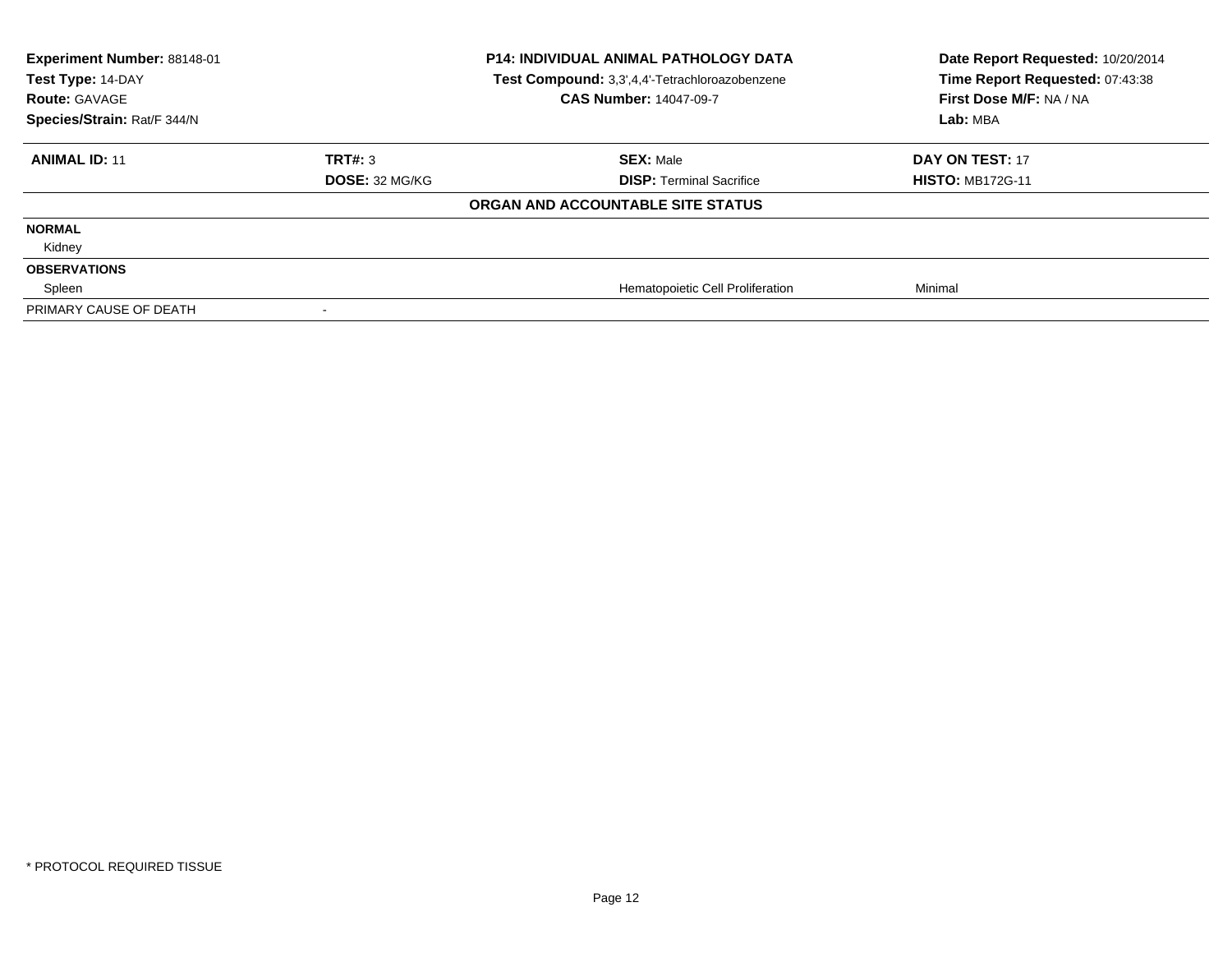| Experiment Number: 88148-01<br>Test Type: 14-DAY<br><b>Route: GAVAGE</b><br>Species/Strain: Rat/F 344/N | <b>P14: INDIVIDUAL ANIMAL PATHOLOGY DATA</b><br>Test Compound: 3,3',4,4'-Tetrachloroazobenzene<br><b>CAS Number: 14047-09-7</b> |                                   | Date Report Requested: 10/20/2014<br>Time Report Requested: 07:43:38<br>First Dose M/F: NA / NA<br>Lab: MBA |
|---------------------------------------------------------------------------------------------------------|---------------------------------------------------------------------------------------------------------------------------------|-----------------------------------|-------------------------------------------------------------------------------------------------------------|
| <b>ANIMAL ID: 12</b>                                                                                    | TRT#: 3                                                                                                                         | <b>SEX: Male</b>                  | DAY ON TEST: 17                                                                                             |
|                                                                                                         | <b>DOSE: 32 MG/KG</b>                                                                                                           | <b>DISP: Terminal Sacrifice</b>   | <b>HISTO: MB172G-12</b>                                                                                     |
|                                                                                                         |                                                                                                                                 | ORGAN AND ACCOUNTABLE SITE STATUS |                                                                                                             |
| <b>NORMAL</b>                                                                                           |                                                                                                                                 |                                   |                                                                                                             |
| Kidney                                                                                                  |                                                                                                                                 |                                   |                                                                                                             |
| <b>OBSERVATIONS</b>                                                                                     |                                                                                                                                 |                                   |                                                                                                             |
| Spleen                                                                                                  |                                                                                                                                 | Hematopoietic Cell Proliferation  | Minimal                                                                                                     |
| PRIMARY CAUSE OF DEATH                                                                                  |                                                                                                                                 |                                   |                                                                                                             |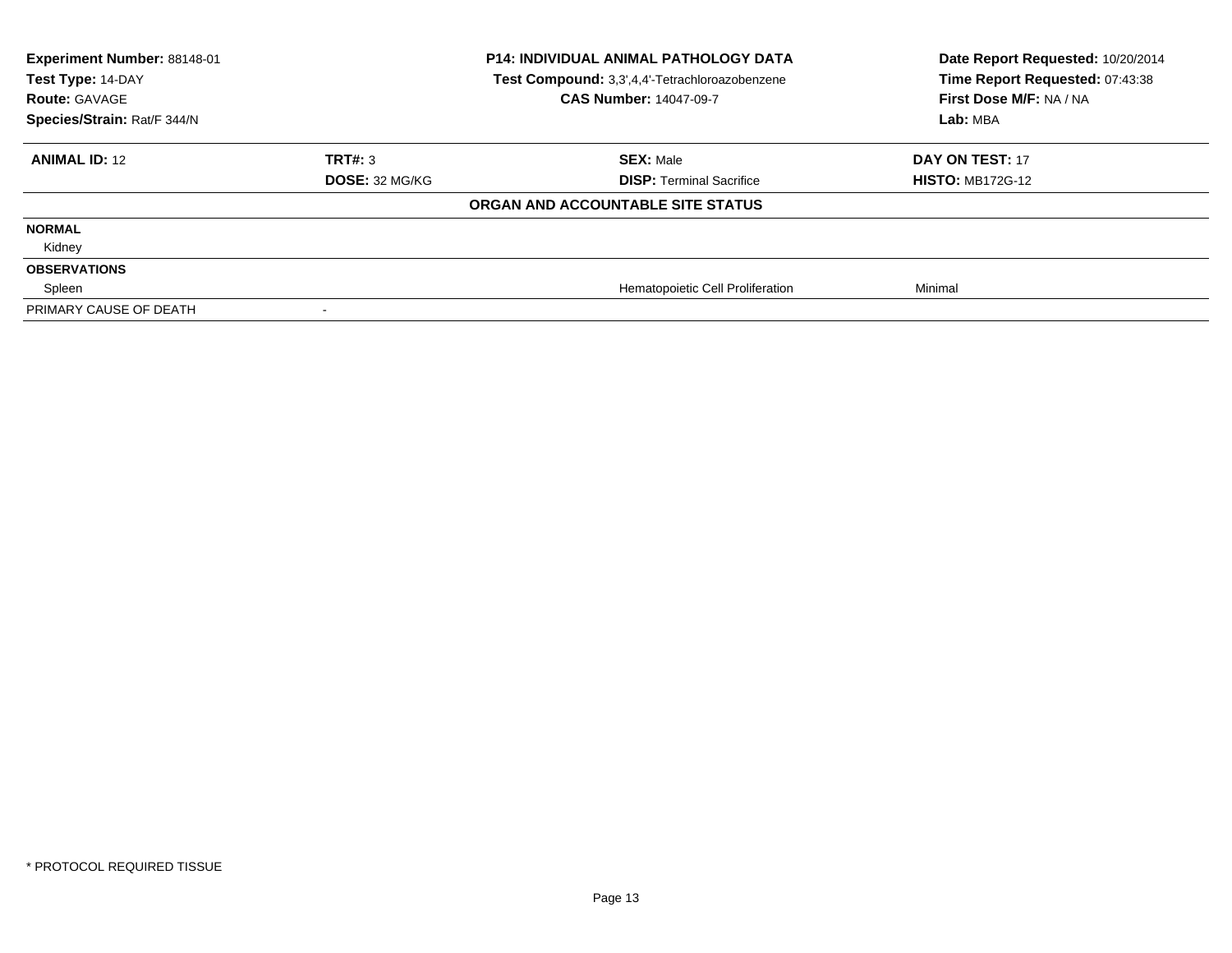| Experiment Number: 88148-01<br>Test Type: 14-DAY<br><b>Route: GAVAGE</b> |                | <b>P14: INDIVIDUAL ANIMAL PATHOLOGY DATA</b><br>Test Compound: 3,3',4,4'-Tetrachloroazobenzene<br><b>CAS Number: 14047-09-7</b> | Date Report Requested: 10/20/2014<br>Time Report Requested: 07:43:38<br>First Dose M/F: NA / NA |
|--------------------------------------------------------------------------|----------------|---------------------------------------------------------------------------------------------------------------------------------|-------------------------------------------------------------------------------------------------|
| Species/Strain: Rat/F 344/N                                              |                |                                                                                                                                 | Lab: MBA                                                                                        |
| <b>ANIMAL ID: 13</b>                                                     | TRT#: 3        | <b>SEX: Male</b>                                                                                                                | DAY ON TEST: 17                                                                                 |
|                                                                          | DOSE: 32 MG/KG | <b>DISP:</b> Terminal Sacrifice                                                                                                 | <b>HISTO: MB172G-13</b>                                                                         |
| <b>OBSERVATIONS</b>                                                      |                |                                                                                                                                 |                                                                                                 |
| Kidney                                                                   |                | Nephropathy                                                                                                                     | Chronic, Minimal                                                                                |
| Spleen                                                                   |                | Hematopoietic Cell Proliferation                                                                                                | Mild                                                                                            |
| PRIMARY CAUSE OF DEATH                                                   |                |                                                                                                                                 |                                                                                                 |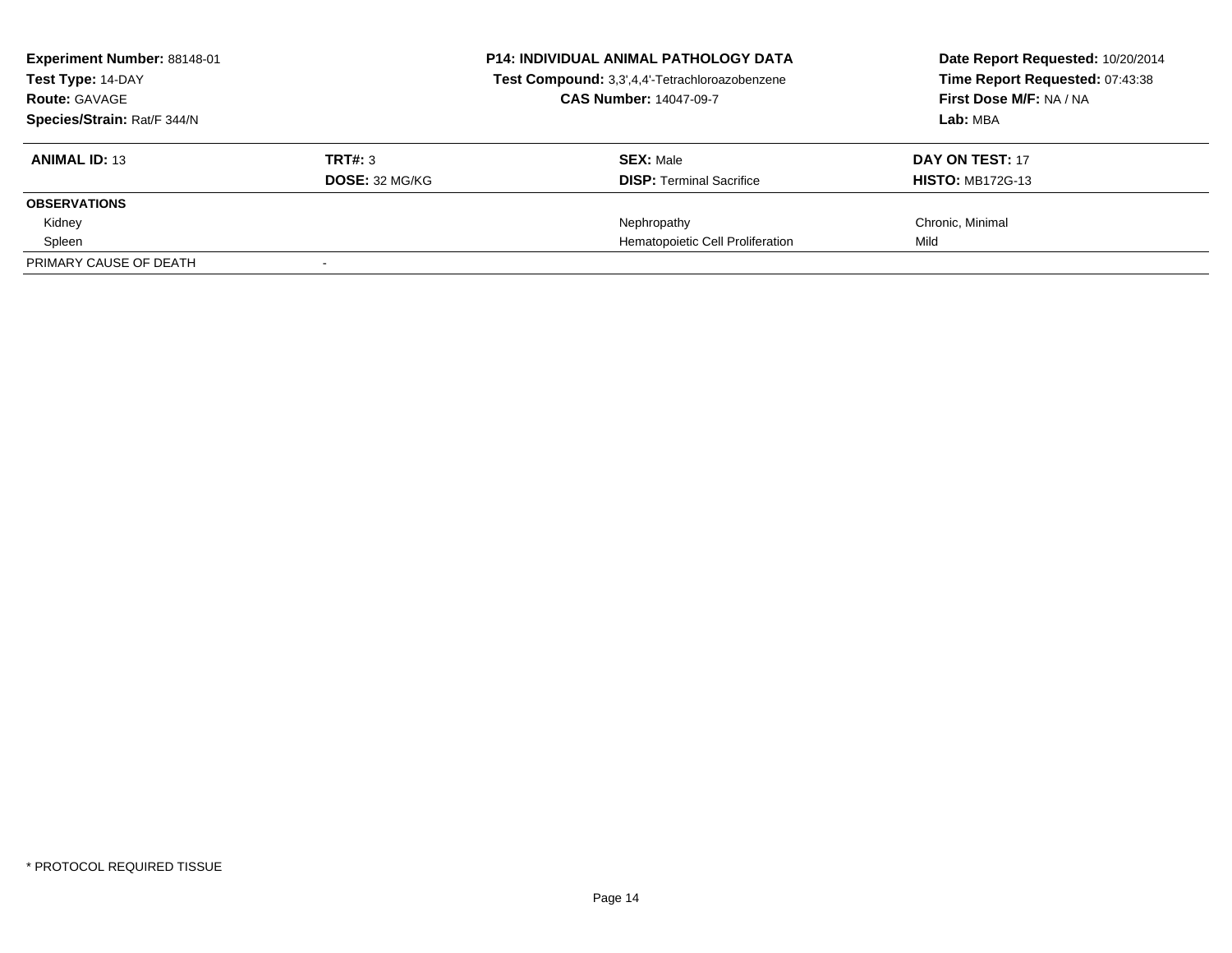| Experiment Number: 88148-01<br>Test Type: 14-DAY<br><b>Route: GAVAGE</b><br>Species/Strain: Rat/F 344/N | <b>P14: INDIVIDUAL ANIMAL PATHOLOGY DATA</b><br>Test Compound: 3,3',4,4'-Tetrachloroazobenzene<br><b>CAS Number: 14047-09-7</b> |                                   | Date Report Requested: 10/20/2014<br>Time Report Requested: 07:43:38<br>First Dose M/F: NA / NA<br>Lab: MBA |
|---------------------------------------------------------------------------------------------------------|---------------------------------------------------------------------------------------------------------------------------------|-----------------------------------|-------------------------------------------------------------------------------------------------------------|
| <b>ANIMAL ID: 14</b>                                                                                    | TRT#: 3                                                                                                                         | <b>SEX: Male</b>                  | <b>DAY ON TEST: 17</b>                                                                                      |
|                                                                                                         | DOSE: 32 MG/KG                                                                                                                  | <b>DISP: Terminal Sacrifice</b>   | <b>HISTO: MB172G-14</b>                                                                                     |
|                                                                                                         |                                                                                                                                 | ORGAN AND ACCOUNTABLE SITE STATUS |                                                                                                             |
| <b>NORMAL</b>                                                                                           |                                                                                                                                 |                                   |                                                                                                             |
| Kidney                                                                                                  |                                                                                                                                 |                                   |                                                                                                             |
| <b>OBSERVATIONS</b>                                                                                     |                                                                                                                                 |                                   |                                                                                                             |
| Spleen                                                                                                  |                                                                                                                                 | Hematopoietic Cell Proliferation  | Minimal                                                                                                     |
| PRIMARY CAUSE OF DEATH                                                                                  |                                                                                                                                 |                                   |                                                                                                             |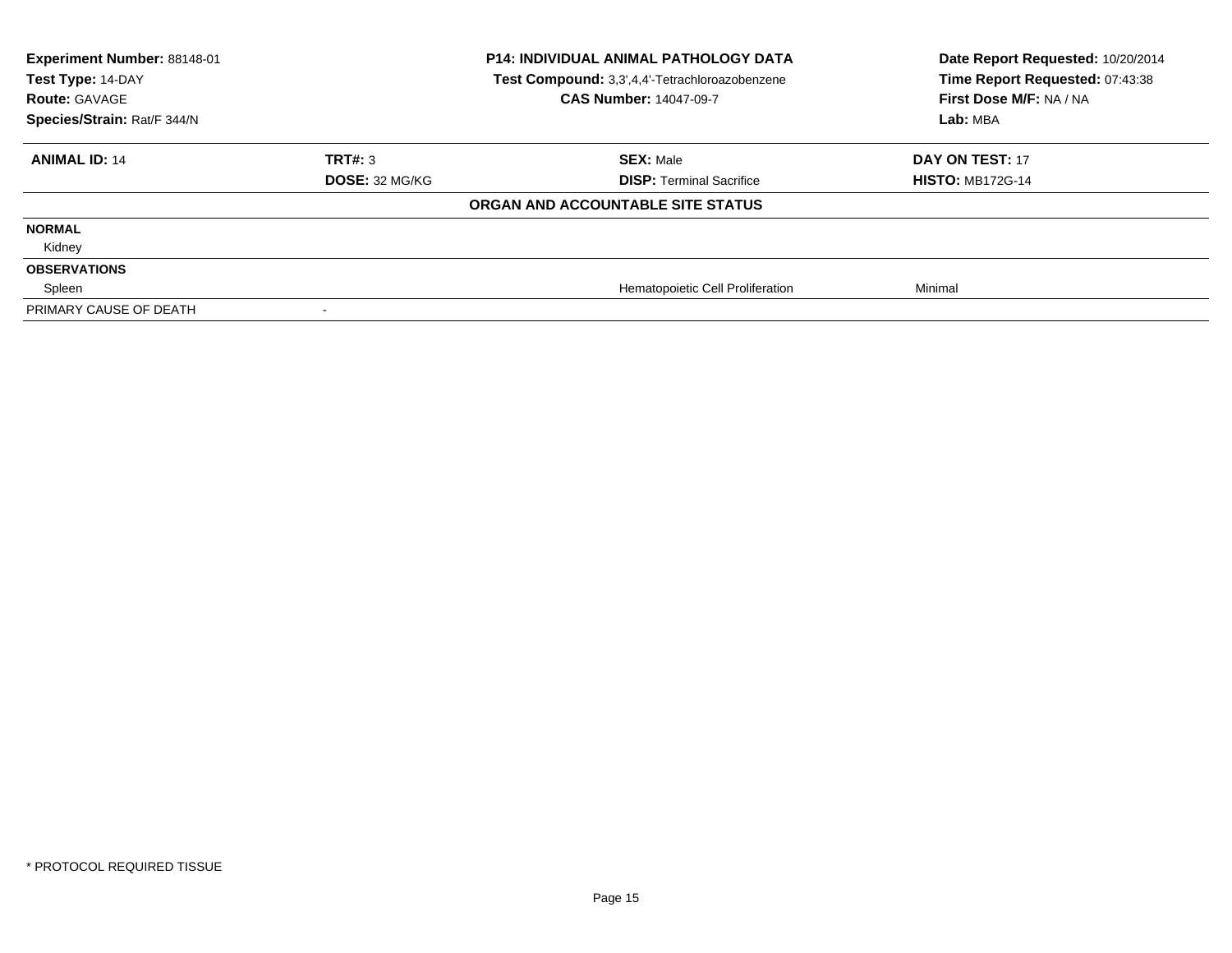| Experiment Number: 88148-01<br>Test Type: 14-DAY<br><b>Route: GAVAGE</b><br>Species/Strain: Rat/F 344/N | <b>P14: INDIVIDUAL ANIMAL PATHOLOGY DATA</b><br>Test Compound: 3,3',4,4'-Tetrachloroazobenzene<br><b>CAS Number: 14047-09-7</b> |                                   | Date Report Requested: 10/20/2014<br>Time Report Requested: 07:43:38<br>First Dose M/F: NA / NA<br>Lab: MBA |
|---------------------------------------------------------------------------------------------------------|---------------------------------------------------------------------------------------------------------------------------------|-----------------------------------|-------------------------------------------------------------------------------------------------------------|
| <b>ANIMAL ID: 15</b>                                                                                    | TRT#: 3                                                                                                                         | <b>SEX: Male</b>                  | DAY ON TEST: 17                                                                                             |
|                                                                                                         | <b>DOSE: 32 MG/KG</b>                                                                                                           | <b>DISP: Terminal Sacrifice</b>   | <b>HISTO: MB172G-15</b>                                                                                     |
|                                                                                                         |                                                                                                                                 | ORGAN AND ACCOUNTABLE SITE STATUS |                                                                                                             |
| <b>NORMAL</b>                                                                                           |                                                                                                                                 |                                   |                                                                                                             |
| Kidney                                                                                                  |                                                                                                                                 |                                   |                                                                                                             |
| <b>OBSERVATIONS</b>                                                                                     |                                                                                                                                 |                                   |                                                                                                             |
| Spleen                                                                                                  |                                                                                                                                 | Hematopoietic Cell Proliferation  | Minimal                                                                                                     |
| PRIMARY CAUSE OF DEATH                                                                                  |                                                                                                                                 |                                   |                                                                                                             |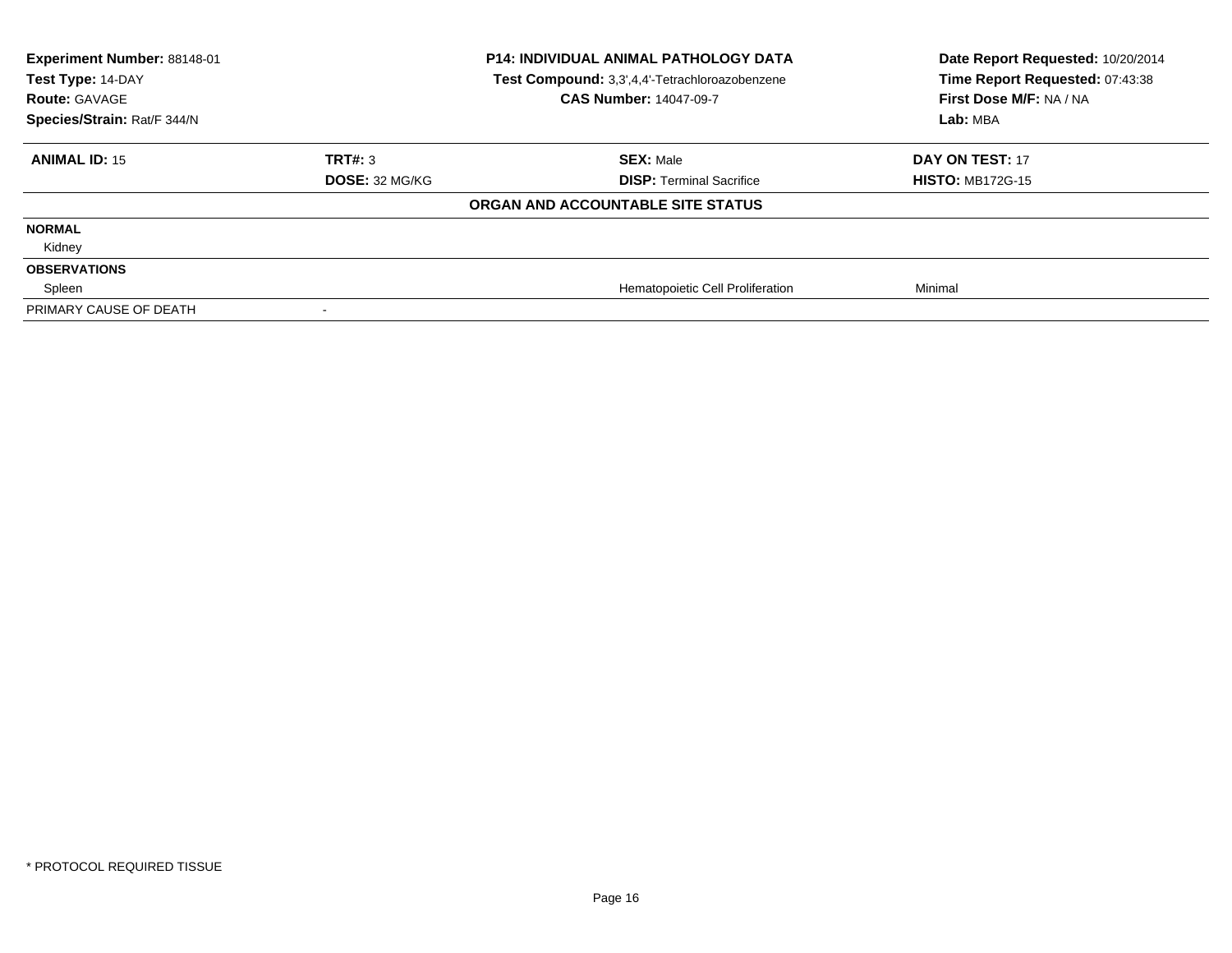| Experiment Number: 88148-01<br>Test Type: 14-DAY<br><b>Route: GAVAGE</b> |                | <b>P14: INDIVIDUAL ANIMAL PATHOLOGY DATA</b><br>Test Compound: 3,3',4,4'-Tetrachloroazobenzene<br><b>CAS Number: 14047-09-7</b> | Date Report Requested: 10/20/2014<br>Time Report Requested: 07:43:38<br>First Dose M/F: NA / NA |  |
|--------------------------------------------------------------------------|----------------|---------------------------------------------------------------------------------------------------------------------------------|-------------------------------------------------------------------------------------------------|--|
| Species/Strain: Rat/F 344/N                                              |                |                                                                                                                                 | Lab: MBA                                                                                        |  |
| <b>ANIMAL ID: 16</b>                                                     | <b>TRT#: 4</b> | <b>SEX: Male</b>                                                                                                                | <b>DAY ON TEST: 17</b>                                                                          |  |
|                                                                          | DOSE: 80 MG/KG | <b>DISP:</b> Terminal Sacrifice                                                                                                 | <b>HISTO: MB172G-16</b>                                                                         |  |
| <b>OBSERVATIONS</b>                                                      |                |                                                                                                                                 |                                                                                                 |  |
| Kidney                                                                   |                | Nephropathy                                                                                                                     | Chronic, Minimal                                                                                |  |
| Spleen                                                                   |                | Hematopoietic Cell Proliferation                                                                                                | Mild                                                                                            |  |
| PRIMARY CAUSE OF DEATH                                                   |                |                                                                                                                                 |                                                                                                 |  |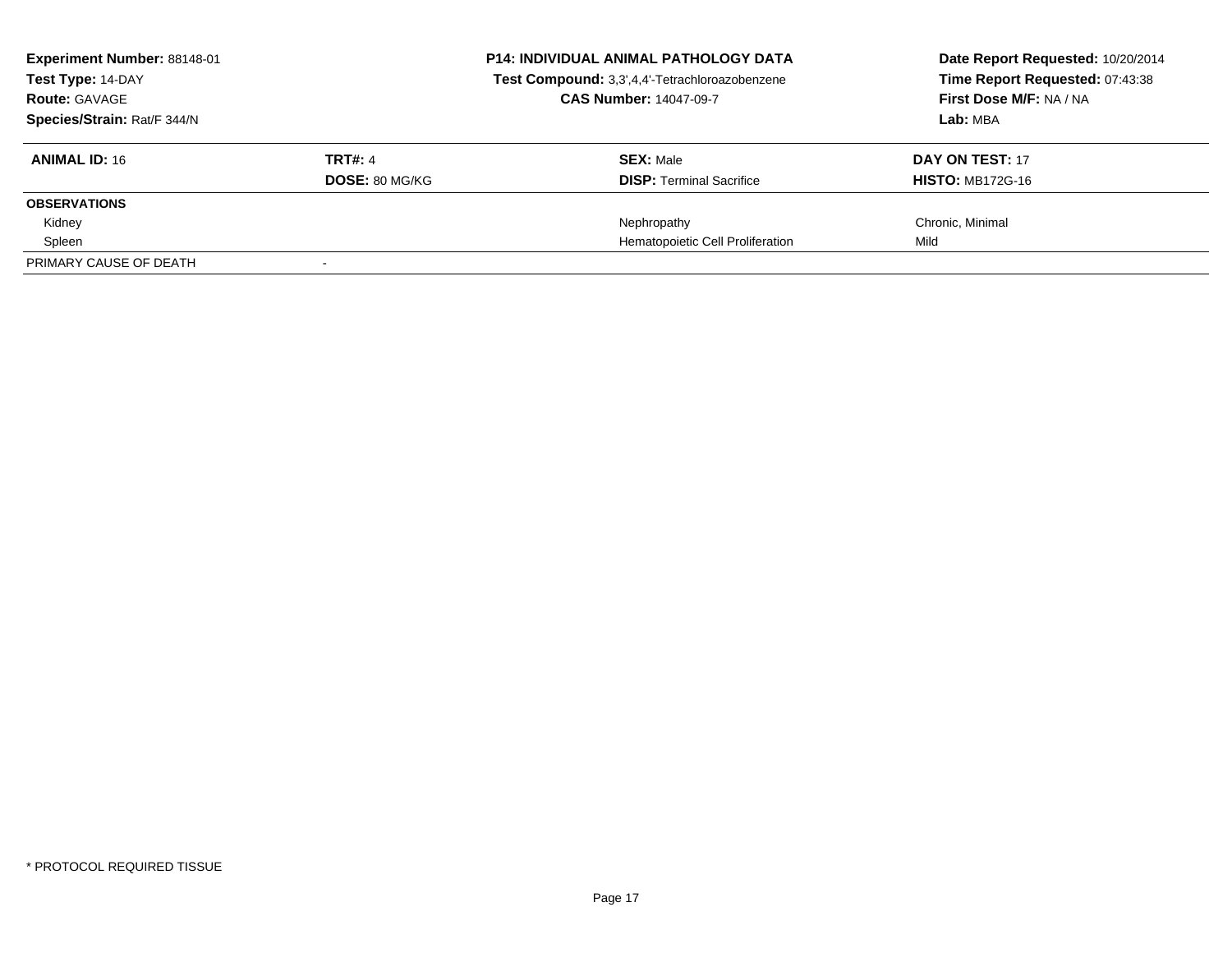| Experiment Number: 88148-01<br>Test Type: 14-DAY<br><b>Route: GAVAGE</b> |                | <b>P14: INDIVIDUAL ANIMAL PATHOLOGY DATA</b><br>Test Compound: 3,3',4,4'-Tetrachloroazobenzene<br><b>CAS Number: 14047-09-7</b> | Date Report Requested: 10/20/2014<br>Time Report Requested: 07:43:38<br>First Dose M/F: NA / NA |
|--------------------------------------------------------------------------|----------------|---------------------------------------------------------------------------------------------------------------------------------|-------------------------------------------------------------------------------------------------|
| Species/Strain: Rat/F 344/N                                              |                |                                                                                                                                 | Lab: MBA                                                                                        |
| <b>ANIMAL ID: 17</b>                                                     | <b>TRT#: 4</b> | <b>SEX: Male</b>                                                                                                                | DAY ON TEST: 17                                                                                 |
|                                                                          | DOSE: 80 MG/KG | <b>DISP:</b> Terminal Sacrifice                                                                                                 | <b>HISTO: MB172G-17</b>                                                                         |
| <b>OBSERVATIONS</b>                                                      |                |                                                                                                                                 |                                                                                                 |
| Kidney                                                                   |                | Nephropathy                                                                                                                     | Chronic, Minimal                                                                                |
| Spleen                                                                   |                | Hematopoietic Cell Proliferation                                                                                                | Minimal                                                                                         |
| PRIMARY CAUSE OF DEATH                                                   |                |                                                                                                                                 |                                                                                                 |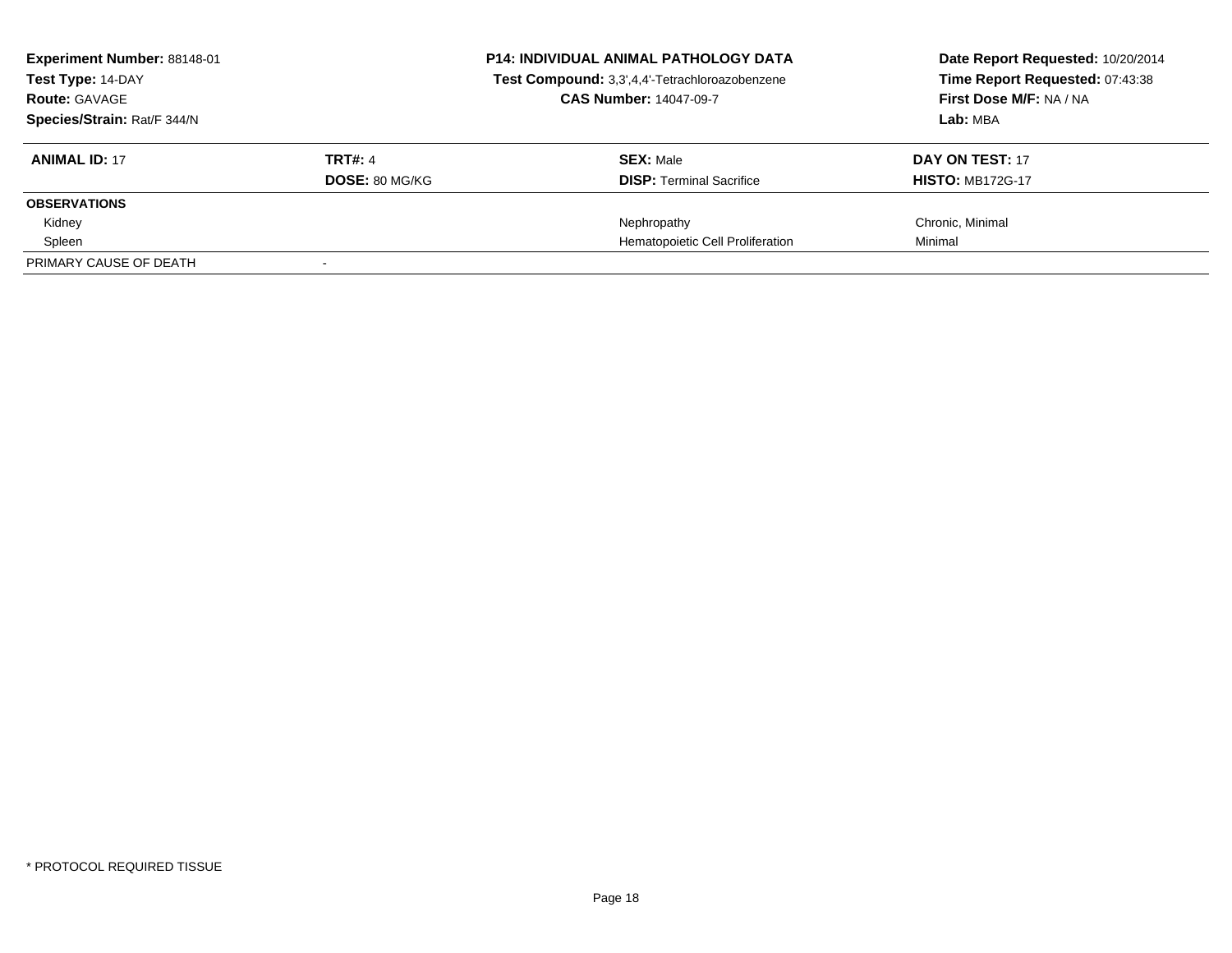| Experiment Number: 88148-01<br>Test Type: 14-DAY<br><b>Route: GAVAGE</b><br>Species/Strain: Rat/F 344/N |                | <b>P14: INDIVIDUAL ANIMAL PATHOLOGY DATA</b>   | Date Report Requested: 10/20/2014<br>Time Report Requested: 07:43:38 |
|---------------------------------------------------------------------------------------------------------|----------------|------------------------------------------------|----------------------------------------------------------------------|
|                                                                                                         |                | Test Compound: 3,3',4,4'-Tetrachloroazobenzene |                                                                      |
|                                                                                                         |                | <b>CAS Number: 14047-09-7</b>                  | First Dose M/F: NA / NA                                              |
|                                                                                                         |                |                                                | Lab: MBA                                                             |
| <b>ANIMAL ID: 18</b>                                                                                    | <b>TRT#: 4</b> | <b>SEX: Male</b>                               | DAY ON TEST: 17                                                      |
|                                                                                                         | DOSE: 80 MG/KG | <b>DISP:</b> Terminal Sacrifice                | <b>HISTO: MB172G-18</b>                                              |
| <b>OBSERVATIONS</b>                                                                                     |                |                                                |                                                                      |
| Kidney                                                                                                  | Renal Tubule   | Accumulation, Hyaline Droplet                  | Minimal                                                              |
| Spleen                                                                                                  |                | Hematopoietic Cell Proliferation               | Mild                                                                 |
| PRIMARY CAUSE OF DEATH                                                                                  |                |                                                |                                                                      |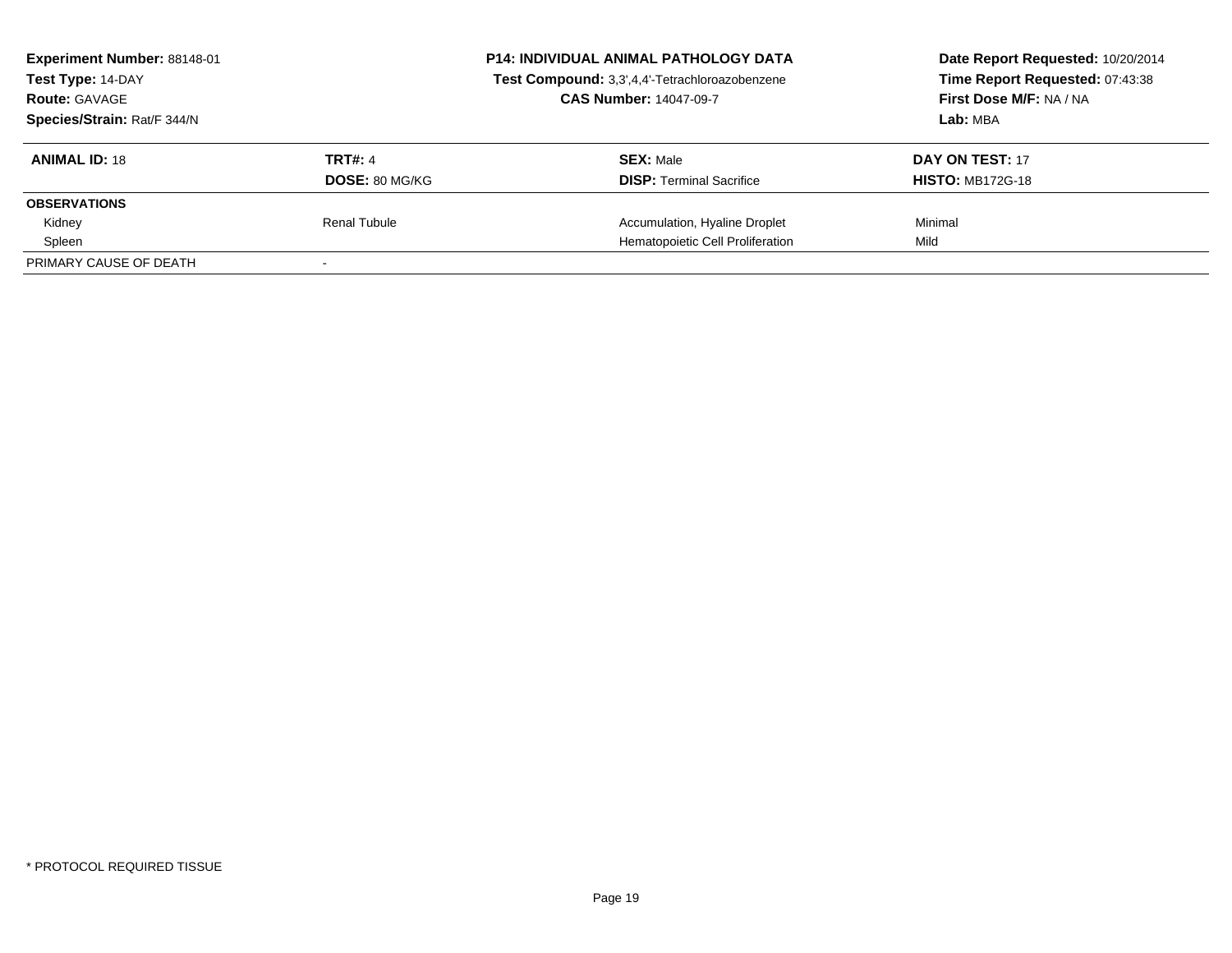| Experiment Number: 88148-01<br>Test Type: 14-DAY<br><b>Route: GAVAGE</b><br>Species/Strain: Rat/F 344/N | <b>P14: INDIVIDUAL ANIMAL PATHOLOGY DATA</b><br>Test Compound: 3,3',4,4'-Tetrachloroazobenzene<br><b>CAS Number: 14047-09-7</b> |                                   | Date Report Requested: 10/20/2014<br>Time Report Requested: 07:43:38<br>First Dose M/F: NA / NA<br>Lab: MBA |
|---------------------------------------------------------------------------------------------------------|---------------------------------------------------------------------------------------------------------------------------------|-----------------------------------|-------------------------------------------------------------------------------------------------------------|
| <b>ANIMAL ID: 19</b>                                                                                    | <b>TRT#: 4</b>                                                                                                                  | <b>SEX: Male</b>                  | <b>DAY ON TEST: 17</b>                                                                                      |
|                                                                                                         | DOSE: 80 MG/KG                                                                                                                  | <b>DISP: Terminal Sacrifice</b>   | <b>HISTO: MB172G-19</b>                                                                                     |
|                                                                                                         |                                                                                                                                 | ORGAN AND ACCOUNTABLE SITE STATUS |                                                                                                             |
| <b>NORMAL</b>                                                                                           |                                                                                                                                 |                                   |                                                                                                             |
| Kidney                                                                                                  |                                                                                                                                 |                                   |                                                                                                             |
| <b>OBSERVATIONS</b>                                                                                     |                                                                                                                                 |                                   |                                                                                                             |
| Spleen                                                                                                  |                                                                                                                                 | Hematopoietic Cell Proliferation  | Minimal                                                                                                     |
| PRIMARY CAUSE OF DEATH                                                                                  |                                                                                                                                 |                                   |                                                                                                             |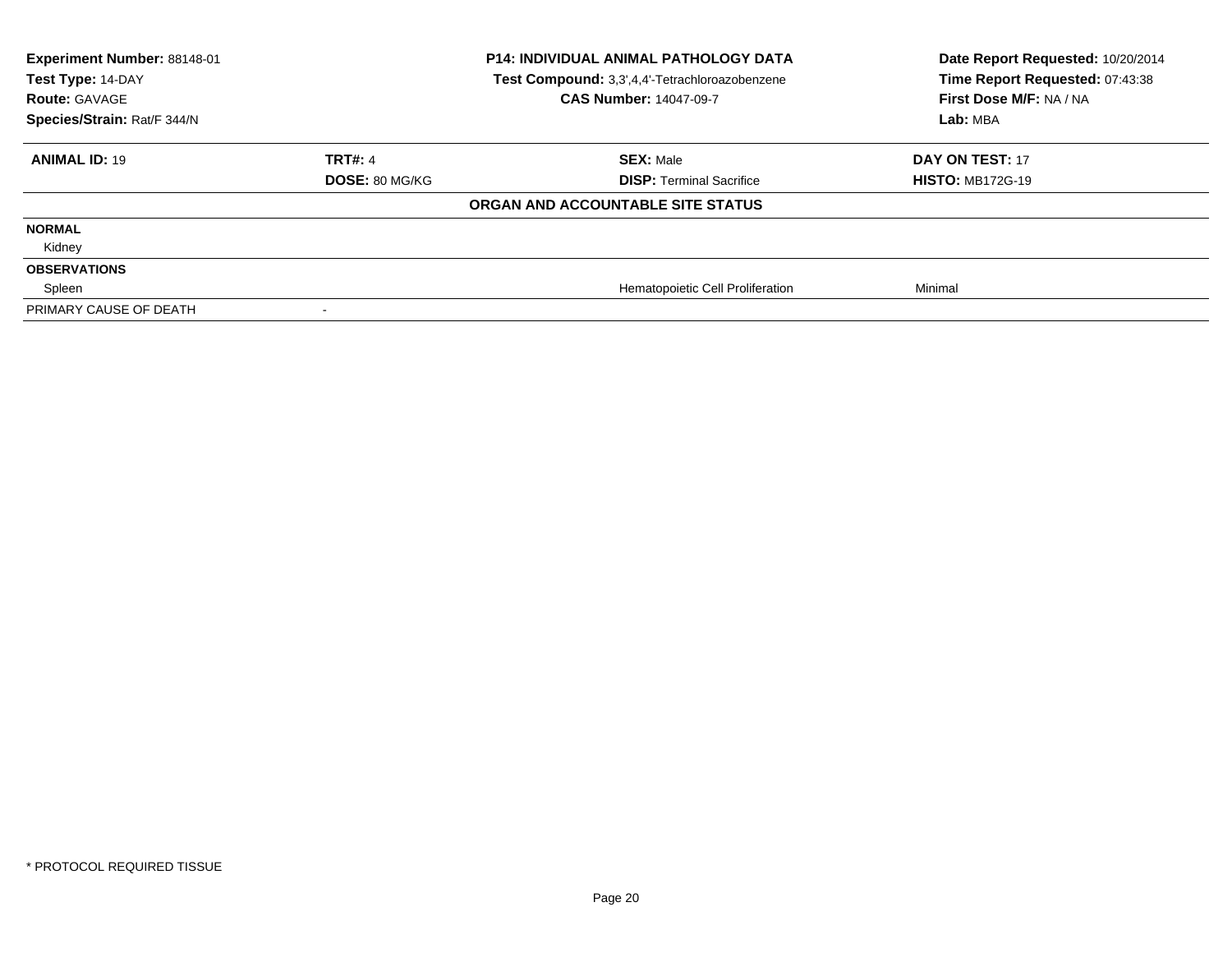| <b>Experiment Number: 88148-01</b><br>Test Type: 14-DAY<br><b>Route: GAVAGE</b><br>Species/Strain: Rat/F 344/N |                     | <b>P14: INDIVIDUAL ANIMAL PATHOLOGY DATA</b><br>Test Compound: 3,3',4,4'-Tetrachloroazobenzene<br><b>CAS Number: 14047-09-7</b> | Date Report Requested: 10/20/2014<br>Time Report Requested: 07:43:38<br>First Dose M/F: NA / NA<br>Lab: MBA |
|----------------------------------------------------------------------------------------------------------------|---------------------|---------------------------------------------------------------------------------------------------------------------------------|-------------------------------------------------------------------------------------------------------------|
| <b>ANIMAL ID: 20</b>                                                                                           | <b>TRT#: 4</b>      | <b>SEX: Male</b>                                                                                                                | DAY ON TEST: 17                                                                                             |
|                                                                                                                | DOSE: 80 MG/KG      | <b>DISP:</b> Terminal Sacrifice                                                                                                 | <b>HISTO: MB172G-20</b>                                                                                     |
| <b>OBSERVATIONS</b>                                                                                            |                     |                                                                                                                                 |                                                                                                             |
| Kidney                                                                                                         | <b>Renal Tubule</b> | Accumulation, Hyaline Droplet                                                                                                   | Minimal                                                                                                     |
|                                                                                                                |                     | Nephropathy                                                                                                                     | Chronic, Minimal                                                                                            |
| Spleen                                                                                                         |                     | Hematopoietic Cell Proliferation                                                                                                | Mild                                                                                                        |
| PRIMARY CAUSE OF DEATH                                                                                         |                     |                                                                                                                                 |                                                                                                             |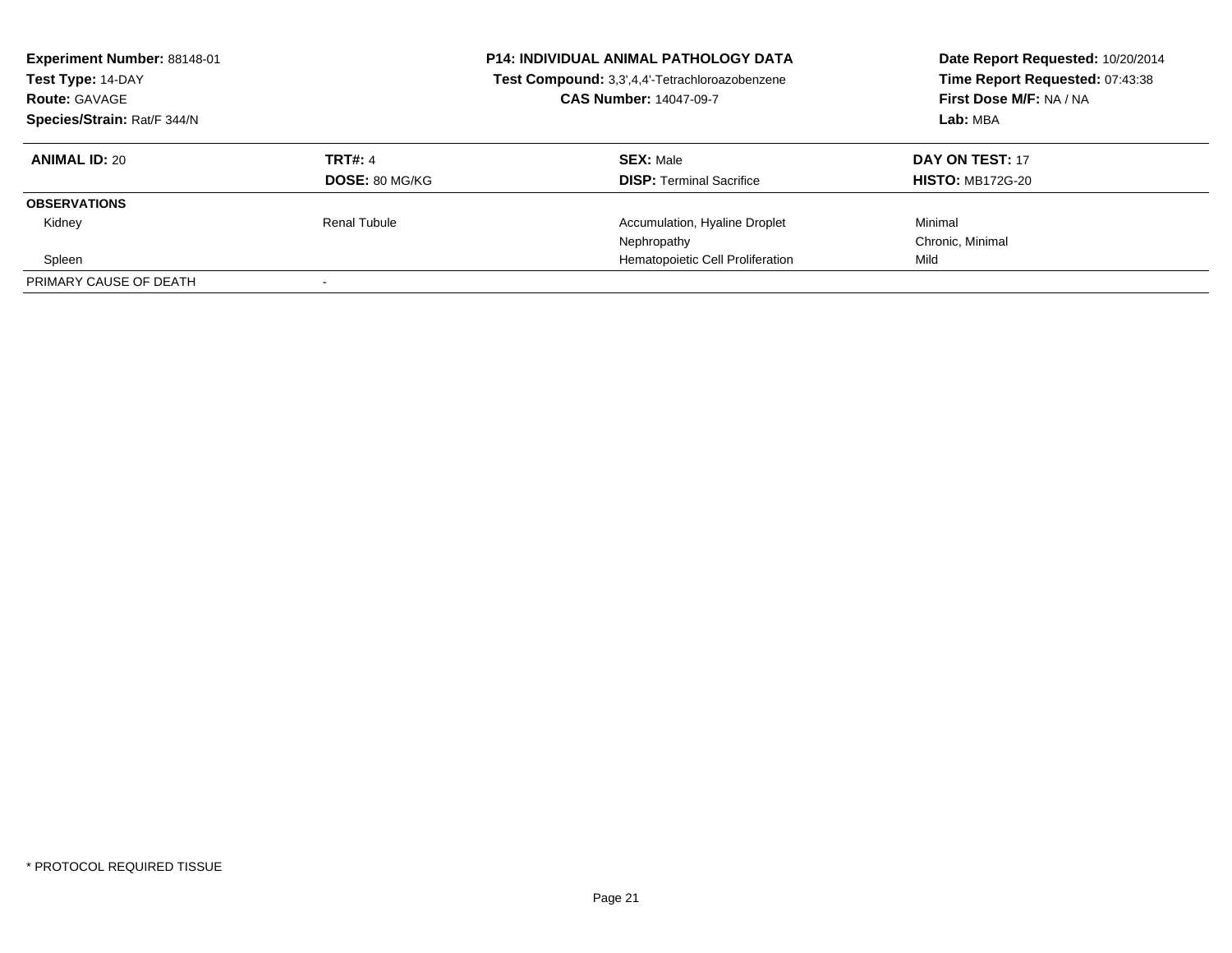| Experiment Number: 88148-01<br>Test Type: 14-DAY<br><b>Route: GAVAGE</b><br>Species/Strain: Rat/F 344/N | <b>P14: INDIVIDUAL ANIMAL PATHOLOGY DATA</b><br>Test Compound: 3,3',4,4'-Tetrachloroazobenzene<br><b>CAS Number: 14047-09-7</b> |                                   | Date Report Requested: 10/20/2014<br>Time Report Requested: 07:43:38<br>First Dose M/F: NA / NA<br>Lab: MBA |
|---------------------------------------------------------------------------------------------------------|---------------------------------------------------------------------------------------------------------------------------------|-----------------------------------|-------------------------------------------------------------------------------------------------------------|
| <b>ANIMAL ID: 21</b>                                                                                    | TRT#: 5                                                                                                                         | <b>SEX: Male</b>                  | DAY ON TEST: 17                                                                                             |
|                                                                                                         | <b>DOSE: 200</b><br>MG/KG                                                                                                       | <b>DISP: Terminal Sacrifice</b>   | <b>HISTO: MB172G-21</b>                                                                                     |
|                                                                                                         |                                                                                                                                 | ORGAN AND ACCOUNTABLE SITE STATUS |                                                                                                             |
| <b>NORMAL</b>                                                                                           |                                                                                                                                 |                                   |                                                                                                             |
| Kidney                                                                                                  |                                                                                                                                 |                                   |                                                                                                             |
| <b>OBSERVATIONS</b>                                                                                     |                                                                                                                                 |                                   |                                                                                                             |
| Spleen                                                                                                  |                                                                                                                                 | Hematopoietic Cell Proliferation  | Mild                                                                                                        |
| PRIMARY CAUSE OF DEATH                                                                                  |                                                                                                                                 |                                   |                                                                                                             |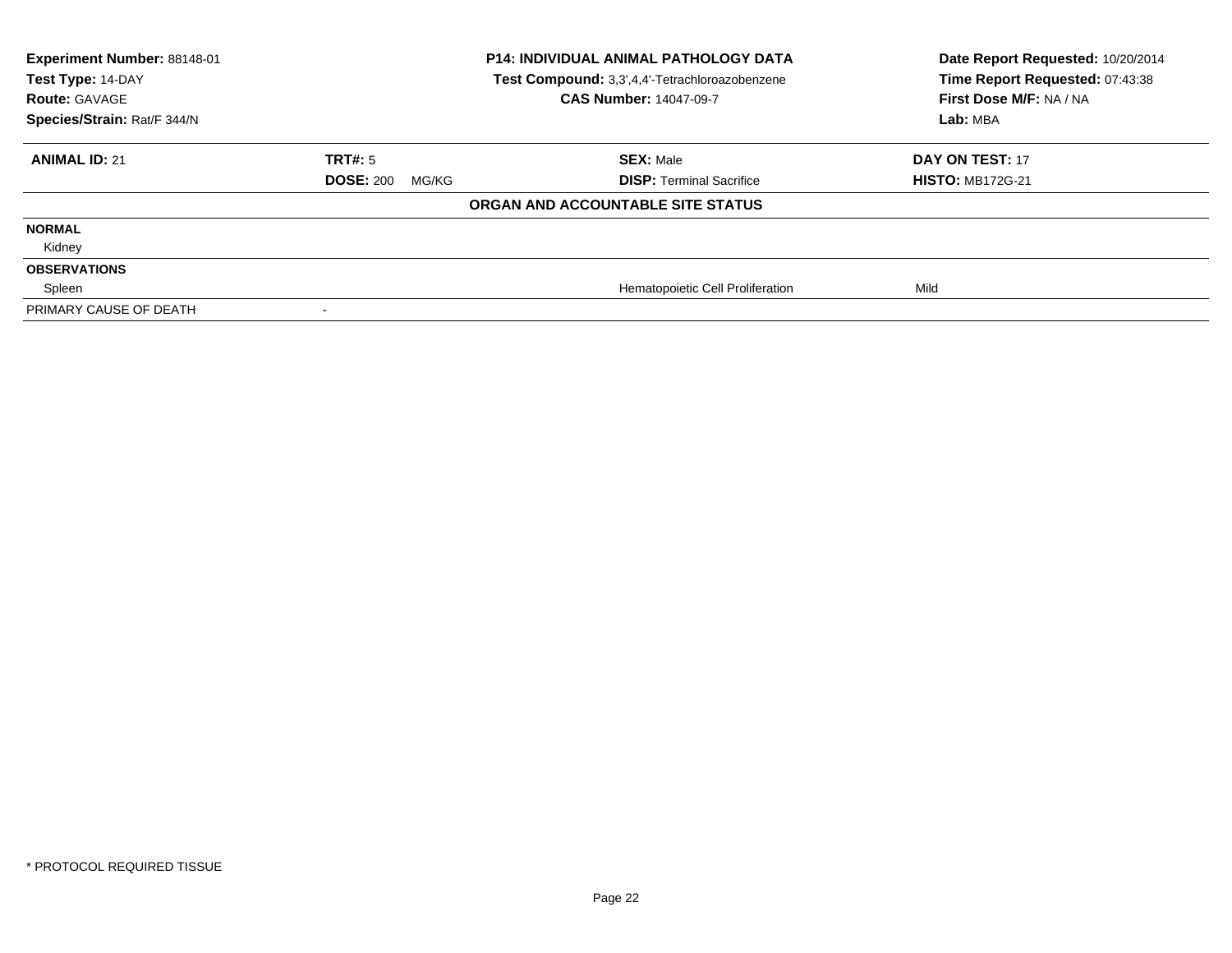| Experiment Number: 88148-01<br>Test Type: 14-DAY<br><b>Route: GAVAGE</b><br>Species/Strain: Rat/F 344/N |                                      | <b>P14: INDIVIDUAL ANIMAL PATHOLOGY DATA</b><br>Test Compound: 3,3',4,4'-Tetrachloroazobenzene<br><b>CAS Number: 14047-09-7</b> | Date Report Requested: 10/20/2014<br>Time Report Requested: 07:43:38<br>First Dose M/F: NA / NA<br>Lab: MBA |
|---------------------------------------------------------------------------------------------------------|--------------------------------------|---------------------------------------------------------------------------------------------------------------------------------|-------------------------------------------------------------------------------------------------------------|
| <b>ANIMAL ID: 22</b>                                                                                    | TRT#: 5<br><b>DOSE: 200</b><br>MG/KG | <b>SEX: Male</b><br><b>DISP:</b> Terminal Sacrifice                                                                             | DAY ON TEST: 17<br><b>HISTO: MB172G-22</b>                                                                  |
| <b>OBSERVATIONS</b>                                                                                     |                                      |                                                                                                                                 |                                                                                                             |
| Kidney                                                                                                  |                                      | Nephropathy                                                                                                                     | Chronic, Minimal                                                                                            |
| Spleen                                                                                                  |                                      | Hematopoietic Cell Proliferation                                                                                                | Mild                                                                                                        |
| PRIMARY CAUSE OF DEATH                                                                                  |                                      |                                                                                                                                 |                                                                                                             |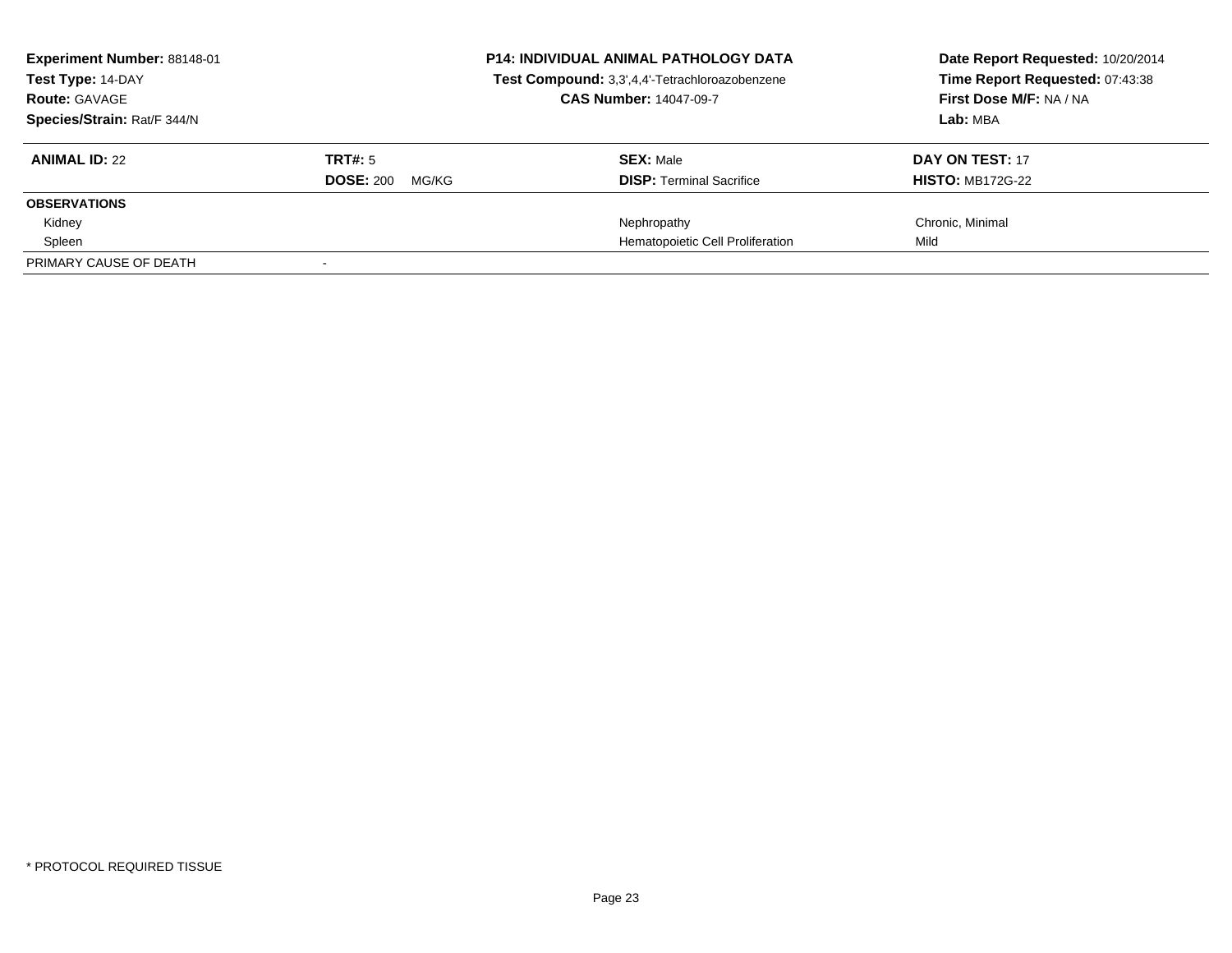| Experiment Number: 88148-01<br>Test Type: 14-DAY |                           | P14: INDIVIDUAL ANIMAL PATHOLOGY DATA          | Date Report Requested: 10/20/2014<br>Time Report Requested: 07:43:38 |
|--------------------------------------------------|---------------------------|------------------------------------------------|----------------------------------------------------------------------|
|                                                  |                           | Test Compound: 3,3',4,4'-Tetrachloroazobenzene |                                                                      |
| <b>Route: GAVAGE</b>                             |                           | <b>CAS Number: 14047-09-7</b>                  | First Dose M/F: NA / NA                                              |
| Species/Strain: Rat/F 344/N                      |                           |                                                | Lab: MBA                                                             |
| <b>ANIMAL ID: 23</b>                             | TRT#: 5                   | <b>SEX: Male</b>                               | <b>DAY ON TEST: 17</b>                                               |
|                                                  | <b>DOSE: 200</b><br>MG/KG | <b>DISP:</b> Terminal Sacrifice                | <b>HISTO: MB172G-23</b>                                              |
|                                                  |                           | ORGAN AND ACCOUNTABLE SITE STATUS              |                                                                      |
| <b>NORMAL</b>                                    |                           |                                                |                                                                      |
| Kidney                                           |                           |                                                |                                                                      |
| <b>OBSERVATIONS</b>                              |                           |                                                |                                                                      |
| Liver                                            |                           | Hepatodiaphragmatic Nodule                     | Mild                                                                 |
| [Hepatodiaphragmatic Nodule TGLS = 1-2]          |                           |                                                |                                                                      |
| Spleen                                           |                           | Hematopoietic Cell Proliferation               | Mild                                                                 |
| PRIMARY CAUSE OF DEATH                           |                           |                                                |                                                                      |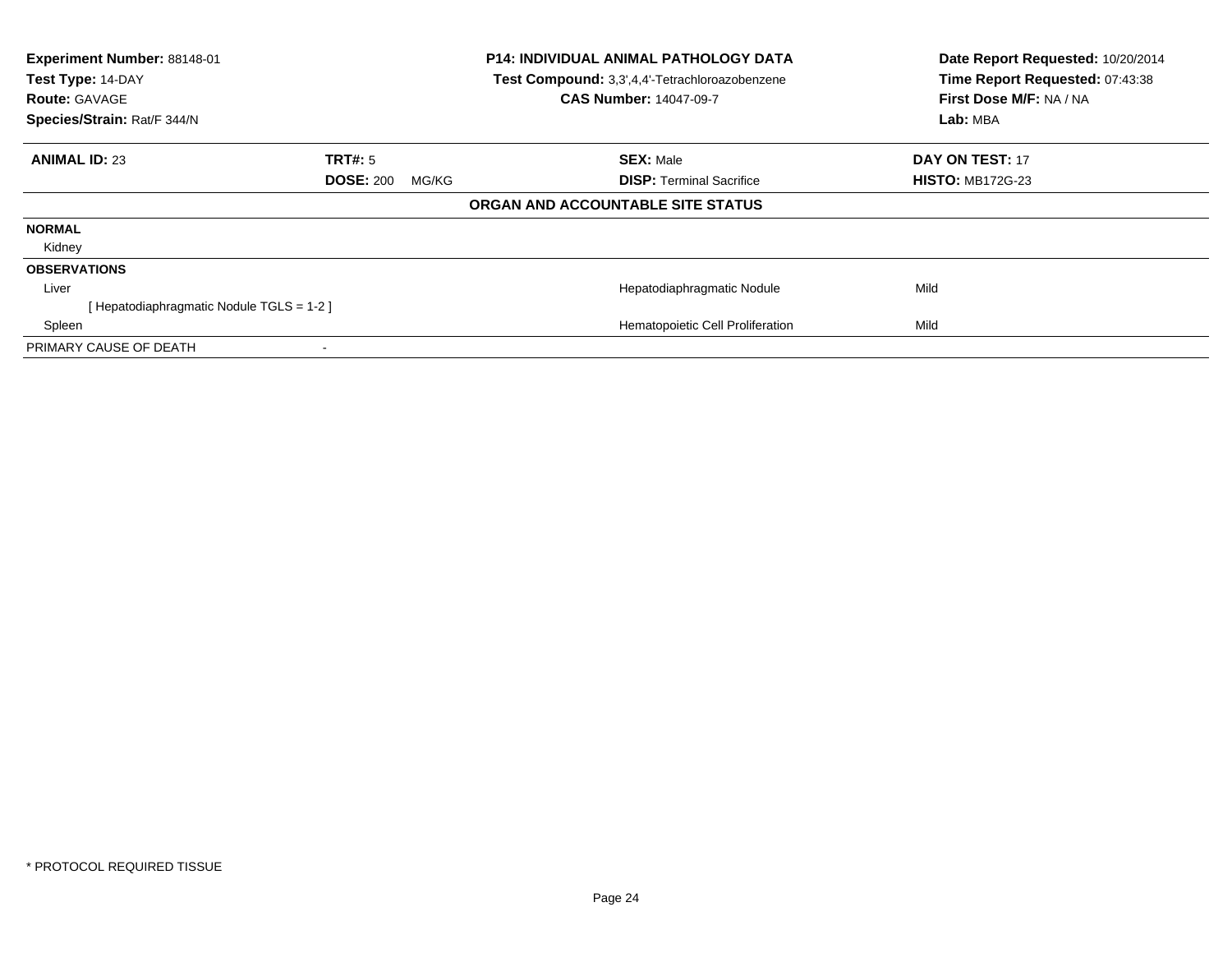| <b>Experiment Number: 88148-01</b><br>Test Type: 14-DAY<br><b>Route: GAVAGE</b><br>Species/Strain: Rat/F 344/N |                           | <b>P14: INDIVIDUAL ANIMAL PATHOLOGY DATA</b><br>Test Compound: 3,3',4,4'-Tetrachloroazobenzene<br><b>CAS Number: 14047-09-7</b> | Date Report Requested: 10/20/2014<br>Time Report Requested: 07:43:38<br>First Dose M/F: NA / NA<br>Lab: MBA |
|----------------------------------------------------------------------------------------------------------------|---------------------------|---------------------------------------------------------------------------------------------------------------------------------|-------------------------------------------------------------------------------------------------------------|
| <b>ANIMAL ID: 24</b>                                                                                           | TRT#: 5                   | <b>SEX: Male</b>                                                                                                                | DAY ON TEST: 17                                                                                             |
|                                                                                                                | <b>DOSE: 200</b><br>MG/KG | <b>DISP:</b> Terminal Sacrifice                                                                                                 | <b>HISTO: MB172G-24</b>                                                                                     |
| <b>OBSERVATIONS</b>                                                                                            |                           |                                                                                                                                 |                                                                                                             |
| Kidney                                                                                                         | Renal Tubule              | Accumulation, Hyaline Droplet                                                                                                   | Minimal                                                                                                     |
|                                                                                                                |                           | Nephropathy                                                                                                                     | Chronic, Minimal                                                                                            |
| Spleen                                                                                                         |                           | Hematopoietic Cell Proliferation                                                                                                | Mild                                                                                                        |
| PRIMARY CAUSE OF DEATH                                                                                         |                           |                                                                                                                                 |                                                                                                             |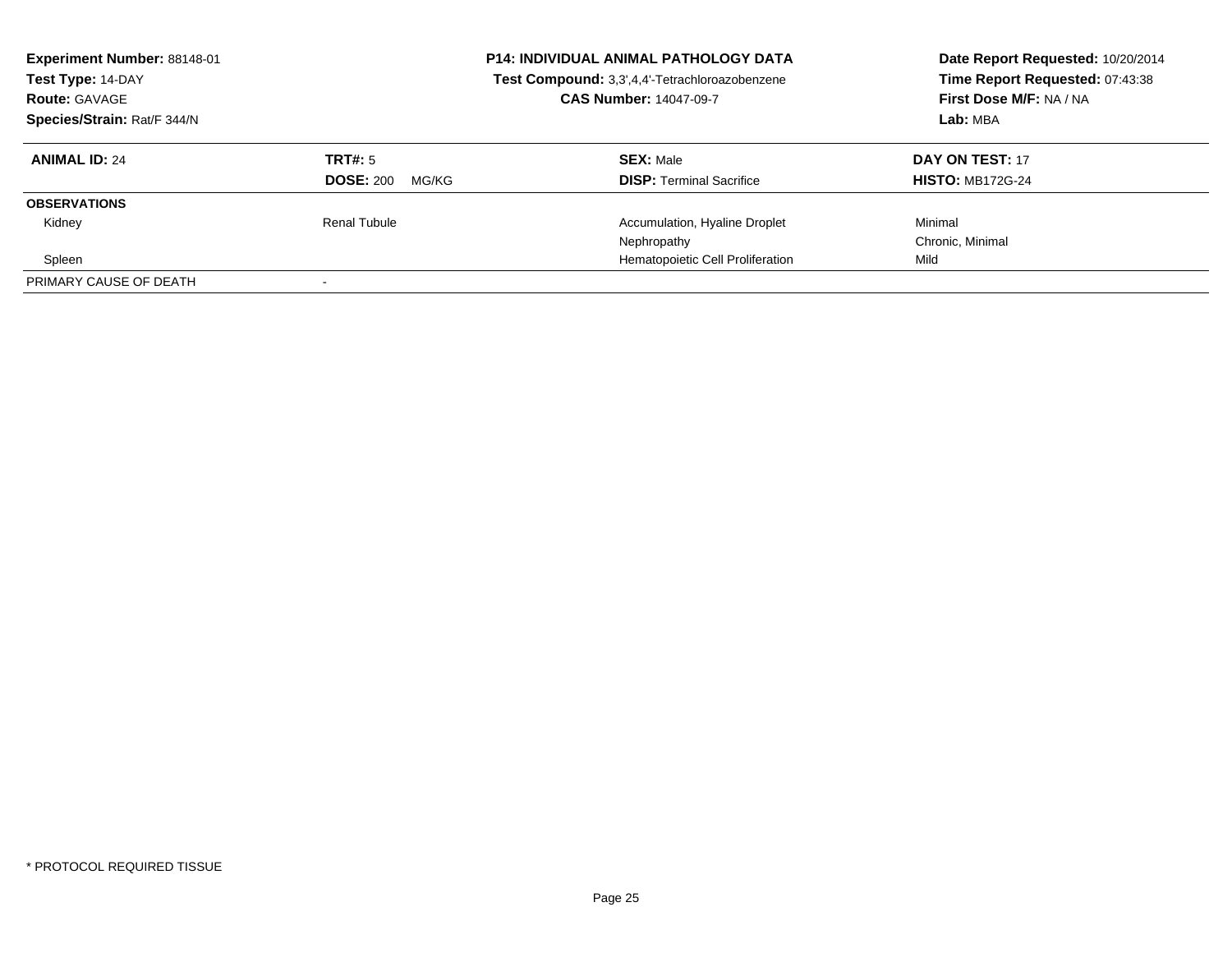| Experiment Number: 88148-01<br>Test Type: 14-DAY<br><b>Route: GAVAGE</b> |                           | <b>P14: INDIVIDUAL ANIMAL PATHOLOGY DATA</b><br>Test Compound: 3,3',4,4'-Tetrachloroazobenzene<br><b>CAS Number: 14047-09-7</b> | Date Report Requested: 10/20/2014<br>Time Report Requested: 07:43:38<br>First Dose M/F: NA / NA |
|--------------------------------------------------------------------------|---------------------------|---------------------------------------------------------------------------------------------------------------------------------|-------------------------------------------------------------------------------------------------|
| Species/Strain: Rat/F 344/N                                              |                           |                                                                                                                                 | Lab: MBA                                                                                        |
| <b>ANIMAL ID: 25</b>                                                     | TRT#: 5                   | <b>SEX: Male</b>                                                                                                                | <b>DAY ON TEST: 17</b>                                                                          |
|                                                                          | <b>DOSE: 200</b><br>MG/KG | <b>DISP:</b> Terminal Sacrifice                                                                                                 | <b>HISTO: MB172G-25</b>                                                                         |
| <b>OBSERVATIONS</b>                                                      |                           |                                                                                                                                 |                                                                                                 |
| Kidney                                                                   |                           | Nephropathy                                                                                                                     | Chronic, Minimal                                                                                |
| Spleen                                                                   |                           | Hematopoietic Cell Proliferation                                                                                                | Mild                                                                                            |
| PRIMARY CAUSE OF DEATH                                                   |                           |                                                                                                                                 |                                                                                                 |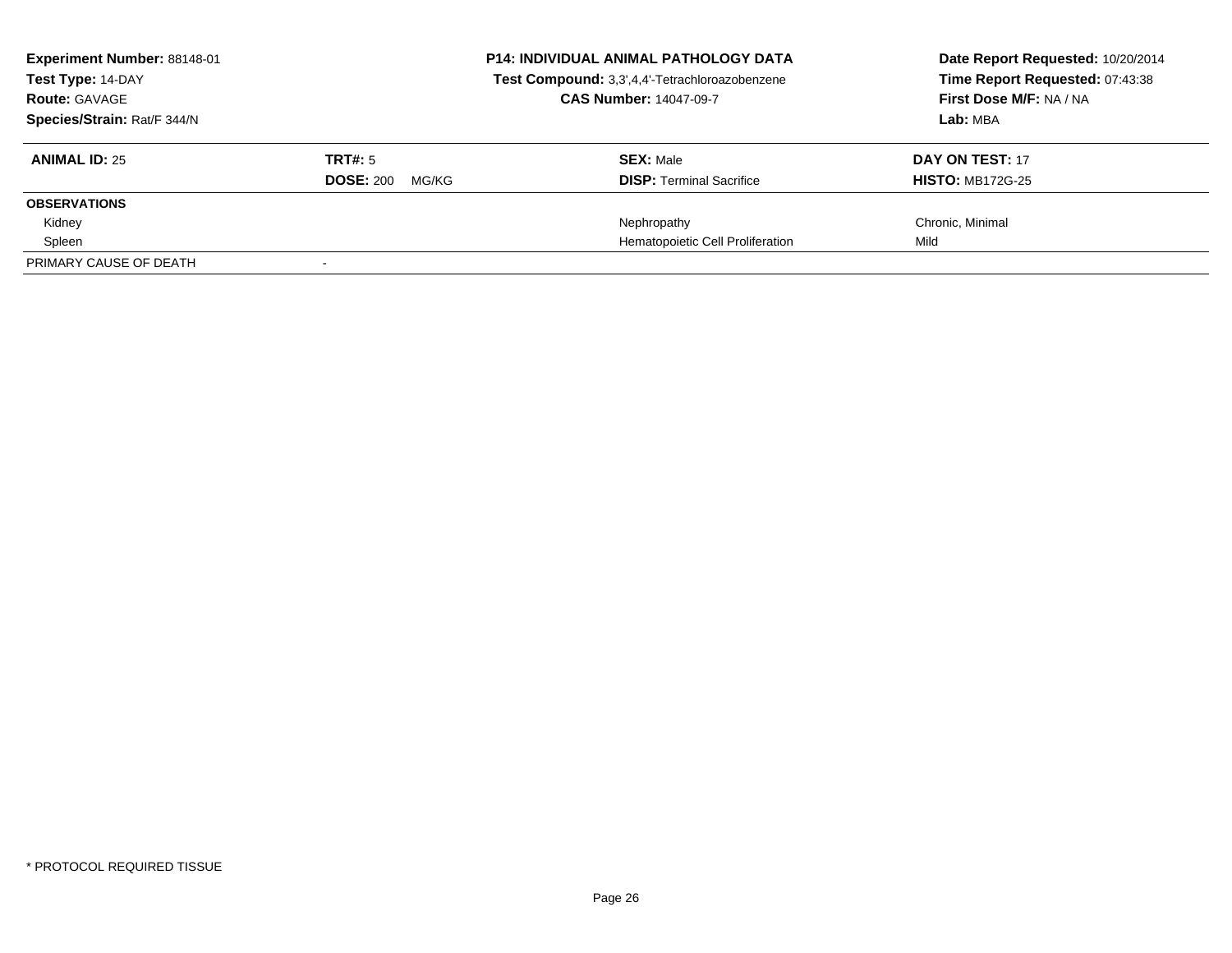| Experiment Number: 88148-01<br>Test Type: 14-DAY<br><b>Route: GAVAGE</b><br>Species/Strain: Rat/F 344/N | <b>P14: INDIVIDUAL ANIMAL PATHOLOGY DATA</b><br>Test Compound: 3,3',4,4'-Tetrachloroazobenzene<br><b>CAS Number: 14047-09-7</b> |                                   | Date Report Requested: 10/20/2014<br>Time Report Requested: 07:43:38<br>First Dose M/F: NA / NA<br>Lab: MBA |
|---------------------------------------------------------------------------------------------------------|---------------------------------------------------------------------------------------------------------------------------------|-----------------------------------|-------------------------------------------------------------------------------------------------------------|
| <b>ANIMAL ID: 26</b>                                                                                    | TRT#: 6                                                                                                                         | <b>SEX: Male</b>                  | DAY ON TEST: 17                                                                                             |
|                                                                                                         | <b>DOSE: 500</b><br>MG/KG                                                                                                       | <b>DISP:</b> Terminal Sacrifice   | <b>HISTO: MB172G-26</b>                                                                                     |
|                                                                                                         |                                                                                                                                 | ORGAN AND ACCOUNTABLE SITE STATUS |                                                                                                             |
| <b>NORMAL</b>                                                                                           |                                                                                                                                 |                                   |                                                                                                             |
| * Liver                                                                                                 | * Lymph Node, Mesenteric                                                                                                        | * Stomach, Forestomach            | * Stomach, Glandular                                                                                        |
| * Thymus                                                                                                |                                                                                                                                 |                                   |                                                                                                             |
| <b>OBSERVATIONS</b>                                                                                     |                                                                                                                                 |                                   |                                                                                                             |
| * Kidney                                                                                                | <b>Renal Tubule</b>                                                                                                             | Accumulation, Hyaline Droplet     | Mild                                                                                                        |
| * Spleen                                                                                                |                                                                                                                                 | Hematopoietic Cell Proliferation  | Mild                                                                                                        |
| PRIMARY CAUSE OF DEATH                                                                                  |                                                                                                                                 |                                   |                                                                                                             |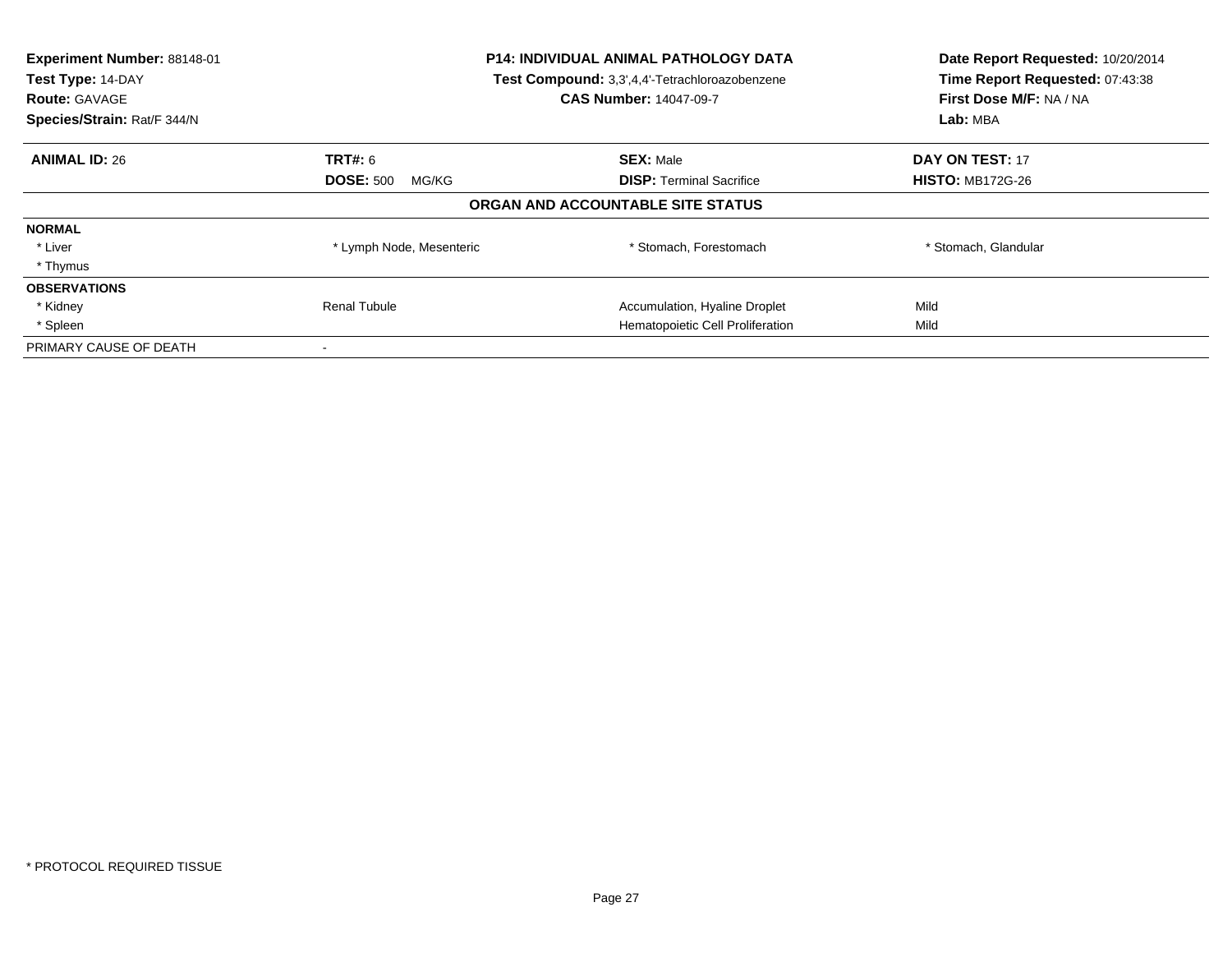| Experiment Number: 88148-01<br>Test Type: 14-DAY<br><b>Route: GAVAGE</b><br>Species/Strain: Rat/F 344/N | <b>P14: INDIVIDUAL ANIMAL PATHOLOGY DATA</b><br>Test Compound: 3,3',4,4'-Tetrachloroazobenzene<br><b>CAS Number: 14047-09-7</b> |                                   | Date Report Requested: 10/20/2014<br>Time Report Requested: 07:43:38<br>First Dose M/F: NA / NA<br>Lab: MBA |
|---------------------------------------------------------------------------------------------------------|---------------------------------------------------------------------------------------------------------------------------------|-----------------------------------|-------------------------------------------------------------------------------------------------------------|
| <b>ANIMAL ID: 27</b>                                                                                    | <b>TRT#: 6</b>                                                                                                                  | <b>SEX: Male</b>                  | <b>DAY ON TEST: 17</b>                                                                                      |
|                                                                                                         | <b>DOSE: 500</b><br>MG/KG                                                                                                       | <b>DISP:</b> Terminal Sacrifice   | <b>HISTO: MB172G-27</b>                                                                                     |
|                                                                                                         |                                                                                                                                 | ORGAN AND ACCOUNTABLE SITE STATUS |                                                                                                             |
| <b>NORMAL</b>                                                                                           |                                                                                                                                 |                                   |                                                                                                             |
| * Liver                                                                                                 | * Lymph Node, Mesenteric                                                                                                        | * Stomach, Forestomach            | * Stomach, Glandular                                                                                        |
| * Thymus                                                                                                |                                                                                                                                 |                                   |                                                                                                             |
| <b>OBSERVATIONS</b>                                                                                     |                                                                                                                                 |                                   |                                                                                                             |
| * Kidney                                                                                                | <b>Renal Tubule</b>                                                                                                             | Accumulation, Hyaline Droplet     | Mild                                                                                                        |
|                                                                                                         |                                                                                                                                 | Nephropathy                       | Chronic, Minimal                                                                                            |
| * Spleen                                                                                                |                                                                                                                                 | Hematopoietic Cell Proliferation  | Mild                                                                                                        |
| PRIMARY CAUSE OF DEATH                                                                                  |                                                                                                                                 |                                   |                                                                                                             |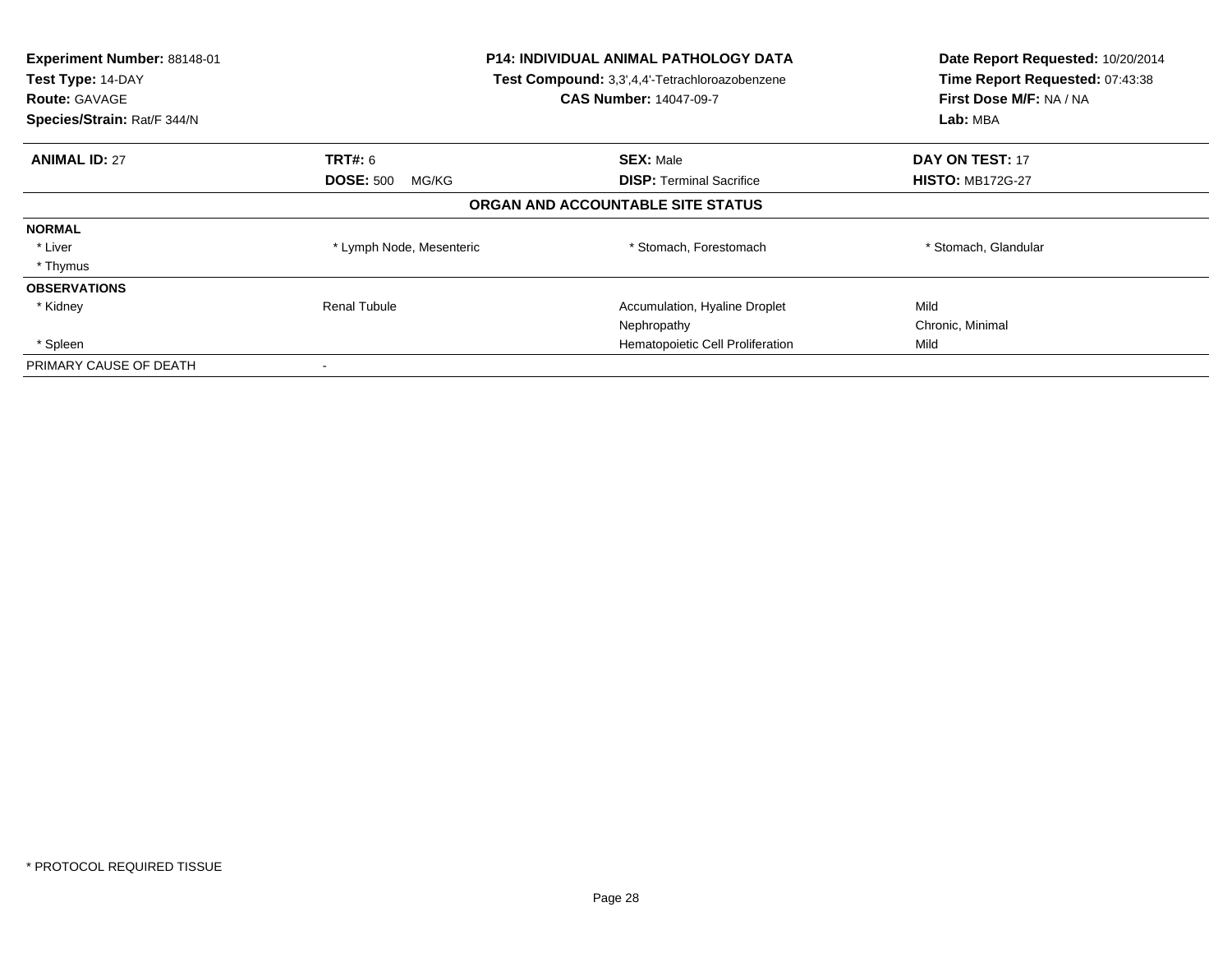| Experiment Number: 88148-01<br>Test Type: 14-DAY<br><b>Route: GAVAGE</b><br>Species/Strain: Rat/F 344/N | <b>P14: INDIVIDUAL ANIMAL PATHOLOGY DATA</b><br>Test Compound: 3,3',4,4'-Tetrachloroazobenzene<br><b>CAS Number: 14047-09-7</b> |                                   | Date Report Requested: 10/20/2014<br>Time Report Requested: 07:43:38<br>First Dose M/F: NA / NA<br>Lab: MBA |
|---------------------------------------------------------------------------------------------------------|---------------------------------------------------------------------------------------------------------------------------------|-----------------------------------|-------------------------------------------------------------------------------------------------------------|
| <b>ANIMAL ID: 28</b>                                                                                    | <b>TRT#: 6</b>                                                                                                                  | <b>SEX: Male</b>                  | <b>DAY ON TEST: 17</b>                                                                                      |
|                                                                                                         | <b>DOSE: 500</b><br>MG/KG                                                                                                       | <b>DISP:</b> Terminal Sacrifice   | <b>HISTO: MB172G-28</b>                                                                                     |
|                                                                                                         |                                                                                                                                 | ORGAN AND ACCOUNTABLE SITE STATUS |                                                                                                             |
| <b>NORMAL</b>                                                                                           |                                                                                                                                 |                                   |                                                                                                             |
| * Liver                                                                                                 | * Lymph Node, Mesenteric                                                                                                        | * Stomach, Forestomach            | * Stomach, Glandular                                                                                        |
| * Thymus                                                                                                |                                                                                                                                 |                                   |                                                                                                             |
| <b>OBSERVATIONS</b>                                                                                     |                                                                                                                                 |                                   |                                                                                                             |
| * Kidney                                                                                                | <b>Renal Tubule</b>                                                                                                             | Accumulation, Hyaline Droplet     | Minimal                                                                                                     |
|                                                                                                         |                                                                                                                                 | Nephropathy                       | Chronic, Minimal                                                                                            |
| * Spleen                                                                                                |                                                                                                                                 | Hematopoietic Cell Proliferation  | Mild                                                                                                        |
| PRIMARY CAUSE OF DEATH                                                                                  |                                                                                                                                 |                                   |                                                                                                             |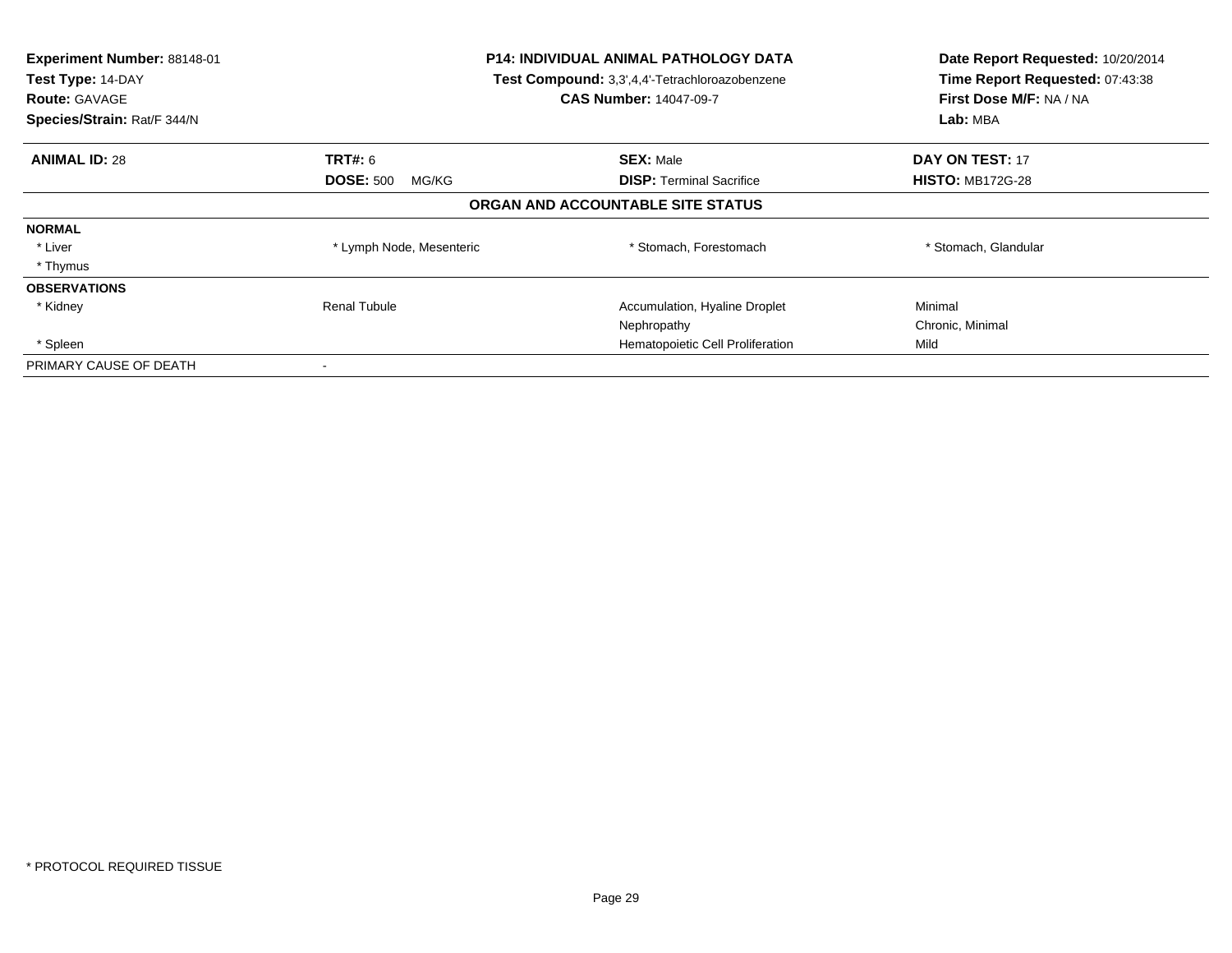| Experiment Number: 88148-01<br>Test Type: 14-DAY<br><b>Route: GAVAGE</b><br>Species/Strain: Rat/F 344/N | <b>P14: INDIVIDUAL ANIMAL PATHOLOGY DATA</b><br>Test Compound: 3,3',4,4'-Tetrachloroazobenzene<br><b>CAS Number: 14047-09-7</b> |                                   | Date Report Requested: 10/20/2014<br>Time Report Requested: 07:43:38<br>First Dose M/F: NA / NA<br>Lab: MBA |
|---------------------------------------------------------------------------------------------------------|---------------------------------------------------------------------------------------------------------------------------------|-----------------------------------|-------------------------------------------------------------------------------------------------------------|
| <b>ANIMAL ID: 29</b>                                                                                    | <b>TRT#:</b> 6                                                                                                                  | <b>SEX: Male</b>                  | DAY ON TEST: 17                                                                                             |
|                                                                                                         | <b>DOSE: 500</b><br>MG/KG                                                                                                       | <b>DISP:</b> Terminal Sacrifice   | <b>HISTO: MB172G-29</b>                                                                                     |
|                                                                                                         |                                                                                                                                 | ORGAN AND ACCOUNTABLE SITE STATUS |                                                                                                             |
| <b>NORMAL</b>                                                                                           |                                                                                                                                 |                                   |                                                                                                             |
| * Liver                                                                                                 | * Lymph Node, Mesenteric                                                                                                        | * Stomach, Forestomach            | * Stomach, Glandular                                                                                        |
| <b>OBSERVATIONS</b>                                                                                     |                                                                                                                                 |                                   |                                                                                                             |
| * Kidney                                                                                                | <b>Renal Tubule</b>                                                                                                             | Accumulation, Hyaline Droplet     | Mild                                                                                                        |
|                                                                                                         |                                                                                                                                 | Nephropathy                       | Chronic, Minimal                                                                                            |
| * Spleen                                                                                                |                                                                                                                                 | Hematopoietic Cell Proliferation  | Mild                                                                                                        |
| * Thymus                                                                                                |                                                                                                                                 | Hemorrhage                        | Minimal                                                                                                     |
| PRIMARY CAUSE OF DEATH                                                                                  |                                                                                                                                 |                                   |                                                                                                             |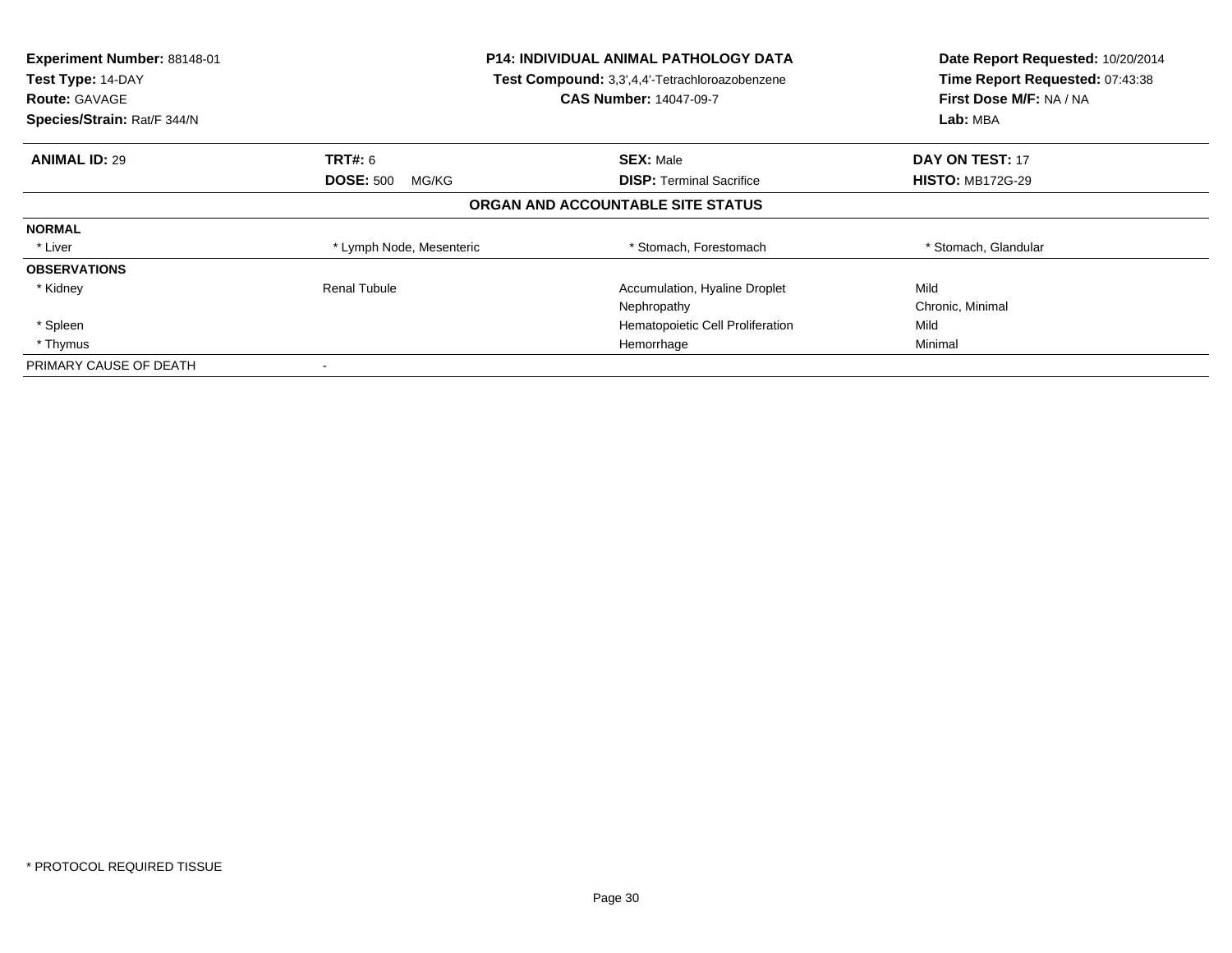| Experiment Number: 88148-01<br>Test Type: 14-DAY<br><b>Route: GAVAGE</b><br>Species/Strain: Rat/F 344/N | <b>P14: INDIVIDUAL ANIMAL PATHOLOGY DATA</b><br>Test Compound: 3,3',4,4'-Tetrachloroazobenzene<br><b>CAS Number: 14047-09-7</b> |                                   | Date Report Requested: 10/20/2014<br>Time Report Requested: 07:43:38<br>First Dose M/F: NA / NA<br>Lab: MBA |
|---------------------------------------------------------------------------------------------------------|---------------------------------------------------------------------------------------------------------------------------------|-----------------------------------|-------------------------------------------------------------------------------------------------------------|
|                                                                                                         |                                                                                                                                 |                                   |                                                                                                             |
| <b>ANIMAL ID: 30</b>                                                                                    | <b>TRT#: 6</b>                                                                                                                  | <b>SEX: Male</b>                  | <b>DAY ON TEST: 17</b>                                                                                      |
|                                                                                                         | <b>DOSE: 500</b><br>MG/KG                                                                                                       | <b>DISP:</b> Terminal Sacrifice   | <b>HISTO: MB172G-30</b>                                                                                     |
|                                                                                                         |                                                                                                                                 | ORGAN AND ACCOUNTABLE SITE STATUS |                                                                                                             |
| <b>NORMAL</b>                                                                                           |                                                                                                                                 |                                   |                                                                                                             |
| * Liver                                                                                                 | * Lymph Node, Mesenteric                                                                                                        | * Stomach, Forestomach            | * Stomach, Glandular                                                                                        |
| <b>OBSERVATIONS</b>                                                                                     |                                                                                                                                 |                                   |                                                                                                             |
| * Kidney                                                                                                | Renal Tubule                                                                                                                    | Accumulation, Hyaline Droplet     | Minimal                                                                                                     |
|                                                                                                         |                                                                                                                                 | Nephropathy                       | Chronic, Minimal                                                                                            |
| * Spleen                                                                                                |                                                                                                                                 | Hematopoietic Cell Proliferation  | Mild                                                                                                        |
| * Thymus                                                                                                |                                                                                                                                 | Hemorrhage                        | Minimal                                                                                                     |
| PRIMARY CAUSE OF DEATH                                                                                  |                                                                                                                                 |                                   |                                                                                                             |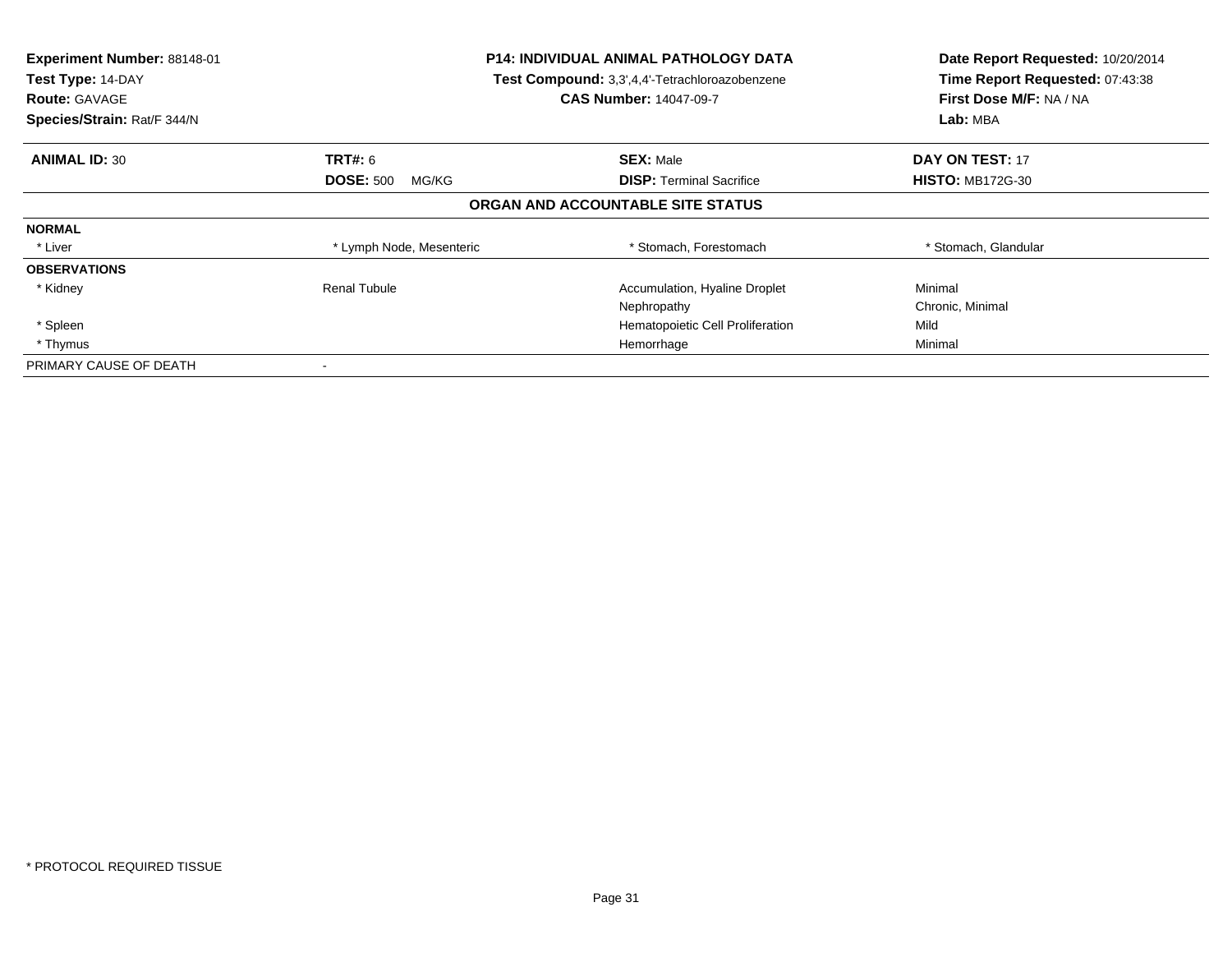| Experiment Number: 88148-01<br>Test Type: 14-DAY | P14: INDIVIDUAL ANIMAL PATHOLOGY DATA<br>Test Compound: 3,3',4,4'-Tetrachloroazobenzene |                                   | Date Report Requested: 10/20/2014<br>Time Report Requested: 07:43:38 |
|--------------------------------------------------|-----------------------------------------------------------------------------------------|-----------------------------------|----------------------------------------------------------------------|
| <b>Route: GAVAGE</b>                             |                                                                                         | <b>CAS Number: 14047-09-7</b>     | First Dose M/F: NA / NA                                              |
| Species/Strain: Rat/F 344/N                      |                                                                                         |                                   | Lab: MBA                                                             |
| <b>ANIMAL ID: 31</b>                             | <b>TRT#: 7</b>                                                                          | <b>SEX: Female</b>                | <b>DAY ON TEST: 17</b>                                               |
|                                                  | <b>DOSE: 0 MG/KG</b>                                                                    | <b>DISP:</b> Terminal Sacrifice   | <b>HISTO: MB172G-31</b>                                              |
|                                                  |                                                                                         | ORGAN AND ACCOUNTABLE SITE STATUS |                                                                      |
| <b>NORMAL</b>                                    |                                                                                         |                                   |                                                                      |
| * Liver                                          | * Lymph Node, Mesenteric                                                                | * Spleen                          | * Stomach, Forestomach                                               |
| * Stomach, Glandular                             | * Thymus                                                                                |                                   |                                                                      |
| <b>OBSERVATIONS</b>                              |                                                                                         |                                   |                                                                      |
| * Kidney                                         |                                                                                         | Nephropathy                       | Chronic, Minimal                                                     |
| PRIMARY CAUSE OF DEATH                           |                                                                                         |                                   |                                                                      |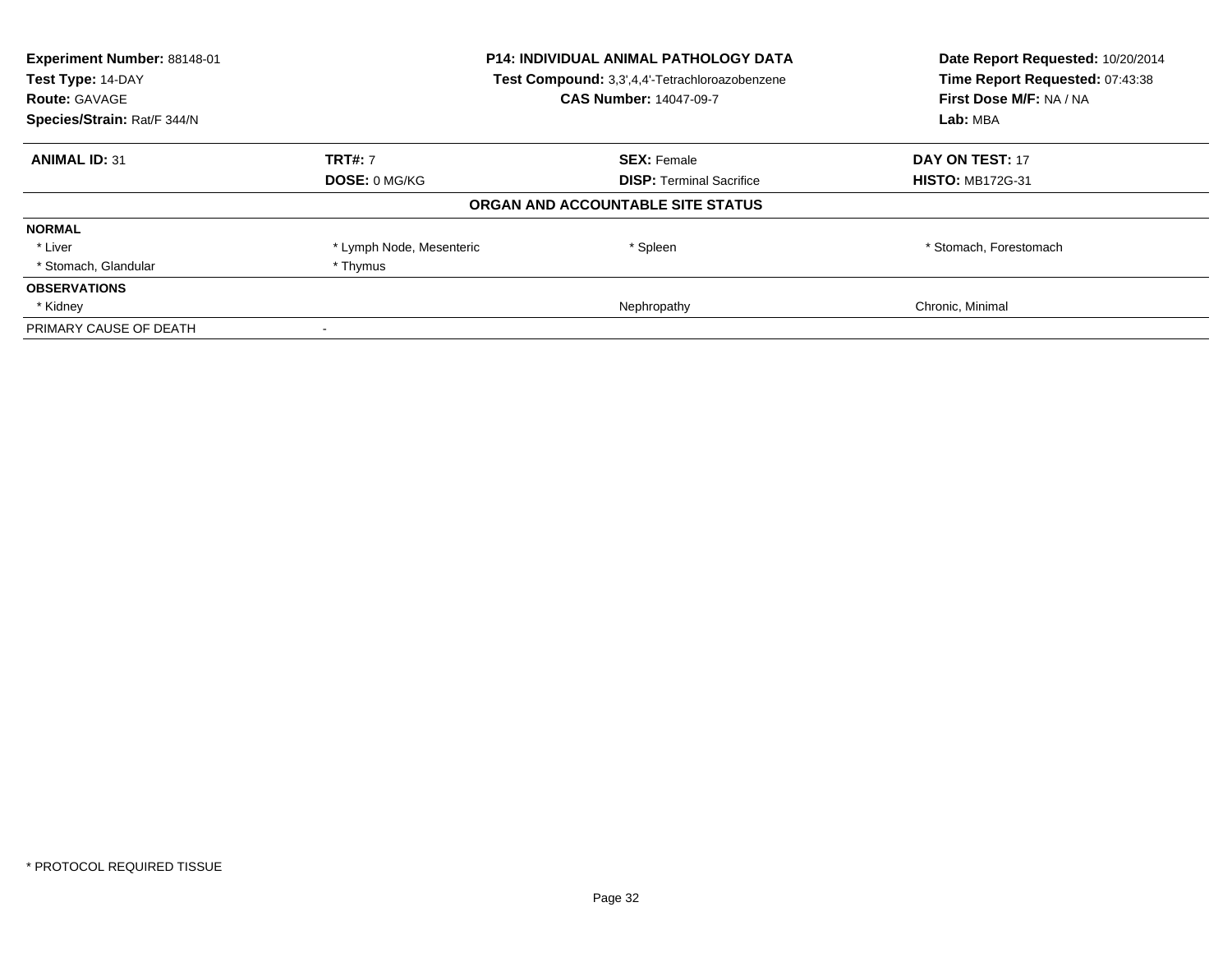| Experiment Number: 88148-01<br>Test Type: 14-DAY<br><b>Route: GAVAGE</b><br>Species/Strain: Rat/F 344/N | <b>P14: INDIVIDUAL ANIMAL PATHOLOGY DATA</b><br>Test Compound: 3,3',4,4'-Tetrachloroazobenzene<br><b>CAS Number: 14047-09-7</b> |                                   | Date Report Requested: 10/20/2014<br>Time Report Requested: 07:43:38<br>First Dose M/F: NA / NA<br>Lab: MBA |
|---------------------------------------------------------------------------------------------------------|---------------------------------------------------------------------------------------------------------------------------------|-----------------------------------|-------------------------------------------------------------------------------------------------------------|
| <b>ANIMAL ID: 32</b>                                                                                    | <b>TRT#: 7</b>                                                                                                                  | <b>SEX: Female</b>                | <b>DAY ON TEST: 17</b>                                                                                      |
|                                                                                                         | <b>DOSE: 0 MG/KG</b>                                                                                                            | <b>DISP:</b> Terminal Sacrifice   | <b>HISTO: MB172G-32</b>                                                                                     |
|                                                                                                         |                                                                                                                                 | ORGAN AND ACCOUNTABLE SITE STATUS |                                                                                                             |
| <b>NORMAL</b>                                                                                           |                                                                                                                                 |                                   |                                                                                                             |
| * Liver                                                                                                 | * Lymph Node, Mesenteric                                                                                                        | * Spleen                          | * Stomach, Forestomach                                                                                      |
| * Stomach, Glandular                                                                                    |                                                                                                                                 |                                   |                                                                                                             |
| <b>OBSERVATIONS</b>                                                                                     |                                                                                                                                 |                                   |                                                                                                             |
| * Kidney                                                                                                |                                                                                                                                 | Mineralization                    | Mild                                                                                                        |
|                                                                                                         |                                                                                                                                 | Nephropathy                       | Chronic, Minimal                                                                                            |
| * Thymus                                                                                                |                                                                                                                                 | Hemorrhage                        | Minimal                                                                                                     |
| PRIMARY CAUSE OF DEATH                                                                                  |                                                                                                                                 |                                   |                                                                                                             |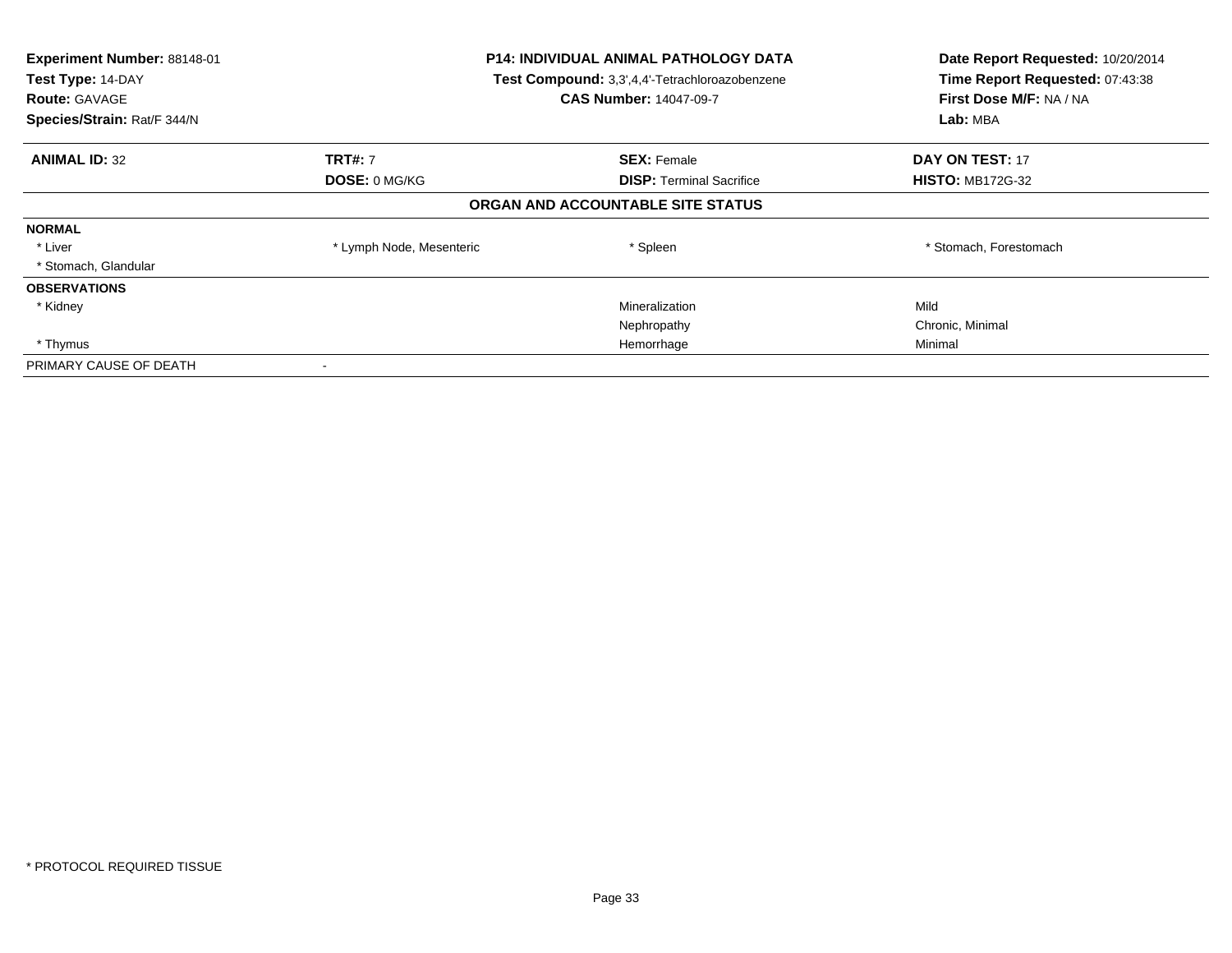| Experiment Number: 88148-01<br>Test Type: 14-DAY | <b>P14: INDIVIDUAL ANIMAL PATHOLOGY DATA</b><br>Test Compound: 3,3',4,4'-Tetrachloroazobenzene |                                   | Date Report Requested: 10/20/2014<br>Time Report Requested: 07:43:38 |
|--------------------------------------------------|------------------------------------------------------------------------------------------------|-----------------------------------|----------------------------------------------------------------------|
| <b>Route: GAVAGE</b>                             |                                                                                                | <b>CAS Number: 14047-09-7</b>     | First Dose M/F: NA / NA                                              |
| Species/Strain: Rat/F 344/N                      |                                                                                                |                                   | Lab: MBA                                                             |
| <b>ANIMAL ID: 33</b>                             | <b>TRT#: 7</b>                                                                                 | <b>SEX: Female</b>                | <b>DAY ON TEST: 17</b>                                               |
|                                                  | <b>DOSE: 0 MG/KG</b>                                                                           | <b>DISP:</b> Terminal Sacrifice   | <b>HISTO: MB172G-33</b>                                              |
|                                                  |                                                                                                | ORGAN AND ACCOUNTABLE SITE STATUS |                                                                      |
| <b>NORMAL</b>                                    |                                                                                                |                                   |                                                                      |
| * Liver                                          | * Lymph Node, Mesenteric                                                                       | * Spleen                          | * Stomach, Forestomach                                               |
| * Stomach, Glandular                             | * Thymus                                                                                       |                                   |                                                                      |
| <b>OBSERVATIONS</b>                              |                                                                                                |                                   |                                                                      |
| * Kidney                                         |                                                                                                | Nephropathy                       | Chronic, Minimal                                                     |
| PRIMARY CAUSE OF DEATH                           |                                                                                                |                                   |                                                                      |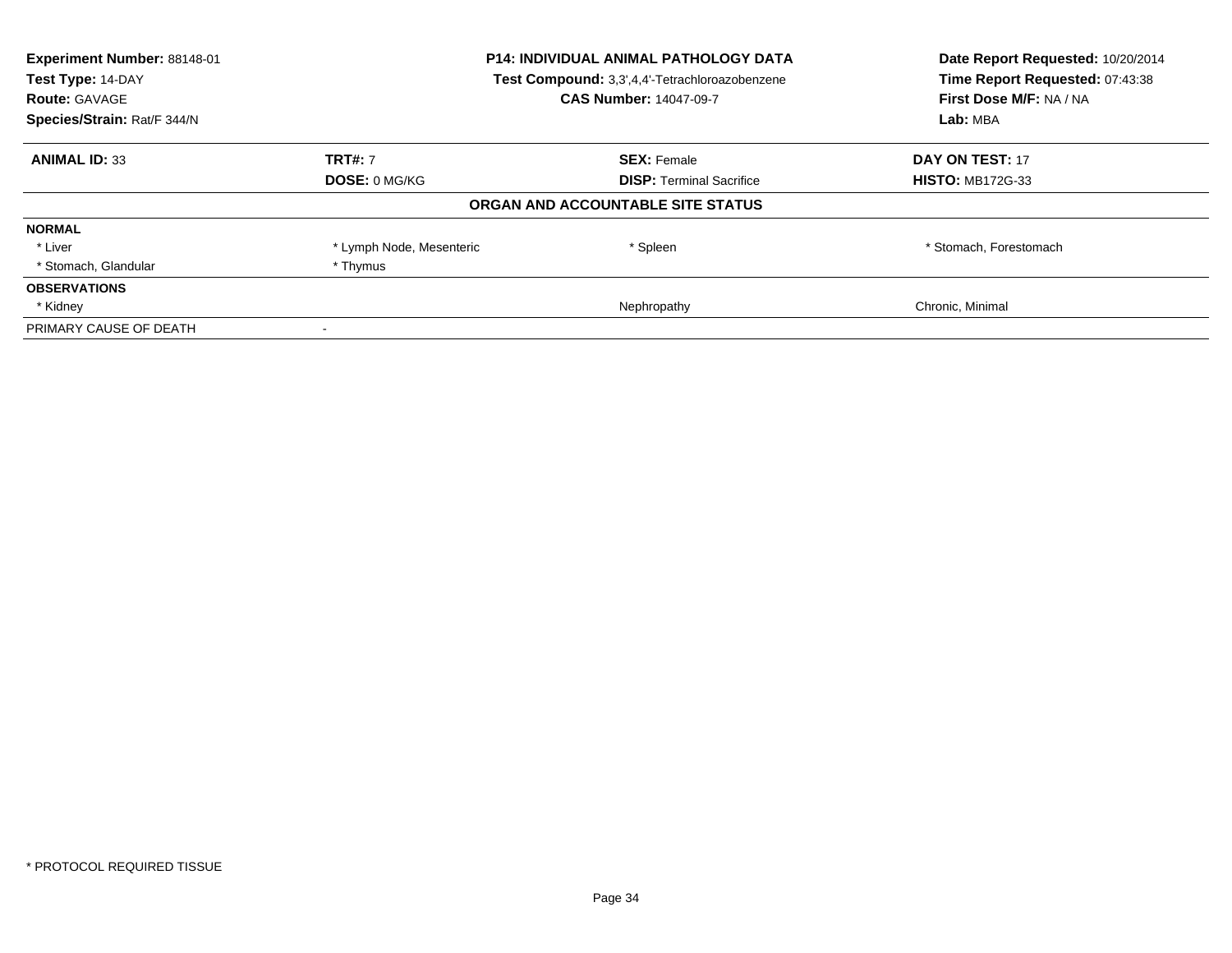| Experiment Number: 88148-01<br>Test Type: 14-DAY<br><b>Route: GAVAGE</b> | <b>P14: INDIVIDUAL ANIMAL PATHOLOGY DATA</b><br>Test Compound: 3,3',4,4'-Tetrachloroazobenzene<br><b>CAS Number: 14047-09-7</b> |                                   | Date Report Requested: 10/20/2014<br>Time Report Requested: 07:43:38<br>First Dose M/F: NA / NA |
|--------------------------------------------------------------------------|---------------------------------------------------------------------------------------------------------------------------------|-----------------------------------|-------------------------------------------------------------------------------------------------|
| Species/Strain: Rat/F 344/N                                              |                                                                                                                                 |                                   | Lab: MBA                                                                                        |
| <b>ANIMAL ID: 34</b>                                                     | <b>TRT#: 7</b>                                                                                                                  | <b>SEX: Female</b>                | DAY ON TEST: 17                                                                                 |
|                                                                          | DOSE: 0 MG/KG                                                                                                                   | <b>DISP:</b> Terminal Sacrifice   | <b>HISTO: MB172G-34</b>                                                                         |
|                                                                          |                                                                                                                                 | ORGAN AND ACCOUNTABLE SITE STATUS |                                                                                                 |
| <b>NORMAL</b>                                                            |                                                                                                                                 |                                   |                                                                                                 |
| * Liver                                                                  | * Lymph Node, Mesenteric                                                                                                        | * Spleen                          | * Stomach, Forestomach                                                                          |
| * Stomach, Glandular                                                     | * Thymus                                                                                                                        |                                   |                                                                                                 |
| <b>OBSERVATIONS</b>                                                      |                                                                                                                                 |                                   |                                                                                                 |
| * Kidney                                                                 |                                                                                                                                 | Mineralization                    | Minimal                                                                                         |
| PRIMARY CAUSE OF DEATH                                                   |                                                                                                                                 |                                   |                                                                                                 |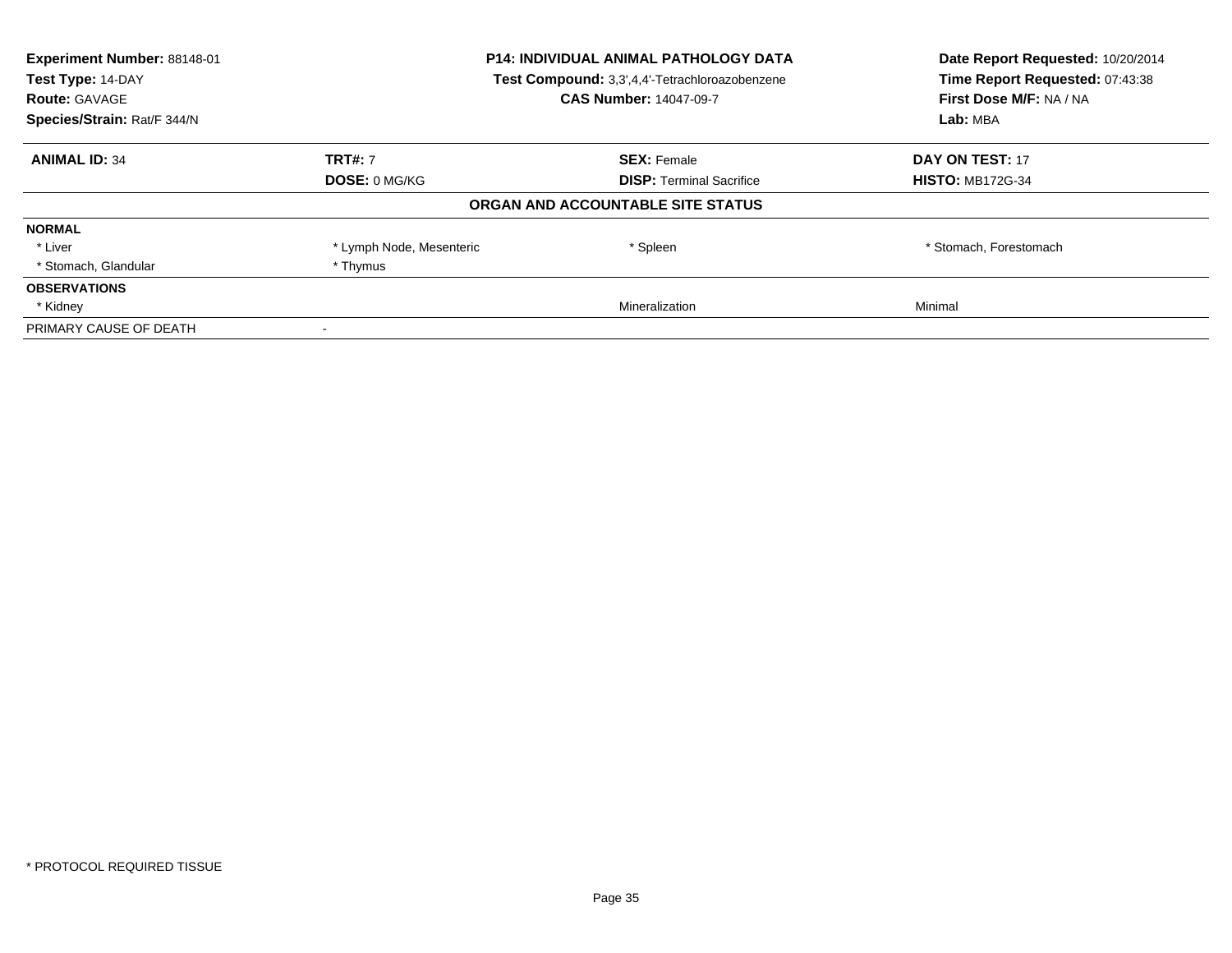| Experiment Number: 88148-01<br>Test Type: 14-DAY | P14: INDIVIDUAL ANIMAL PATHOLOGY DATA<br>Test Compound: 3,3',4,4'-Tetrachloroazobenzene |                                   | Date Report Requested: 10/20/2014<br>Time Report Requested: 07:43:38 |
|--------------------------------------------------|-----------------------------------------------------------------------------------------|-----------------------------------|----------------------------------------------------------------------|
| <b>Route: GAVAGE</b>                             |                                                                                         | <b>CAS Number: 14047-09-7</b>     | First Dose M/F: NA / NA                                              |
| Species/Strain: Rat/F 344/N                      |                                                                                         |                                   | Lab: MBA                                                             |
| <b>ANIMAL ID: 35</b>                             | <b>TRT#: 7</b>                                                                          | <b>SEX: Female</b>                | <b>DAY ON TEST: 17</b>                                               |
|                                                  | <b>DOSE: 0 MG/KG</b>                                                                    | <b>DISP:</b> Terminal Sacrifice   | <b>HISTO: MB172G-35</b>                                              |
|                                                  |                                                                                         | ORGAN AND ACCOUNTABLE SITE STATUS |                                                                      |
| <b>NORMAL</b>                                    |                                                                                         |                                   |                                                                      |
| * Liver                                          | * Lymph Node, Mesenteric                                                                | * Spleen                          | * Stomach, Forestomach                                               |
| * Stomach, Glandular                             | * Thymus                                                                                |                                   |                                                                      |
| <b>OBSERVATIONS</b>                              |                                                                                         |                                   |                                                                      |
| * Kidney                                         |                                                                                         | Nephropathy                       | Chronic, Minimal                                                     |
| PRIMARY CAUSE OF DEATH                           |                                                                                         |                                   |                                                                      |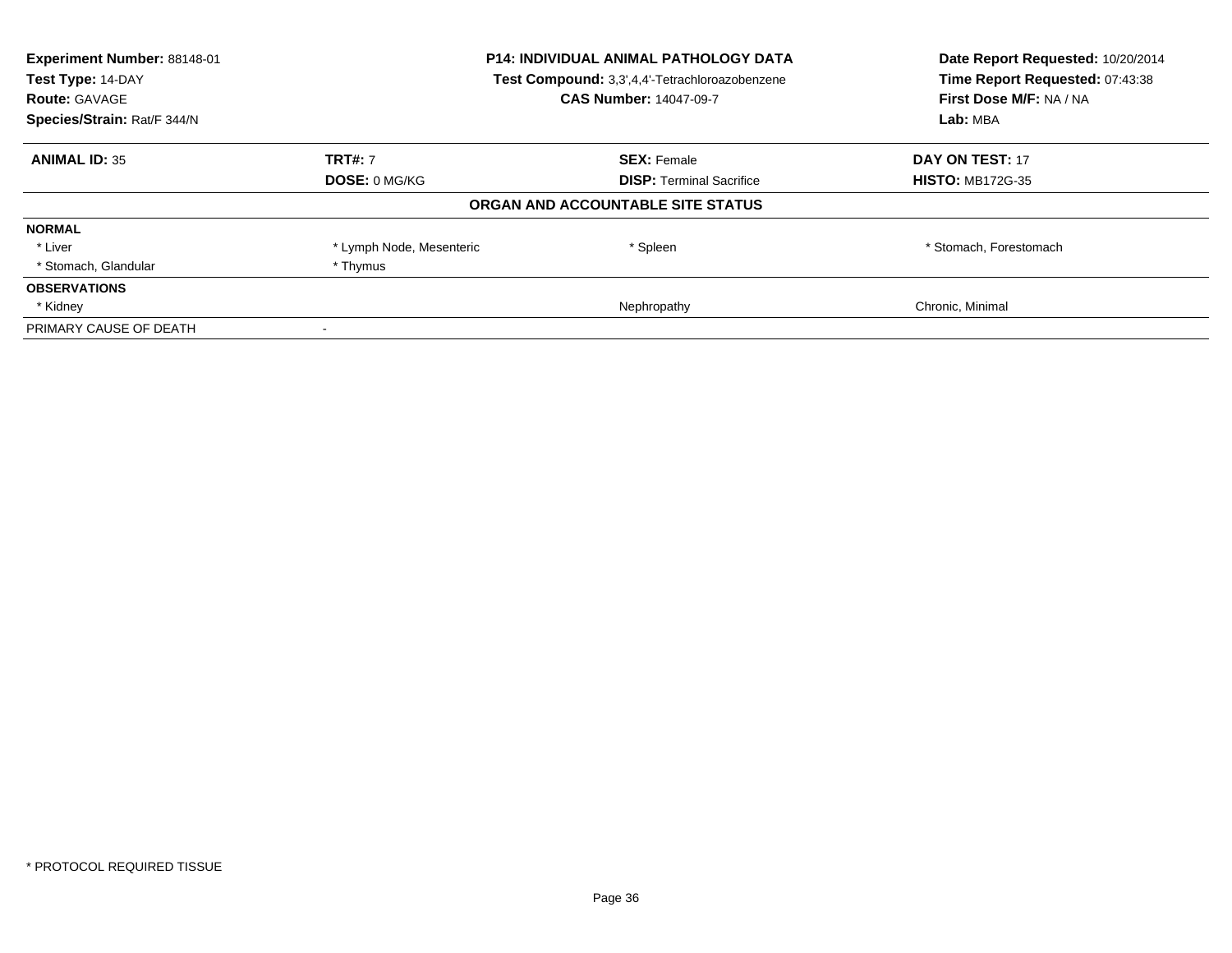| Experiment Number: 88148-01 | <b>P14: INDIVIDUAL ANIMAL PATHOLOGY DATA</b> |                                                | Date Report Requested: 10/20/2014 |  |
|-----------------------------|----------------------------------------------|------------------------------------------------|-----------------------------------|--|
| Test Type: 14-DAY           |                                              | Test Compound: 3,3',4,4'-Tetrachloroazobenzene | Time Report Requested: 07:43:38   |  |
| <b>Route: GAVAGE</b>        |                                              | <b>CAS Number: 14047-09-7</b>                  | First Dose M/F: NA / NA           |  |
| Species/Strain: Rat/F 344/N |                                              |                                                | Lab: MBA                          |  |
| <b>ANIMAL ID: 36</b>        | TRT#: 8                                      | <b>SEX: Female</b>                             | DAY ON TEST: 17                   |  |
|                             | <b>DOSE:</b> 12.5 MG/KG                      | <b>DISP: Terminal Sacrifice</b>                | <b>HISTO: MB172G-36</b>           |  |
|                             |                                              | ORGAN AND ACCOUNTABLE SITE STATUS              |                                   |  |
| <b>NORMAL</b>               |                                              |                                                |                                   |  |
| Spleen                      |                                              |                                                |                                   |  |
| PRIMARY CAUSE OF DEATH      |                                              |                                                |                                   |  |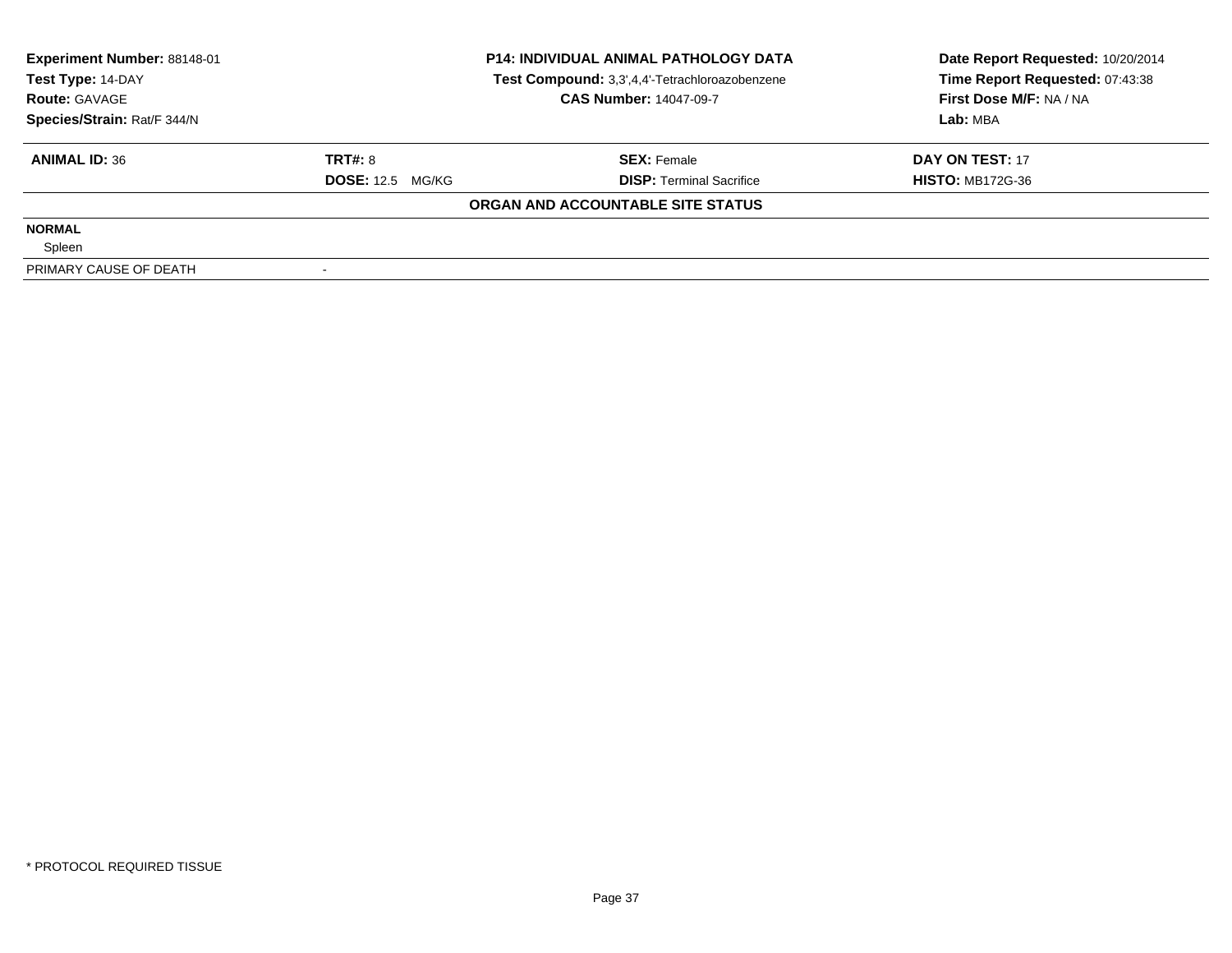| Experiment Number: 88148-01 | <b>P14: INDIVIDUAL ANIMAL PATHOLOGY DATA</b> |                                                | Date Report Requested: 10/20/2014 |  |
|-----------------------------|----------------------------------------------|------------------------------------------------|-----------------------------------|--|
| Test Type: 14-DAY           |                                              | Test Compound: 3,3',4,4'-Tetrachloroazobenzene | Time Report Requested: 07:43:38   |  |
| <b>Route: GAVAGE</b>        |                                              | <b>CAS Number: 14047-09-7</b>                  | First Dose M/F: NA / NA           |  |
| Species/Strain: Rat/F 344/N |                                              |                                                | Lab: MBA                          |  |
| <b>ANIMAL ID: 37</b>        | TRT#: 8                                      | <b>SEX: Female</b>                             | DAY ON TEST: 17                   |  |
|                             | <b>DOSE:</b> 12.5 MG/KG                      | <b>DISP: Terminal Sacrifice</b>                | <b>HISTO: MB172G-37</b>           |  |
|                             |                                              | ORGAN AND ACCOUNTABLE SITE STATUS              |                                   |  |
| <b>NORMAL</b>               |                                              |                                                |                                   |  |
| Spleen                      |                                              |                                                |                                   |  |
| PRIMARY CAUSE OF DEATH      |                                              |                                                |                                   |  |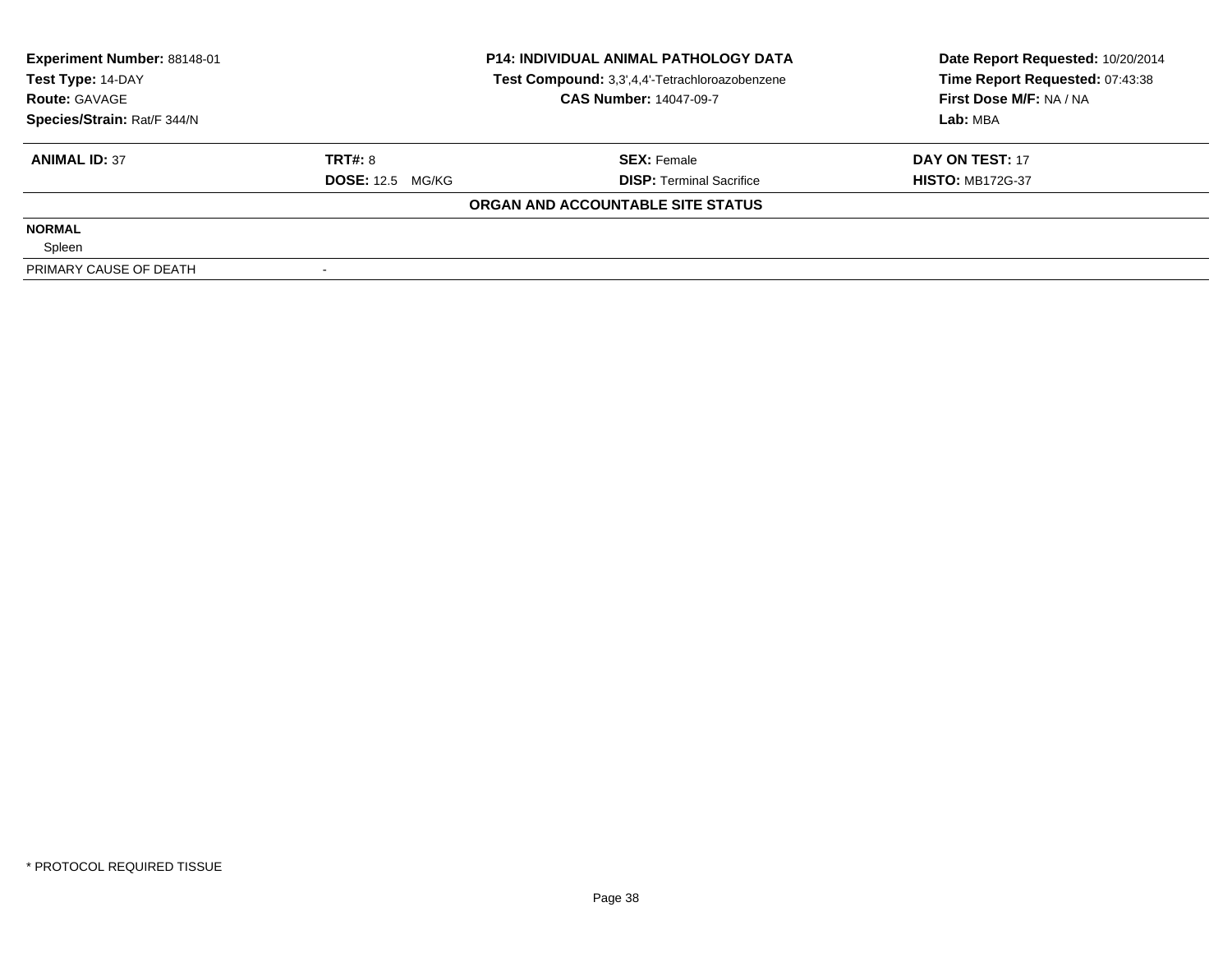| Experiment Number: 88148-01<br>Test Type: 14-DAY<br><b>Route: GAVAGE</b><br>Species/Strain: Rat/F 344/N |                         | <b>P14: INDIVIDUAL ANIMAL PATHOLOGY DATA</b><br>Test Compound: 3,3',4,4'-Tetrachloroazobenzene<br><b>CAS Number: 14047-09-7</b> | Date Report Requested: 10/20/2014<br>Time Report Requested: 07:43:38<br>First Dose M/F: NA / NA<br>Lab: MBA |
|---------------------------------------------------------------------------------------------------------|-------------------------|---------------------------------------------------------------------------------------------------------------------------------|-------------------------------------------------------------------------------------------------------------|
| <b>ANIMAL ID: 38</b>                                                                                    | <b>TRT#: 8</b>          | <b>SEX:</b> Female                                                                                                              | DAY ON TEST: 17                                                                                             |
| <b>OBSERVATIONS</b>                                                                                     | <b>DOSE:</b> 12.5 MG/KG | <b>DISP: Terminal Sacrifice</b>                                                                                                 | <b>HISTO: MB172G-38</b>                                                                                     |
| Spleen                                                                                                  |                         | Hematopoietic Cell Proliferation                                                                                                | Minimal                                                                                                     |
| PRIMARY CAUSE OF DEATH                                                                                  |                         |                                                                                                                                 |                                                                                                             |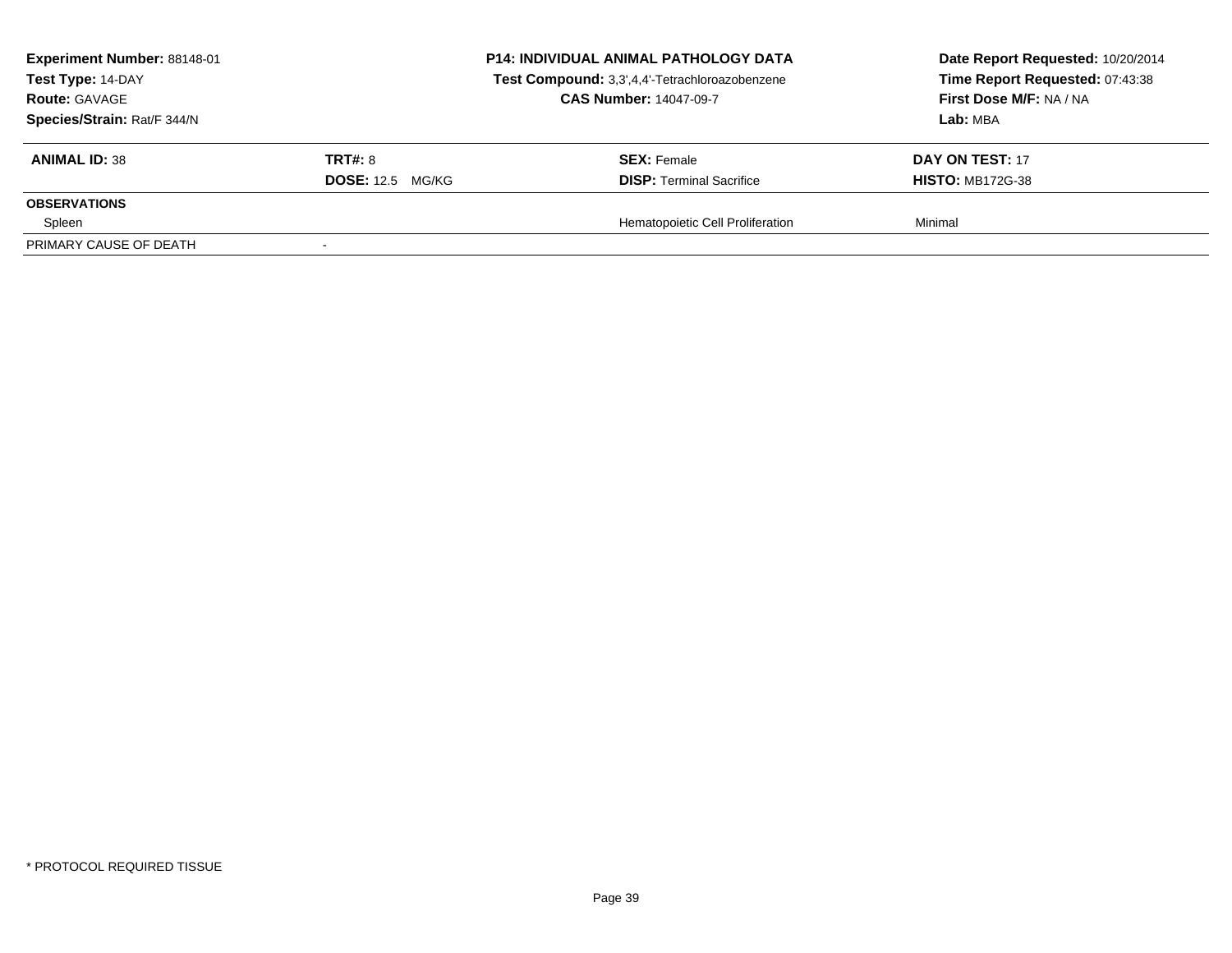| Experiment Number: 88148-01 | <b>P14: INDIVIDUAL ANIMAL PATHOLOGY DATA</b> |                                                | Date Report Requested: 10/20/2014 |  |
|-----------------------------|----------------------------------------------|------------------------------------------------|-----------------------------------|--|
| Test Type: 14-DAY           |                                              | Test Compound: 3,3',4,4'-Tetrachloroazobenzene | Time Report Requested: 07:43:38   |  |
| <b>Route: GAVAGE</b>        |                                              | <b>CAS Number: 14047-09-7</b>                  | First Dose M/F: NA / NA           |  |
| Species/Strain: Rat/F 344/N |                                              |                                                | Lab: MBA                          |  |
| <b>ANIMAL ID: 39</b>        | TRT#: 8                                      | <b>SEX: Female</b>                             | DAY ON TEST: 17                   |  |
|                             | <b>DOSE:</b> 12.5 MG/KG                      | <b>DISP: Terminal Sacrifice</b>                | <b>HISTO: MB172G-39</b>           |  |
|                             |                                              | ORGAN AND ACCOUNTABLE SITE STATUS              |                                   |  |
| <b>NORMAL</b>               |                                              |                                                |                                   |  |
| Spleen                      |                                              |                                                |                                   |  |
| PRIMARY CAUSE OF DEATH      |                                              |                                                |                                   |  |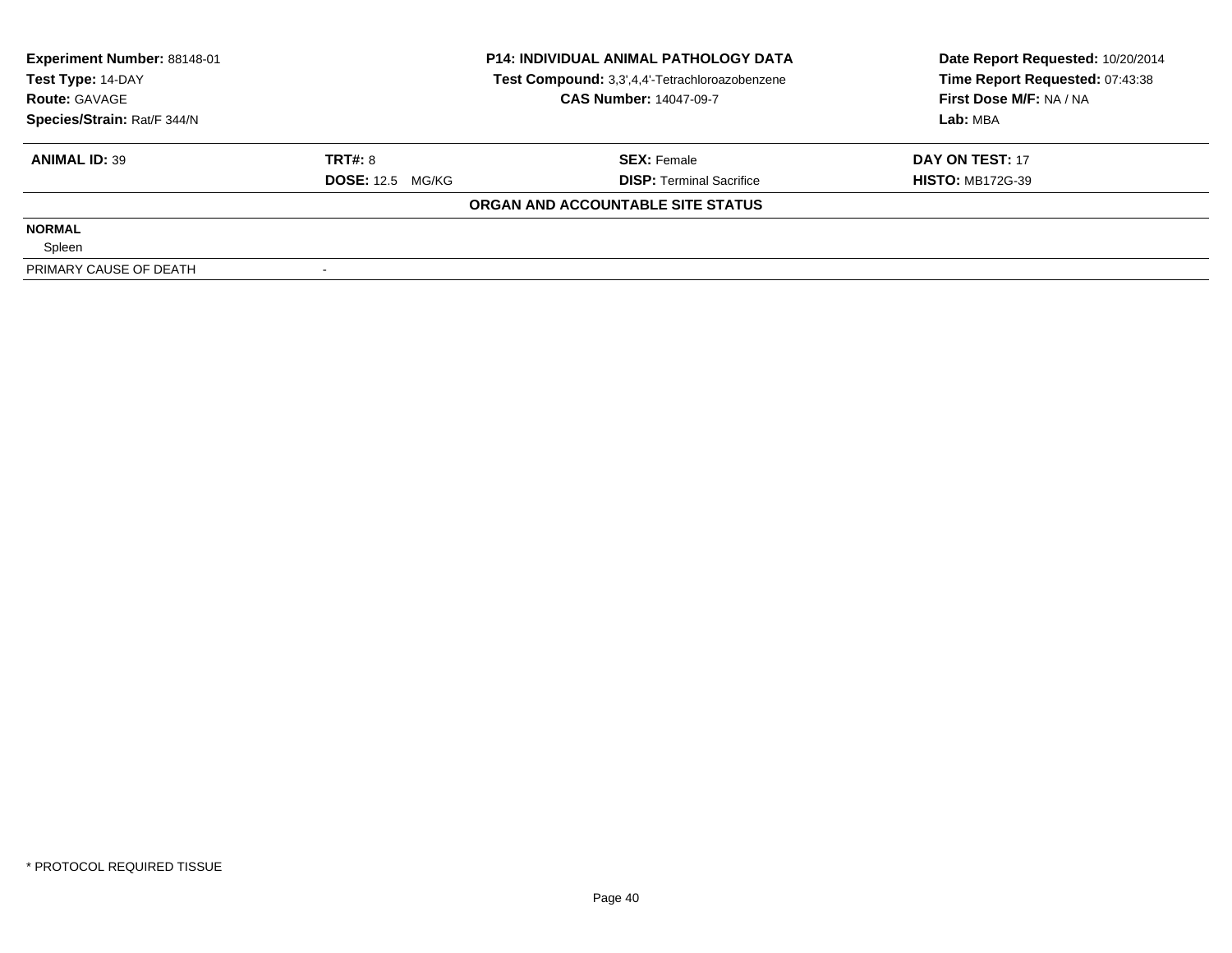| <b>Experiment Number: 88148-01</b><br>Test Type: 14-DAY<br><b>Route: GAVAGE</b><br>Species/Strain: Rat/F 344/N |                         | <b>P14: INDIVIDUAL ANIMAL PATHOLOGY DATA</b><br>Test Compound: 3,3',4,4'-Tetrachloroazobenzene<br><b>CAS Number: 14047-09-7</b> | Date Report Requested: 10/20/2014<br>Time Report Requested: 07:43:38<br>First Dose M/F: NA / NA<br>Lab: MBA |
|----------------------------------------------------------------------------------------------------------------|-------------------------|---------------------------------------------------------------------------------------------------------------------------------|-------------------------------------------------------------------------------------------------------------|
| <b>ANIMAL ID: 40</b>                                                                                           | <b>TRT#: 8</b>          | <b>SEX: Female</b>                                                                                                              | DAY ON TEST: 17                                                                                             |
|                                                                                                                | <b>DOSE: 12.5 MG/KG</b> | <b>DISP:</b> Terminal Sacrifice                                                                                                 | <b>HISTO: MB172G-40</b>                                                                                     |
|                                                                                                                |                         | ORGAN AND ACCOUNTABLE SITE STATUS                                                                                               |                                                                                                             |
| <b>NORMAL</b>                                                                                                  |                         |                                                                                                                                 |                                                                                                             |
| Spleen                                                                                                         |                         |                                                                                                                                 |                                                                                                             |
| <b>OBSERVATIONS</b>                                                                                            |                         |                                                                                                                                 |                                                                                                             |
| Liver                                                                                                          |                         | Hepatodiaphragmatic Nodule                                                                                                      | Minimal                                                                                                     |
| [Hepatodiaphragmatic Nodule TGLS = 1-2]                                                                        |                         |                                                                                                                                 |                                                                                                             |
| PRIMARY CAUSE OF DEATH                                                                                         | ۰                       |                                                                                                                                 |                                                                                                             |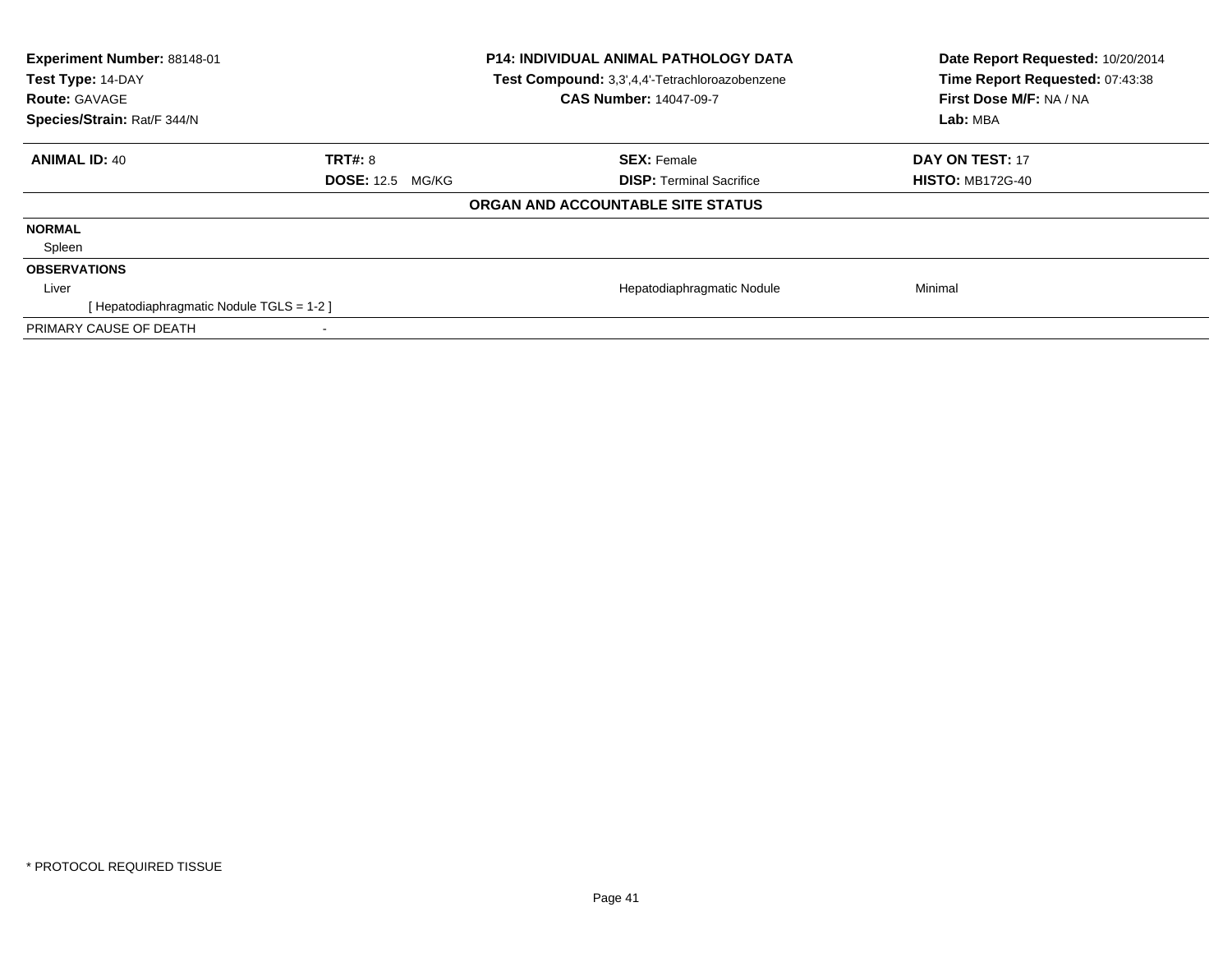| Experiment Number: 88148-01<br>Test Type: 14-DAY<br><b>Route: GAVAGE</b><br>Species/Strain: Rat/F 344/N |                | <b>P14: INDIVIDUAL ANIMAL PATHOLOGY DATA</b><br>Test Compound: 3,3',4,4'-Tetrachloroazobenzene<br><b>CAS Number: 14047-09-7</b> | Date Report Requested: 10/20/2014<br>Time Report Requested: 07:43:38<br>First Dose M/F: NA / NA<br>Lab: MBA |
|---------------------------------------------------------------------------------------------------------|----------------|---------------------------------------------------------------------------------------------------------------------------------|-------------------------------------------------------------------------------------------------------------|
| <b>ANIMAL ID: 41</b>                                                                                    | <b>TRT#: 9</b> | <b>SEX: Female</b>                                                                                                              | DAY ON TEST: 17                                                                                             |
|                                                                                                         | DOSE: 32 MG/KG | <b>DISP: Terminal Sacrifice</b>                                                                                                 | <b>HISTO: MB172G-41</b>                                                                                     |
| <b>OBSERVATIONS</b><br>Spleen                                                                           |                | Hematopoietic Cell Proliferation                                                                                                | Minimal                                                                                                     |
| PRIMARY CAUSE OF DEATH                                                                                  |                |                                                                                                                                 |                                                                                                             |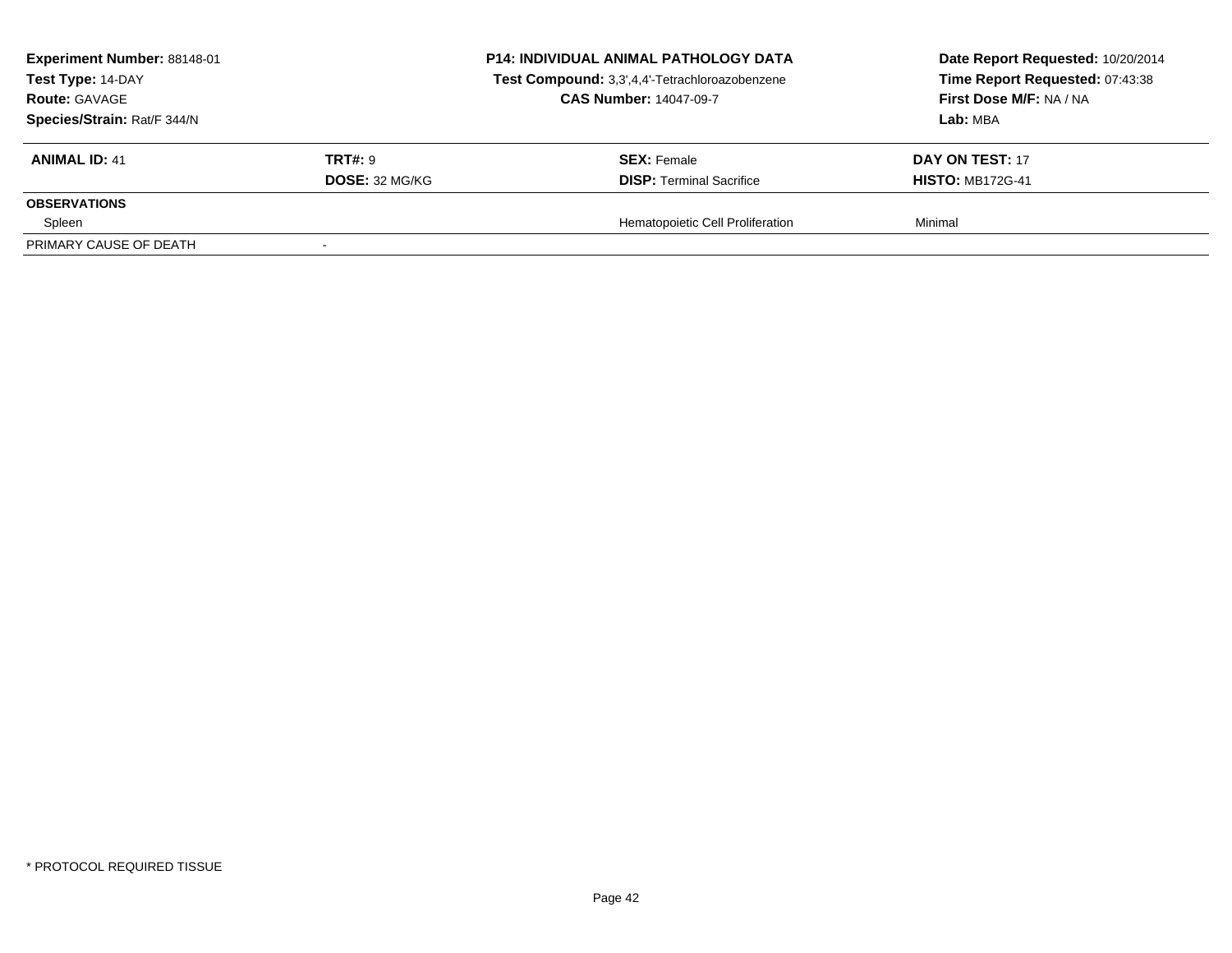| Experiment Number: 88148-01 | <b>P14: INDIVIDUAL ANIMAL PATHOLOGY DATA</b> |                                                | Date Report Requested: 10/20/2014 |  |
|-----------------------------|----------------------------------------------|------------------------------------------------|-----------------------------------|--|
| Test Type: 14-DAY           |                                              | Test Compound: 3,3',4,4'-Tetrachloroazobenzene | Time Report Requested: 07:43:38   |  |
| <b>Route: GAVAGE</b>        |                                              | <b>CAS Number: 14047-09-7</b>                  | First Dose M/F: NA / NA           |  |
| Species/Strain: Rat/F 344/N |                                              |                                                | Lab: MBA                          |  |
| <b>ANIMAL ID: 42</b>        | <b>TRT#: 9</b>                               | <b>SEX: Female</b>                             | DAY ON TEST: 17                   |  |
|                             | <b>DOSE: 32 MG/KG</b>                        | <b>DISP: Terminal Sacrifice</b>                | <b>HISTO: MB172G-42</b>           |  |
|                             |                                              | ORGAN AND ACCOUNTABLE SITE STATUS              |                                   |  |
| <b>NORMAL</b>               |                                              |                                                |                                   |  |
| Spleen                      |                                              |                                                |                                   |  |
| PRIMARY CAUSE OF DEATH      |                                              |                                                |                                   |  |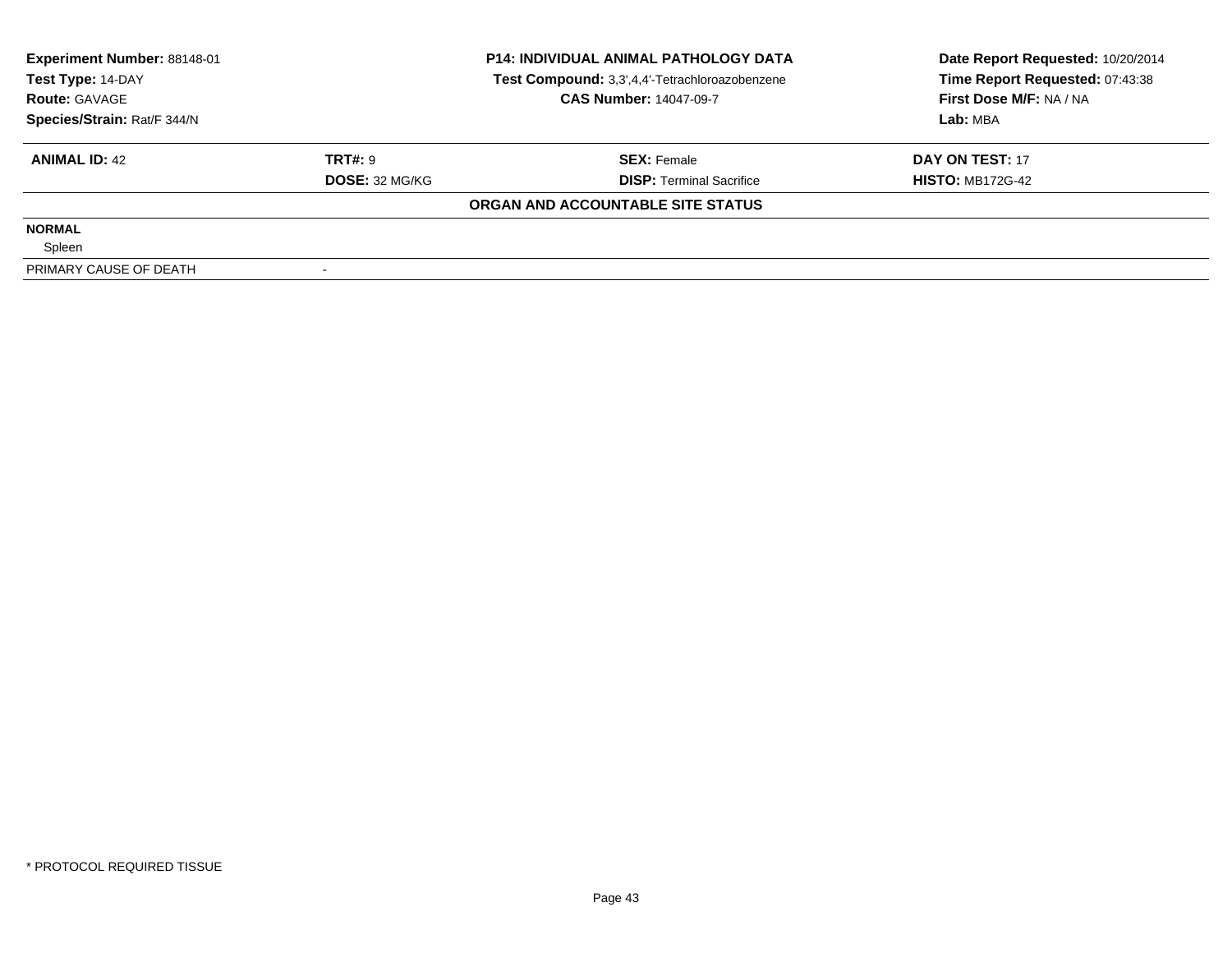| Experiment Number: 88148-01<br>Test Type: 14-DAY<br><b>Route: GAVAGE</b><br>Species/Strain: Rat/F 344/N |                                         | <b>P14: INDIVIDUAL ANIMAL PATHOLOGY DATA</b><br>Test Compound: 3,3',4,4'-Tetrachloroazobenzene<br><b>CAS Number: 14047-09-7</b> | Date Report Requested: 10/20/2014<br>Time Report Requested: 07:43:38<br>First Dose M/F: NA / NA<br>Lab: MBA |
|---------------------------------------------------------------------------------------------------------|-----------------------------------------|---------------------------------------------------------------------------------------------------------------------------------|-------------------------------------------------------------------------------------------------------------|
| <b>ANIMAL ID: 43</b>                                                                                    | <b>TRT#: 9</b><br><b>DOSE: 32 MG/KG</b> | <b>SEX:</b> Female<br><b>DISP: Terminal Sacrifice</b>                                                                           | DAY ON TEST: 17<br><b>HISTO: MB172G-43</b>                                                                  |
| <b>OBSERVATIONS</b><br>Spleen                                                                           |                                         | Hematopoietic Cell Proliferation                                                                                                | Minimal                                                                                                     |
| PRIMARY CAUSE OF DEATH                                                                                  |                                         |                                                                                                                                 |                                                                                                             |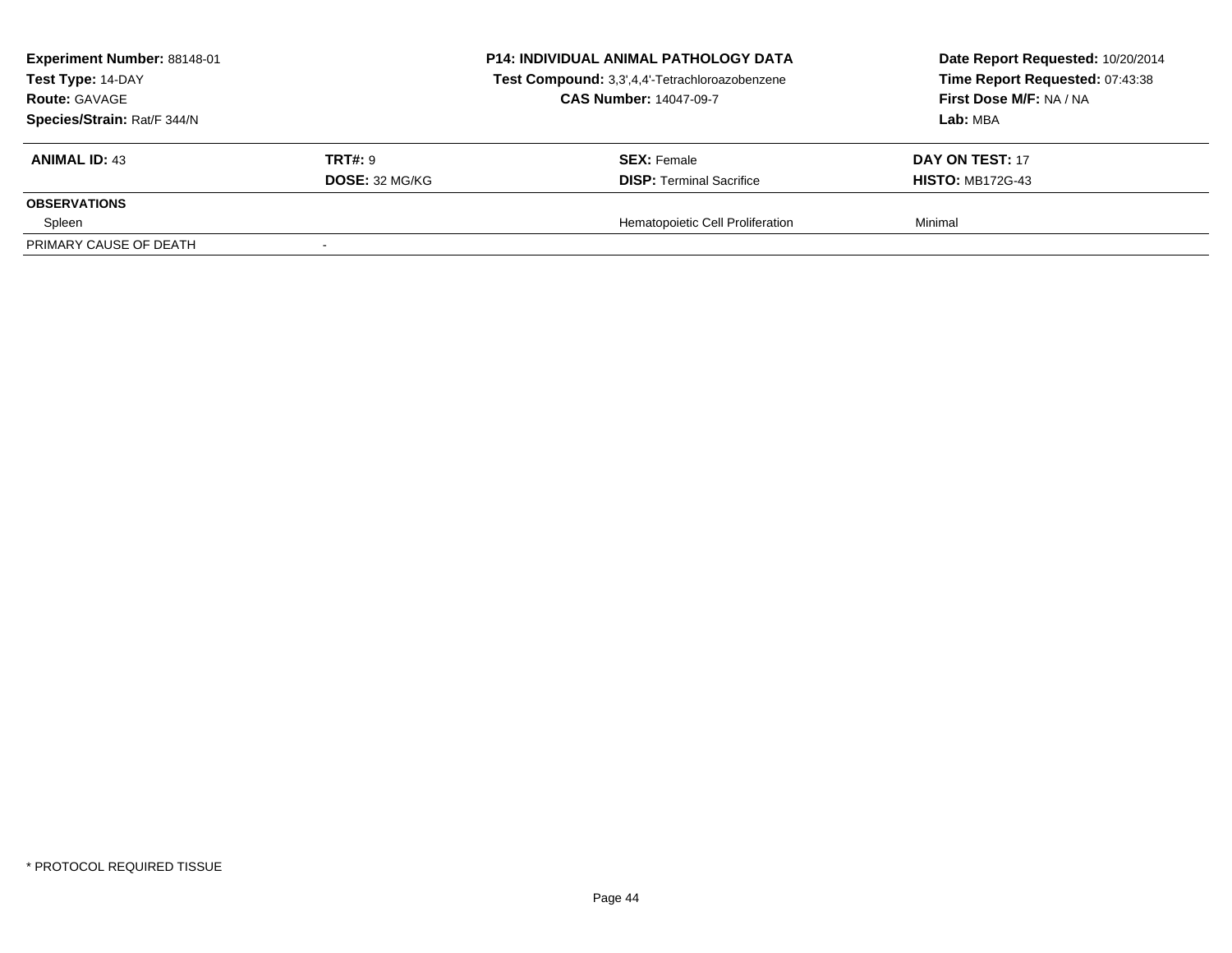| Experiment Number: 88148-01<br>Test Type: 14-DAY<br><b>Route: GAVAGE</b><br>Species/Strain: Rat/F 344/N |                                  | <b>P14: INDIVIDUAL ANIMAL PATHOLOGY DATA</b><br>Test Compound: 3,3',4,4'-Tetrachloroazobenzene<br><b>CAS Number: 14047-09-7</b> | Date Report Requested: 10/20/2014<br>Time Report Requested: 07:43:38<br>First Dose M/F: NA / NA<br>Lab: MBA |
|---------------------------------------------------------------------------------------------------------|----------------------------------|---------------------------------------------------------------------------------------------------------------------------------|-------------------------------------------------------------------------------------------------------------|
| <b>ANIMAL ID: 44</b>                                                                                    | <b>TRT#: 9</b><br>DOSE: 32 MG/KG | <b>SEX: Female</b><br><b>DISP: Terminal Sacrifice</b>                                                                           | DAY ON TEST: 17<br><b>HISTO: MB172G-44</b>                                                                  |
| <b>OBSERVATIONS</b>                                                                                     |                                  |                                                                                                                                 |                                                                                                             |
| Spleen<br>PRIMARY CAUSE OF DEATH                                                                        |                                  | Hematopoietic Cell Proliferation                                                                                                | Minimal                                                                                                     |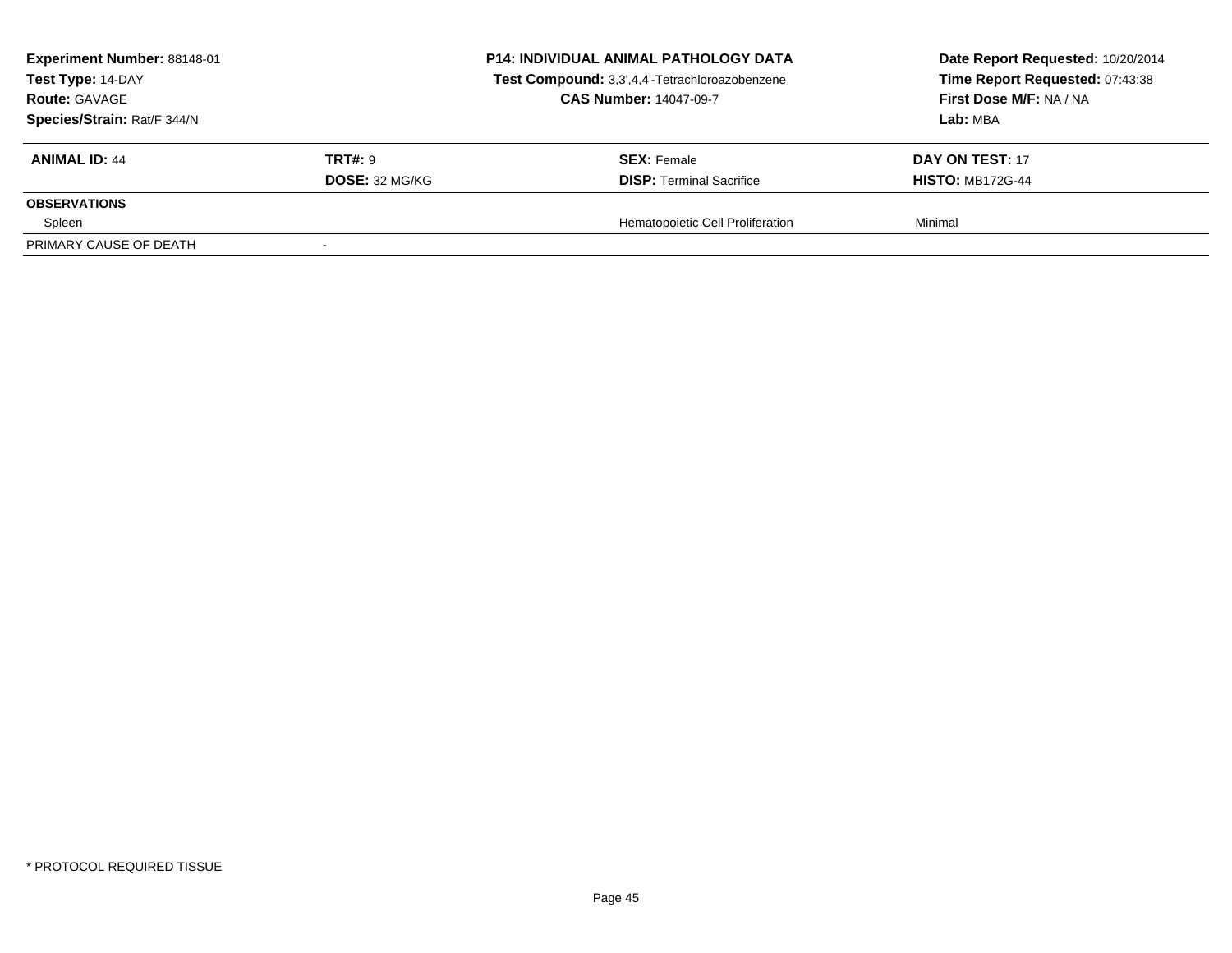| Experiment Number: 88148-01<br>Test Type: 14-DAY<br><b>Route: GAVAGE</b><br>Species/Strain: Rat/F 344/N |                | <b>P14: INDIVIDUAL ANIMAL PATHOLOGY DATA</b><br>Test Compound: 3,3',4,4'-Tetrachloroazobenzene<br><b>CAS Number: 14047-09-7</b> | Date Report Requested: 10/20/2014<br>Time Report Requested: 07:43:38<br>First Dose M/F: NA / NA<br>Lab: MBA |
|---------------------------------------------------------------------------------------------------------|----------------|---------------------------------------------------------------------------------------------------------------------------------|-------------------------------------------------------------------------------------------------------------|
| <b>ANIMAL ID: 45</b>                                                                                    | <b>TRT#: 9</b> | <b>SEX: Female</b>                                                                                                              | DAY ON TEST: 17                                                                                             |
| <b>OBSERVATIONS</b>                                                                                     | DOSE: 32 MG/KG | <b>DISP: Terminal Sacrifice</b>                                                                                                 | <b>HISTO: MB172G-45</b>                                                                                     |
| Spleen                                                                                                  |                | Hematopoietic Cell Proliferation                                                                                                | Minimal                                                                                                     |
| PRIMARY CAUSE OF DEATH                                                                                  |                |                                                                                                                                 |                                                                                                             |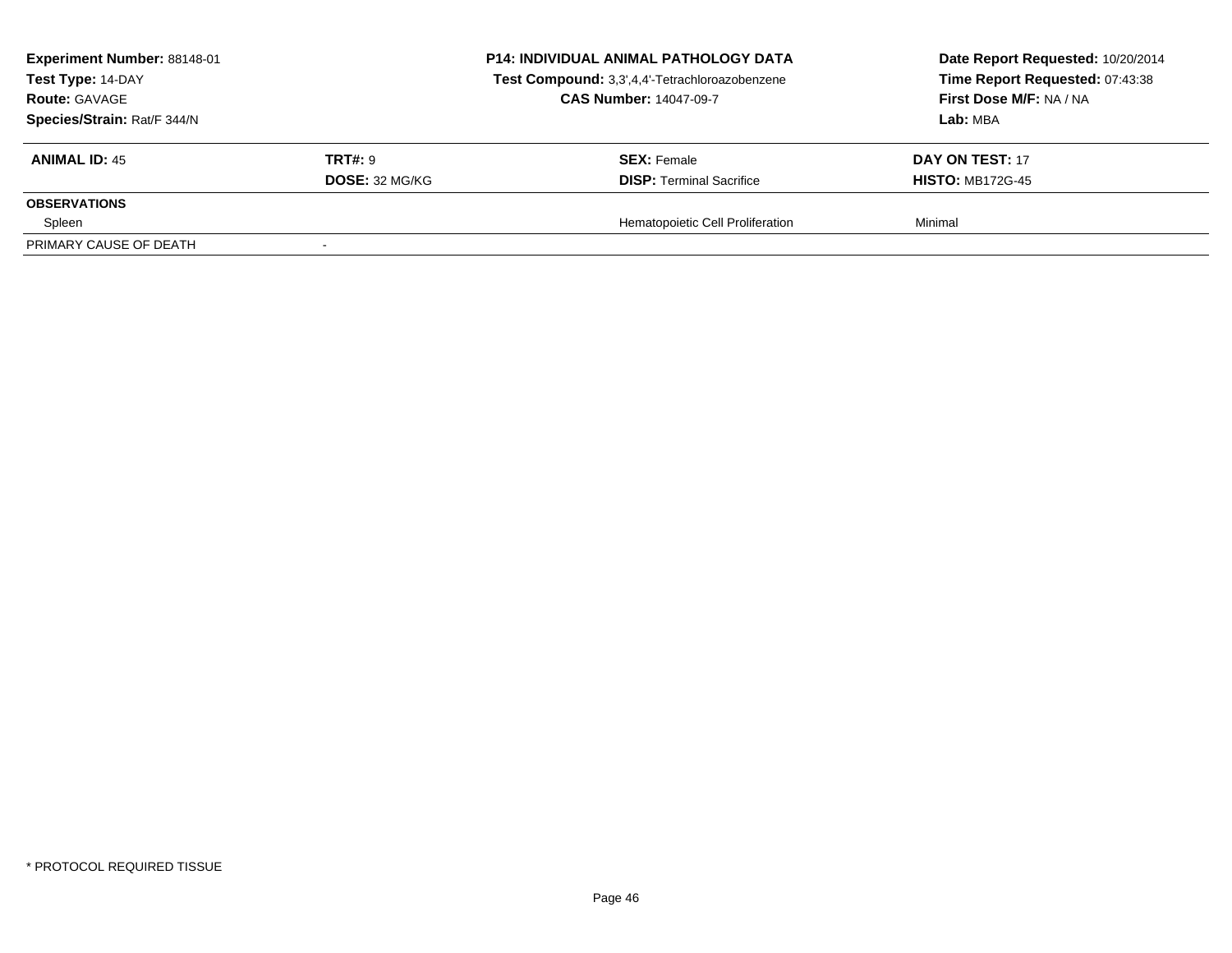| Experiment Number: 88148-01<br>Test Type: 14-DAY<br><b>Route: GAVAGE</b><br>Species/Strain: Rat/F 344/N |                       | <b>P14: INDIVIDUAL ANIMAL PATHOLOGY DATA</b><br>Test Compound: 3,3',4,4'-Tetrachloroazobenzene<br><b>CAS Number: 14047-09-7</b> | Date Report Requested: 10/20/2014<br>Time Report Requested: 07:43:38<br>First Dose M/F: NA / NA<br>Lab: MBA |
|---------------------------------------------------------------------------------------------------------|-----------------------|---------------------------------------------------------------------------------------------------------------------------------|-------------------------------------------------------------------------------------------------------------|
| <b>ANIMAL ID: 46</b>                                                                                    | <b>TRT#:</b> 10       | <b>SEX: Female</b>                                                                                                              | DAY ON TEST: 17                                                                                             |
|                                                                                                         | <b>DOSE: 80 MG/KG</b> | <b>DISP: Terminal Sacrifice</b>                                                                                                 | <b>HISTO: MB172G-46</b>                                                                                     |
| <b>OBSERVATIONS</b>                                                                                     |                       |                                                                                                                                 |                                                                                                             |
| Spleen                                                                                                  |                       | Hematopoietic Cell Proliferation                                                                                                | Minimal                                                                                                     |
| PRIMARY CAUSE OF DEATH                                                                                  |                       |                                                                                                                                 |                                                                                                             |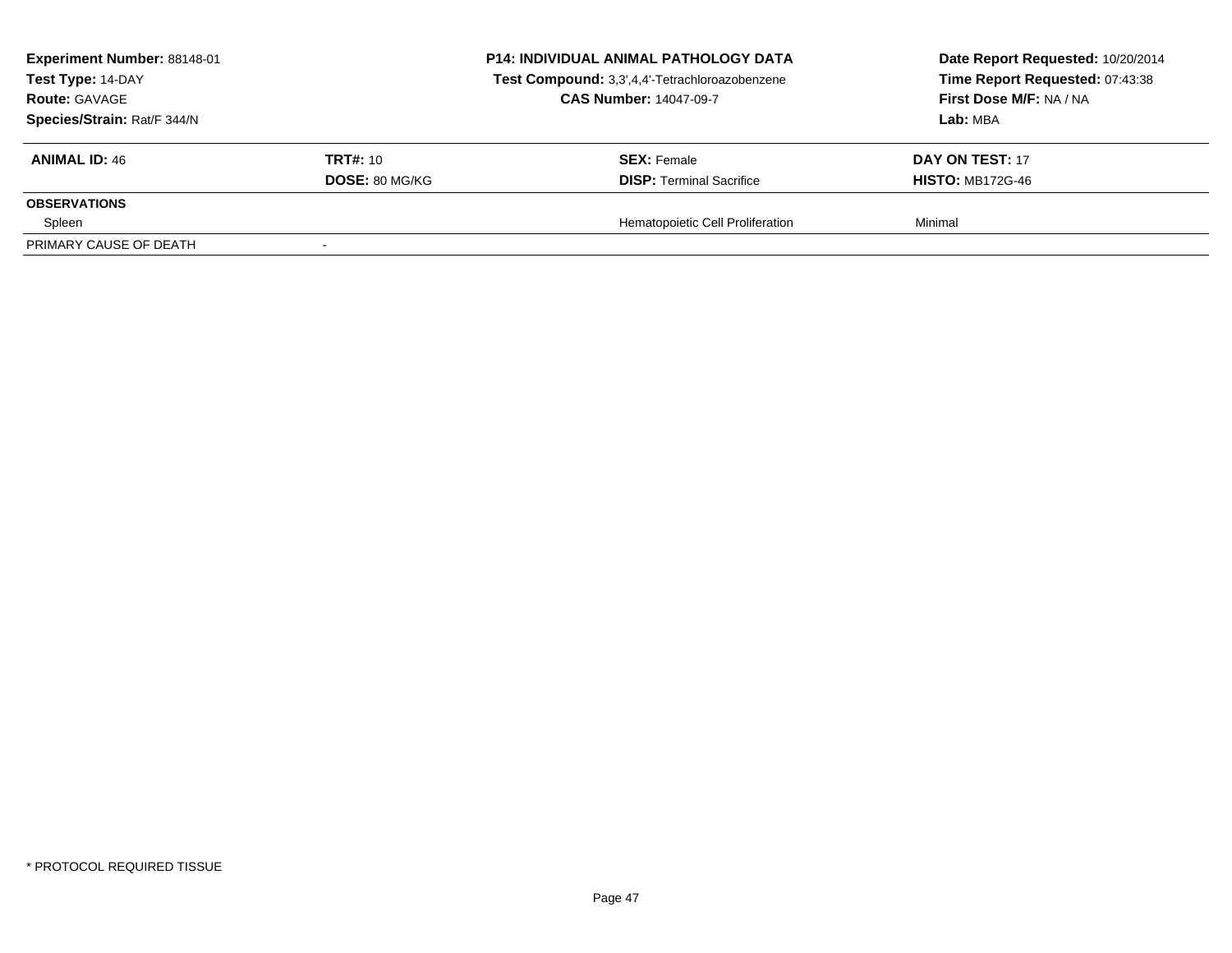| Experiment Number: 88148-01<br>Test Type: 14-DAY<br><b>Route: GAVAGE</b><br>Species/Strain: Rat/F 344/N |                       | <b>P14: INDIVIDUAL ANIMAL PATHOLOGY DATA</b><br>Test Compound: 3,3',4,4'-Tetrachloroazobenzene<br><b>CAS Number: 14047-09-7</b> | Date Report Requested: 10/20/2014<br>Time Report Requested: 07:43:38<br>First Dose M/F: NA / NA<br>Lab: MBA |
|---------------------------------------------------------------------------------------------------------|-----------------------|---------------------------------------------------------------------------------------------------------------------------------|-------------------------------------------------------------------------------------------------------------|
| <b>ANIMAL ID: 47</b>                                                                                    | <b>TRT#: 10</b>       | <b>SEX: Female</b>                                                                                                              | DAY ON TEST: 17                                                                                             |
| <b>OBSERVATIONS</b>                                                                                     | <b>DOSE: 80 MG/KG</b> | <b>DISP: Terminal Sacrifice</b>                                                                                                 | <b>HISTO: MB172G-47</b>                                                                                     |
| Spleen                                                                                                  |                       | Hematopoietic Cell Proliferation                                                                                                | Minimal                                                                                                     |
| PRIMARY CAUSE OF DEATH                                                                                  |                       |                                                                                                                                 |                                                                                                             |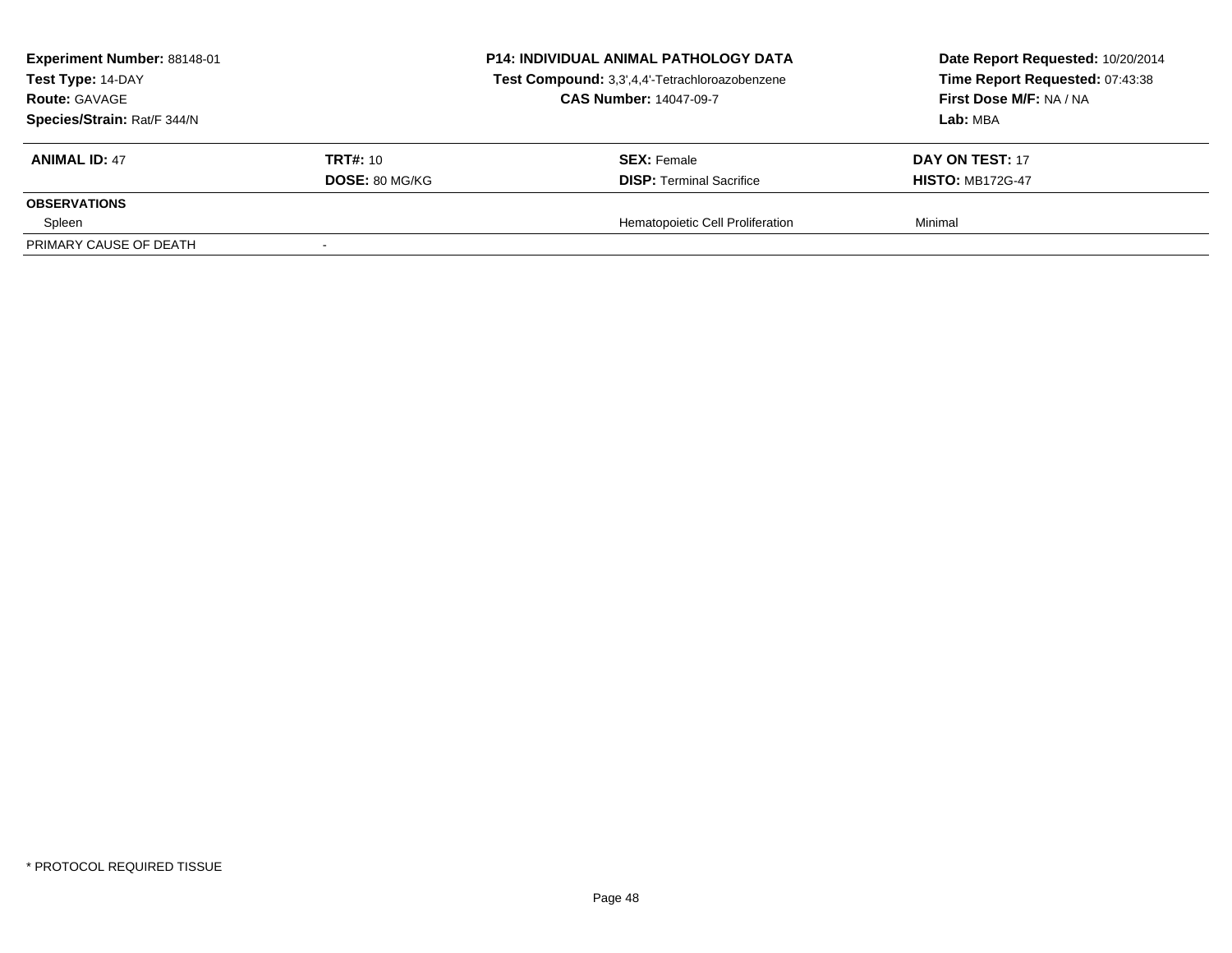| Experiment Number: 88148-01<br>Test Type: 14-DAY<br><b>Route: GAVAGE</b><br>Species/Strain: Rat/F 344/N |                                          | <b>P14: INDIVIDUAL ANIMAL PATHOLOGY DATA</b><br>Test Compound: 3,3',4,4'-Tetrachloroazobenzene<br><b>CAS Number: 14047-09-7</b> | Date Report Requested: 10/20/2014<br>Time Report Requested: 07:43:38<br>First Dose M/F: NA / NA<br>Lab: MBA |
|---------------------------------------------------------------------------------------------------------|------------------------------------------|---------------------------------------------------------------------------------------------------------------------------------|-------------------------------------------------------------------------------------------------------------|
| <b>ANIMAL ID: 48</b>                                                                                    | <b>TRT#:</b> 10<br><b>DOSE: 80 MG/KG</b> | <b>SEX:</b> Female<br><b>DISP: Terminal Sacrifice</b>                                                                           | <b>DAY ON TEST: 17</b><br><b>HISTO: MB172G-48</b>                                                           |
| <b>OBSERVATIONS</b>                                                                                     |                                          |                                                                                                                                 |                                                                                                             |
| Spleen<br>PRIMARY CAUSE OF DEATH                                                                        |                                          | Hematopoietic Cell Proliferation                                                                                                | Minimal                                                                                                     |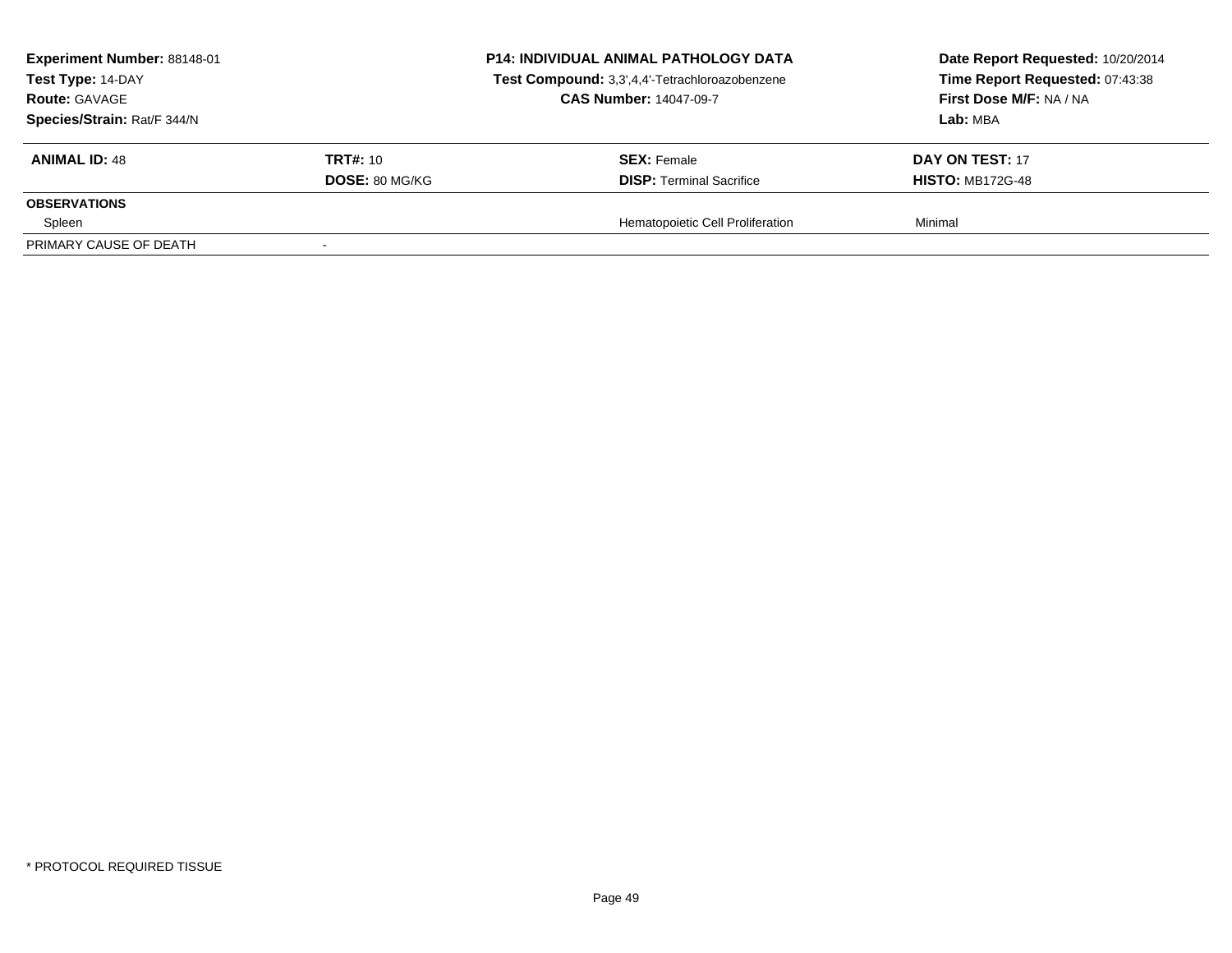| Experiment Number: 88148-01<br>Test Type: 14-DAY<br><b>Route: GAVAGE</b><br>Species/Strain: Rat/F 344/N |                       | <b>P14: INDIVIDUAL ANIMAL PATHOLOGY DATA</b><br>Test Compound: 3,3',4,4'-Tetrachloroazobenzene<br><b>CAS Number: 14047-09-7</b> | Date Report Requested: 10/20/2014<br>Time Report Requested: 07:43:38<br>First Dose M/F: NA / NA<br>Lab: MBA |
|---------------------------------------------------------------------------------------------------------|-----------------------|---------------------------------------------------------------------------------------------------------------------------------|-------------------------------------------------------------------------------------------------------------|
| <b>ANIMAL ID: 49</b>                                                                                    | <b>TRT#:</b> 10       | <b>SEX:</b> Female<br><b>DISP: Terminal Sacrifice</b>                                                                           | DAY ON TEST: 17                                                                                             |
| <b>OBSERVATIONS</b>                                                                                     | <b>DOSE: 80 MG/KG</b> |                                                                                                                                 | <b>HISTO: MB172G-49</b>                                                                                     |
| Spleen<br>PRIMARY CAUSE OF DEATH                                                                        |                       | Hematopoietic Cell Proliferation                                                                                                | Minimal                                                                                                     |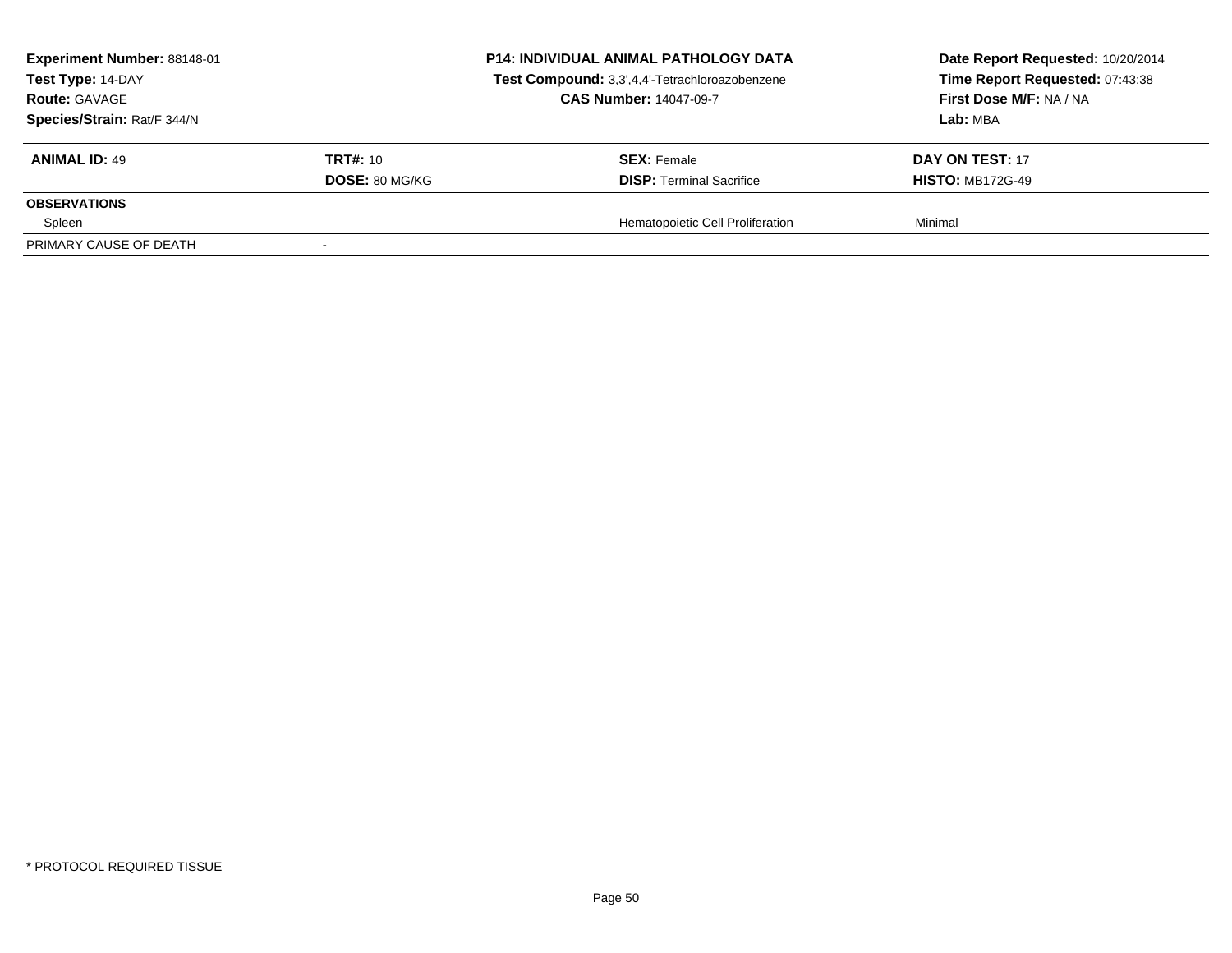| Experiment Number: 88148-01<br>Test Type: 14-DAY<br><b>Route: GAVAGE</b><br>Species/Strain: Rat/F 344/N |                       | <b>P14: INDIVIDUAL ANIMAL PATHOLOGY DATA</b><br>Test Compound: 3,3',4,4'-Tetrachloroazobenzene<br><b>CAS Number: 14047-09-7</b> | Date Report Requested: 10/20/2014<br>Time Report Requested: 07:43:38<br>First Dose M/F: NA / NA<br>Lab: MBA |  |
|---------------------------------------------------------------------------------------------------------|-----------------------|---------------------------------------------------------------------------------------------------------------------------------|-------------------------------------------------------------------------------------------------------------|--|
| <b>ANIMAL ID: 50</b>                                                                                    | <b>TRT#: 10</b>       | <b>SEX: Female</b>                                                                                                              | DAY ON TEST: 17                                                                                             |  |
| <b>OBSERVATIONS</b>                                                                                     | <b>DOSE: 80 MG/KG</b> | <b>DISP: Terminal Sacrifice</b>                                                                                                 | <b>HISTO: MB172G-50</b>                                                                                     |  |
| Spleen                                                                                                  |                       | Hematopoietic Cell Proliferation                                                                                                | Minimal                                                                                                     |  |
| PRIMARY CAUSE OF DEATH                                                                                  |                       |                                                                                                                                 |                                                                                                             |  |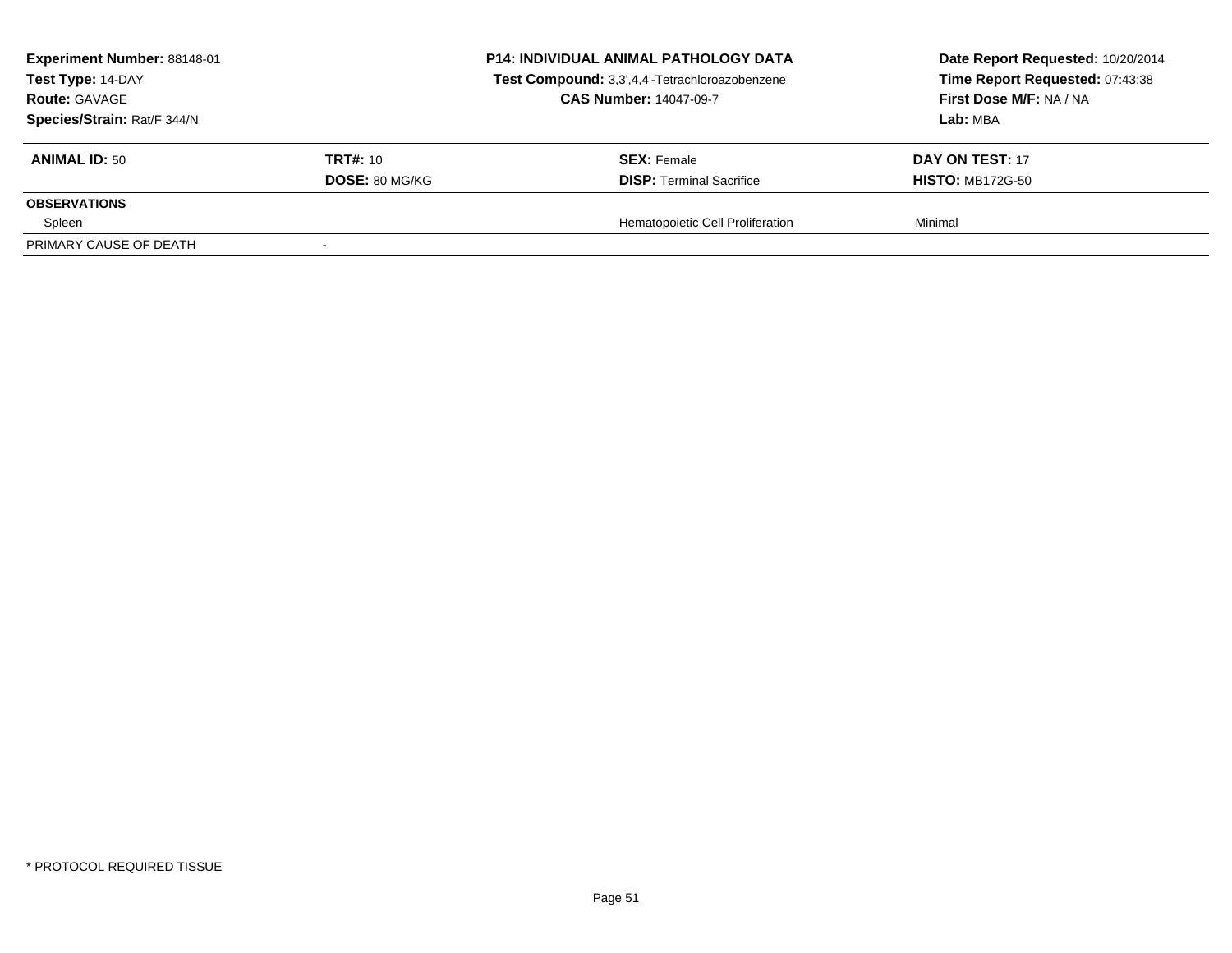| <b>Experiment Number: 88148-01</b><br>Test Type: 14-DAY<br><b>Route: GAVAGE</b><br>Species/Strain: Rat/F 344/N |                        | <b>P14: INDIVIDUAL ANIMAL PATHOLOGY DATA</b><br>Test Compound: 3,3',4,4'-Tetrachloroazobenzene<br><b>CAS Number: 14047-09-7</b> | Date Report Requested: 10/20/2014<br>Time Report Requested: 07:43:38<br>First Dose M/F: NA / NA<br>Lab: MBA |
|----------------------------------------------------------------------------------------------------------------|------------------------|---------------------------------------------------------------------------------------------------------------------------------|-------------------------------------------------------------------------------------------------------------|
| <b>ANIMAL ID: 51</b>                                                                                           | <b>TRT#: 11</b>        | <b>SEX:</b> Female                                                                                                              | DAY ON TEST: 17                                                                                             |
|                                                                                                                | <b>DOSE: 200 MG/KG</b> | <b>DISP: Terminal Sacrifice</b>                                                                                                 | <b>HISTO: MB172G-51</b>                                                                                     |
| <b>OBSERVATIONS</b>                                                                                            |                        |                                                                                                                                 |                                                                                                             |
| Spleen                                                                                                         |                        | Hematopoietic Cell Proliferation                                                                                                | Minimal                                                                                                     |
| PRIMARY CAUSE OF DEATH                                                                                         |                        |                                                                                                                                 |                                                                                                             |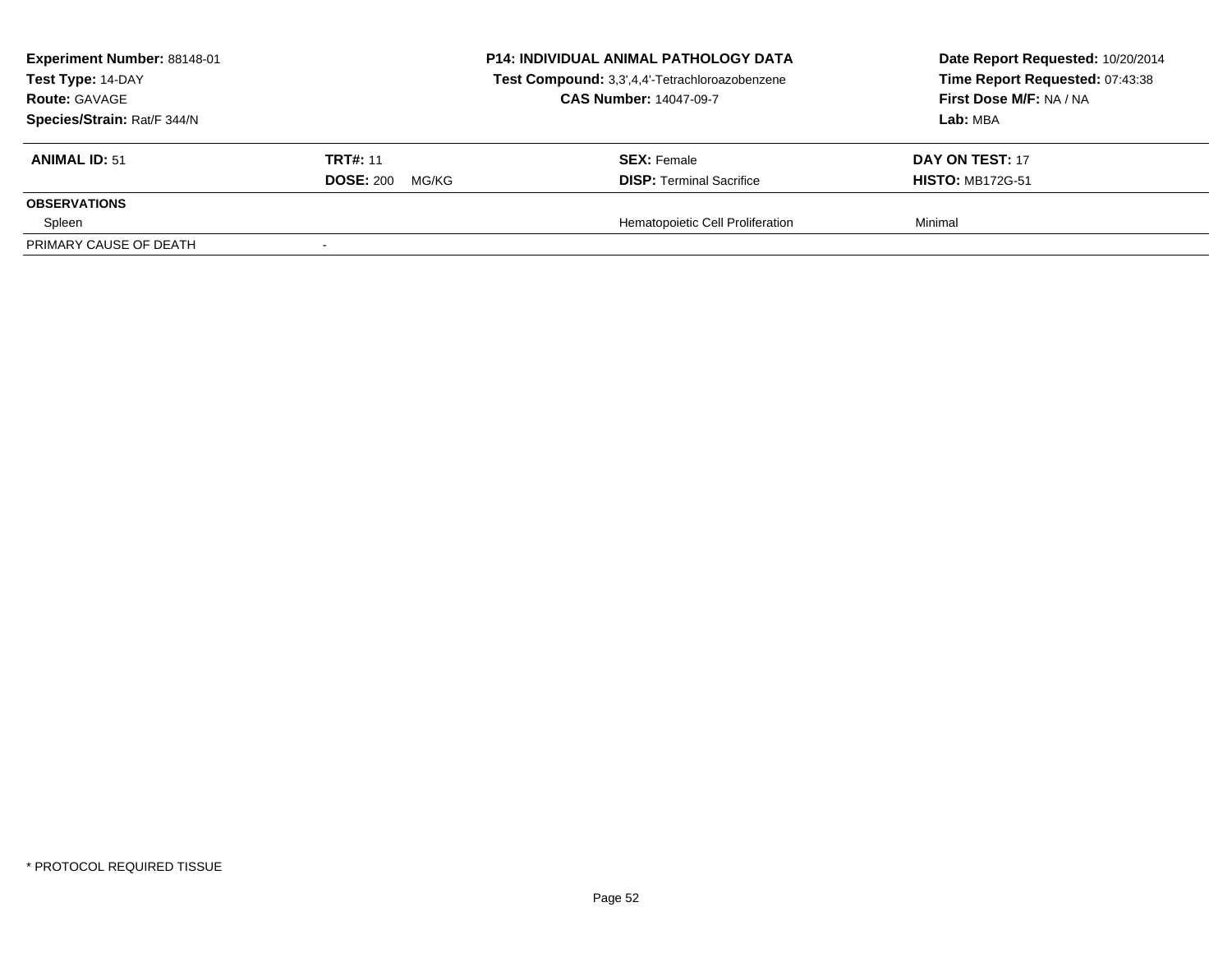| Experiment Number: 88148-01<br>Test Type: 14-DAY<br><b>Route: GAVAGE</b><br>Species/Strain: Rat/F 344/N |                                              | <b>P14: INDIVIDUAL ANIMAL PATHOLOGY DATA</b><br>Test Compound: 3,3',4,4'-Tetrachloroazobenzene<br><b>CAS Number: 14047-09-7</b> | Date Report Requested: 10/20/2014<br>Time Report Requested: 07:43:38<br>First Dose M/F: NA / NA<br>Lab: MBA |
|---------------------------------------------------------------------------------------------------------|----------------------------------------------|---------------------------------------------------------------------------------------------------------------------------------|-------------------------------------------------------------------------------------------------------------|
| <b>ANIMAL ID: 52</b>                                                                                    | <b>TRT#: 11</b><br><b>DOSE: 200</b><br>MG/KG | <b>SEX: Female</b><br><b>DISP:</b> Terminal Sacrifice                                                                           | DAY ON TEST: 17<br><b>HISTO: MB172G-52</b>                                                                  |
| <b>OBSERVATIONS</b>                                                                                     |                                              |                                                                                                                                 |                                                                                                             |
| Liver                                                                                                   |                                              | Hepatodiaphragmatic Nodule                                                                                                      | Mild                                                                                                        |
| [Hepatodiaphragmatic Nodule TGLS = 1-2]                                                                 |                                              |                                                                                                                                 |                                                                                                             |
| Spleen                                                                                                  |                                              | Hematopoietic Cell Proliferation                                                                                                | Minimal                                                                                                     |
| PRIMARY CAUSE OF DEATH                                                                                  |                                              |                                                                                                                                 |                                                                                                             |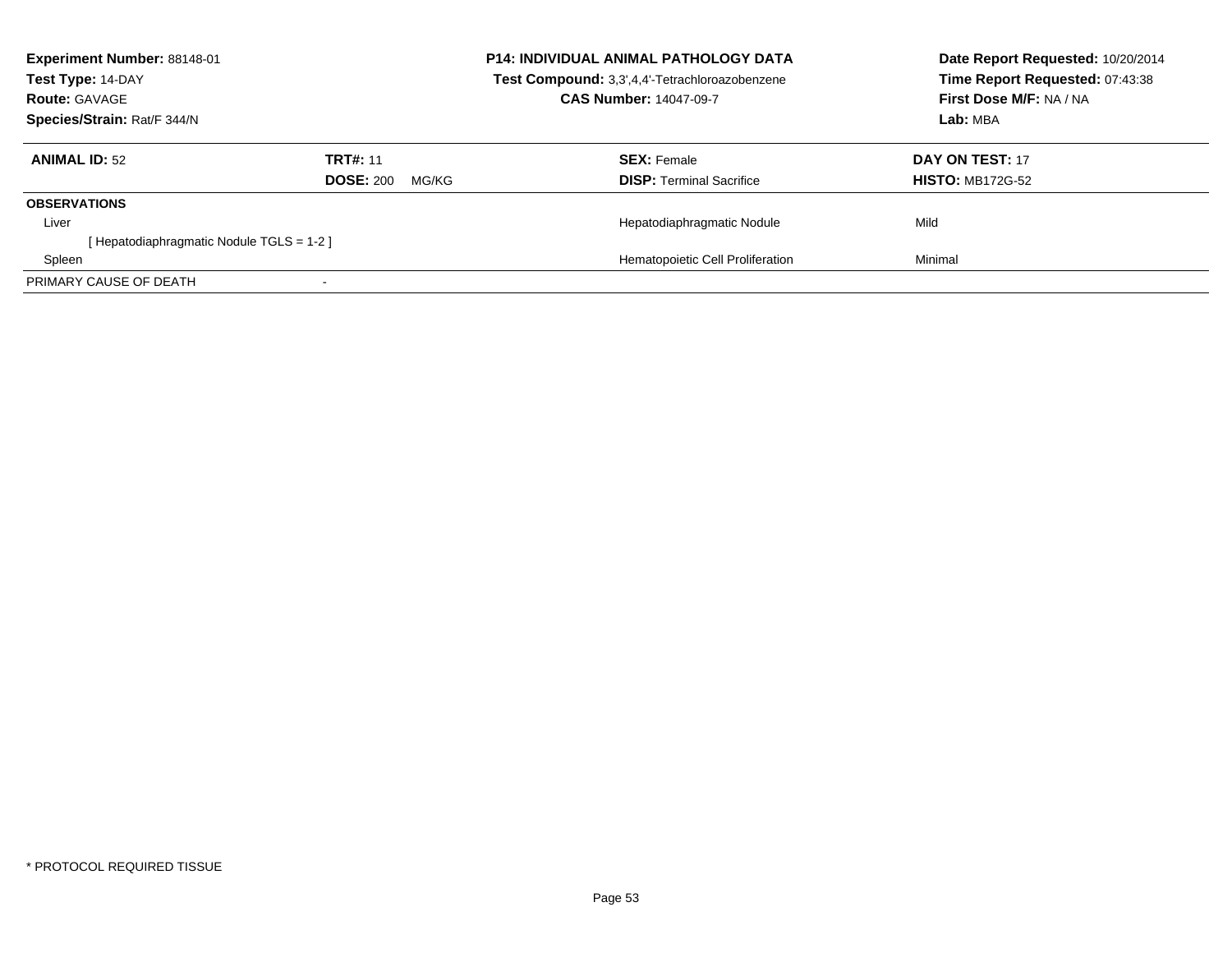|                 | <b>P14: INDIVIDUAL ANIMAL PATHOLOGY DATA</b><br>Test Compound: 3,3',4,4'-Tetrachloroazobenzene<br><b>CAS Number: 14047-09-7</b> | Date Report Requested: 10/20/2014<br>Time Report Requested: 07:43:38<br>First Dose M/F: NA / NA<br>Lab: MBA |
|-----------------|---------------------------------------------------------------------------------------------------------------------------------|-------------------------------------------------------------------------------------------------------------|
| <b>TRT#: 11</b> | <b>SEX: Female</b>                                                                                                              | DAY ON TEST: 17<br><b>HISTO: MB172G-53</b>                                                                  |
|                 |                                                                                                                                 |                                                                                                             |
|                 |                                                                                                                                 | Minimal                                                                                                     |
|                 | <b>DOSE: 200</b><br>MG/KG                                                                                                       | <b>DISP: Terminal Sacrifice</b><br>Hematopoietic Cell Proliferation                                         |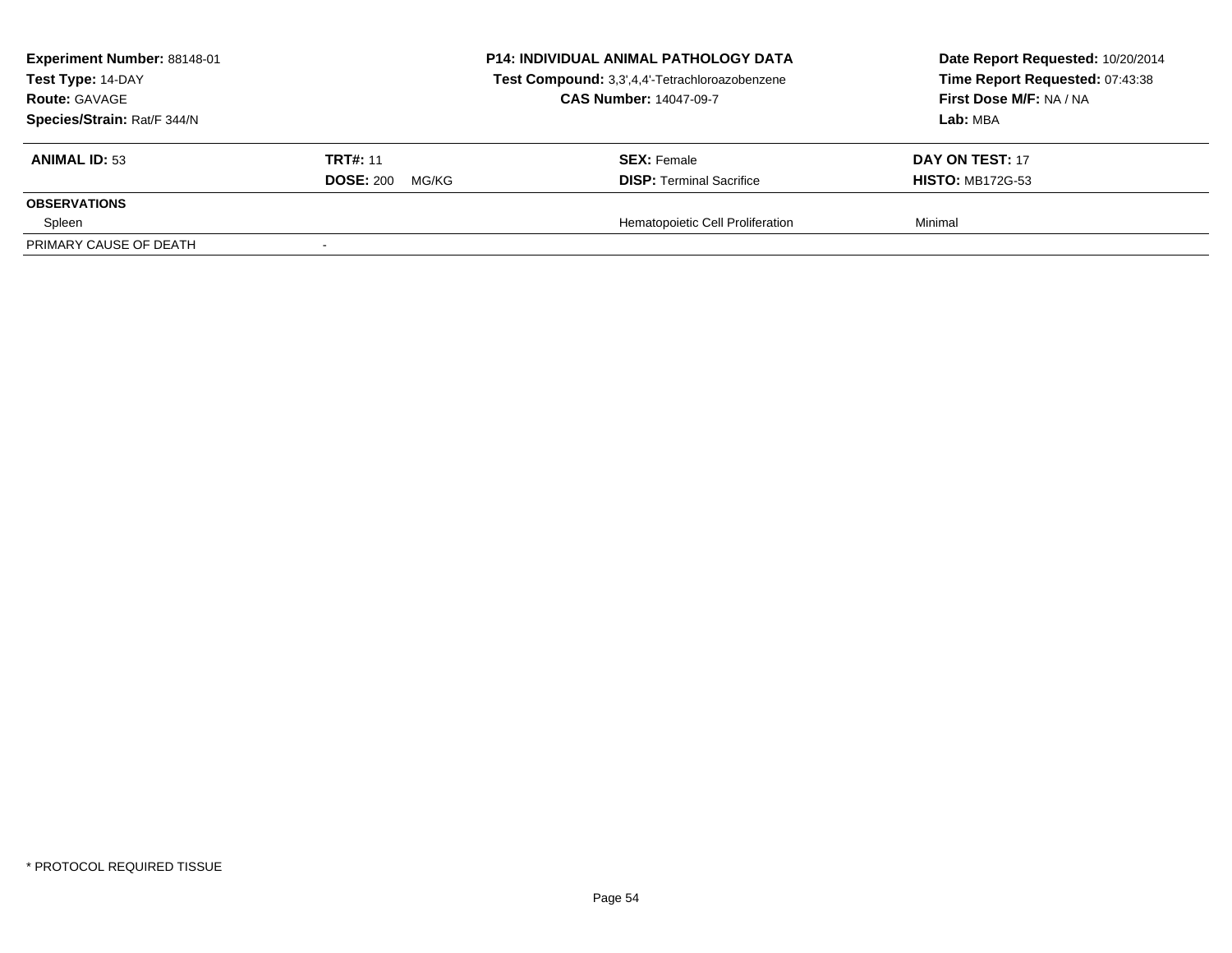| Experiment Number: 88148-01<br>Test Type: 14-DAY<br><b>Route: GAVAGE</b><br>Species/Strain: Rat/F 344/N |                                              | <b>P14: INDIVIDUAL ANIMAL PATHOLOGY DATA</b><br>Test Compound: 3,3',4,4'-Tetrachloroazobenzene<br><b>CAS Number: 14047-09-7</b> | Date Report Requested: 10/20/2014<br>Time Report Requested: 07:43:38<br>First Dose M/F: NA / NA<br>Lab: MBA |
|---------------------------------------------------------------------------------------------------------|----------------------------------------------|---------------------------------------------------------------------------------------------------------------------------------|-------------------------------------------------------------------------------------------------------------|
| <b>ANIMAL ID: 54</b>                                                                                    | <b>TRT#: 11</b><br><b>DOSE: 200</b><br>MG/KG | <b>SEX: Female</b><br><b>DISP: Terminal Sacrifice</b>                                                                           | DAY ON TEST: 17<br><b>HISTO: MB172G-54</b>                                                                  |
| <b>OBSERVATIONS</b>                                                                                     |                                              |                                                                                                                                 |                                                                                                             |
| Spleen<br>PRIMARY CAUSE OF DEATH                                                                        |                                              | Hematopoietic Cell Proliferation                                                                                                | Minimal                                                                                                     |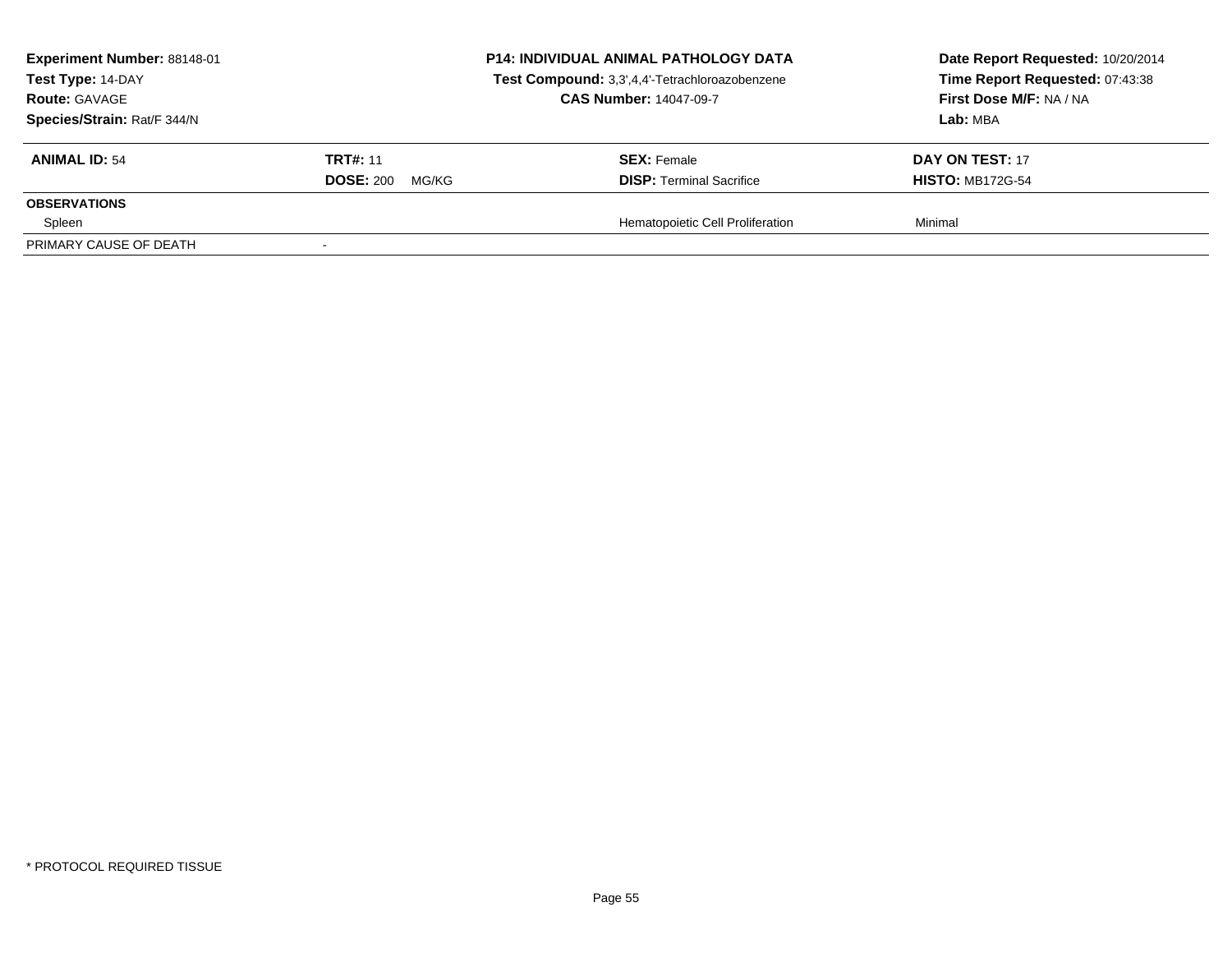| Experiment Number: 88148-01<br>Test Type: 14-DAY<br><b>Route: GAVAGE</b><br>Species/Strain: Rat/F 344/N |                                              | <b>P14: INDIVIDUAL ANIMAL PATHOLOGY DATA</b><br>Test Compound: 3,3',4,4'-Tetrachloroazobenzene<br><b>CAS Number: 14047-09-7</b> | Date Report Requested: 10/20/2014<br>Time Report Requested: 07:43:38<br>First Dose M/F: NA / NA<br>Lab: MBA |
|---------------------------------------------------------------------------------------------------------|----------------------------------------------|---------------------------------------------------------------------------------------------------------------------------------|-------------------------------------------------------------------------------------------------------------|
| <b>ANIMAL ID: 55</b>                                                                                    | <b>TRT#: 11</b><br><b>DOSE: 200</b><br>MG/KG | <b>SEX: Female</b><br><b>DISP: Terminal Sacrifice</b>                                                                           | DAY ON TEST: 17<br><b>HISTO: MB172G-55</b>                                                                  |
| <b>OBSERVATIONS</b>                                                                                     |                                              |                                                                                                                                 |                                                                                                             |
| Spleen<br>PRIMARY CAUSE OF DEATH                                                                        |                                              | Hematopoietic Cell Proliferation                                                                                                | Minimal                                                                                                     |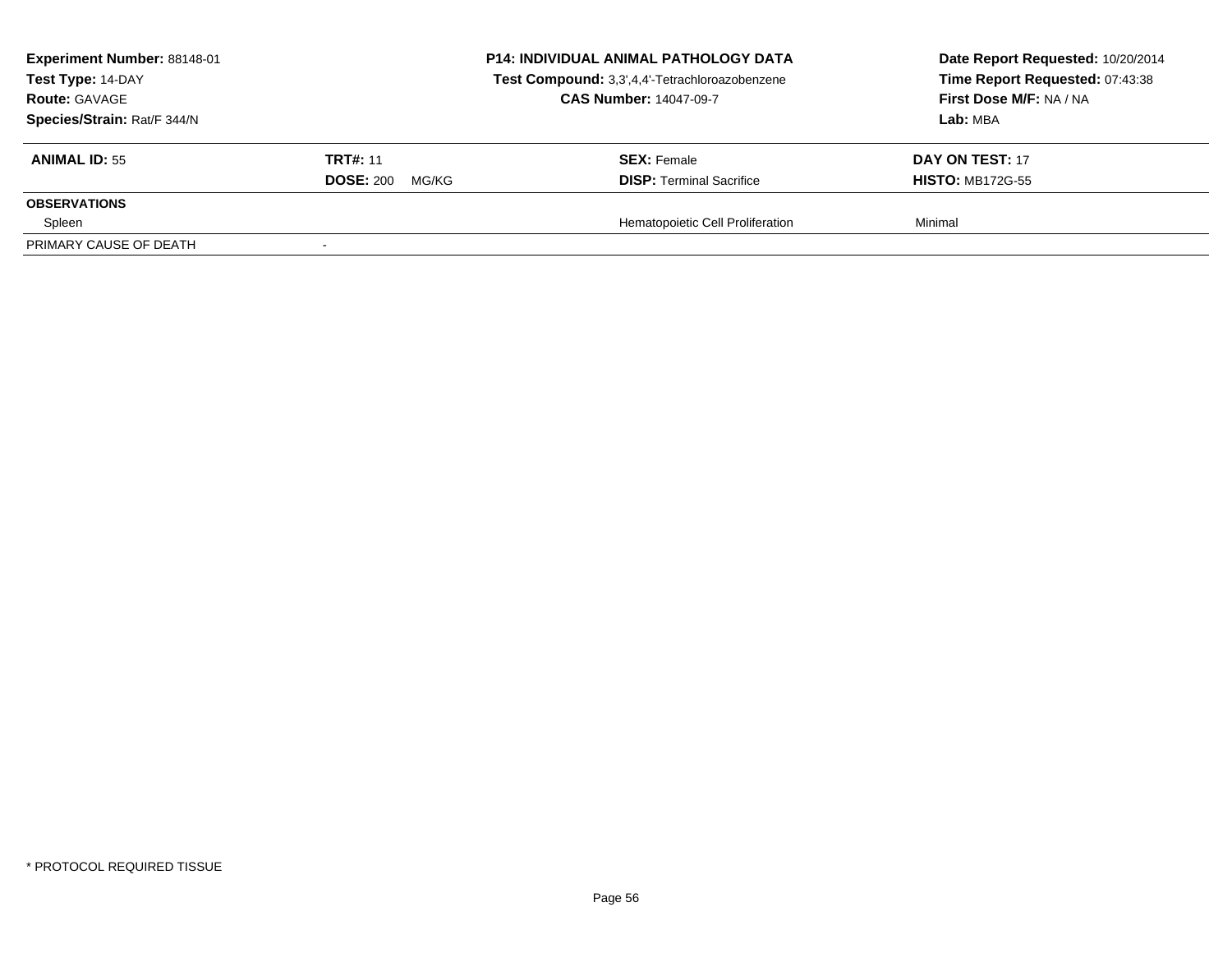| Experiment Number: 88148-01<br>Test Type: 14-DAY<br><b>Route: GAVAGE</b><br>Species/Strain: Rat/F 344/N | <b>P14: INDIVIDUAL ANIMAL PATHOLOGY DATA</b><br>Test Compound: 3,3',4,4'-Tetrachloroazobenzene<br><b>CAS Number: 14047-09-7</b> |                                   | Date Report Requested: 10/20/2014<br>Time Report Requested: 07:43:38<br>First Dose M/F: NA / NA<br>Lab: MBA |
|---------------------------------------------------------------------------------------------------------|---------------------------------------------------------------------------------------------------------------------------------|-----------------------------------|-------------------------------------------------------------------------------------------------------------|
| <b>ANIMAL ID: 56</b>                                                                                    | <b>TRT#: 12</b>                                                                                                                 | <b>SEX: Female</b>                | <b>DAY ON TEST: 17</b>                                                                                      |
|                                                                                                         | <b>DOSE: 500</b><br>MG/KG                                                                                                       | <b>DISP:</b> Terminal Sacrifice   | <b>HISTO: MB172G-56</b>                                                                                     |
|                                                                                                         |                                                                                                                                 | ORGAN AND ACCOUNTABLE SITE STATUS |                                                                                                             |
| <b>NORMAL</b>                                                                                           |                                                                                                                                 |                                   |                                                                                                             |
| * Liver                                                                                                 | * Lymph Node, Mesenteric                                                                                                        | * Stomach, Forestomach            | * Stomach, Glandular                                                                                        |
| <b>OBSERVATIONS</b>                                                                                     |                                                                                                                                 |                                   |                                                                                                             |
| * Kidney                                                                                                |                                                                                                                                 | Nephropathy                       | Chronic, Minimal                                                                                            |
| * Spleen                                                                                                |                                                                                                                                 | Hematopoietic Cell Proliferation  | Minimal                                                                                                     |
| * Thymus                                                                                                | Thymocyte                                                                                                                       | Atrophy                           | Minimal                                                                                                     |
| PRIMARY CAUSE OF DEATH                                                                                  |                                                                                                                                 |                                   |                                                                                                             |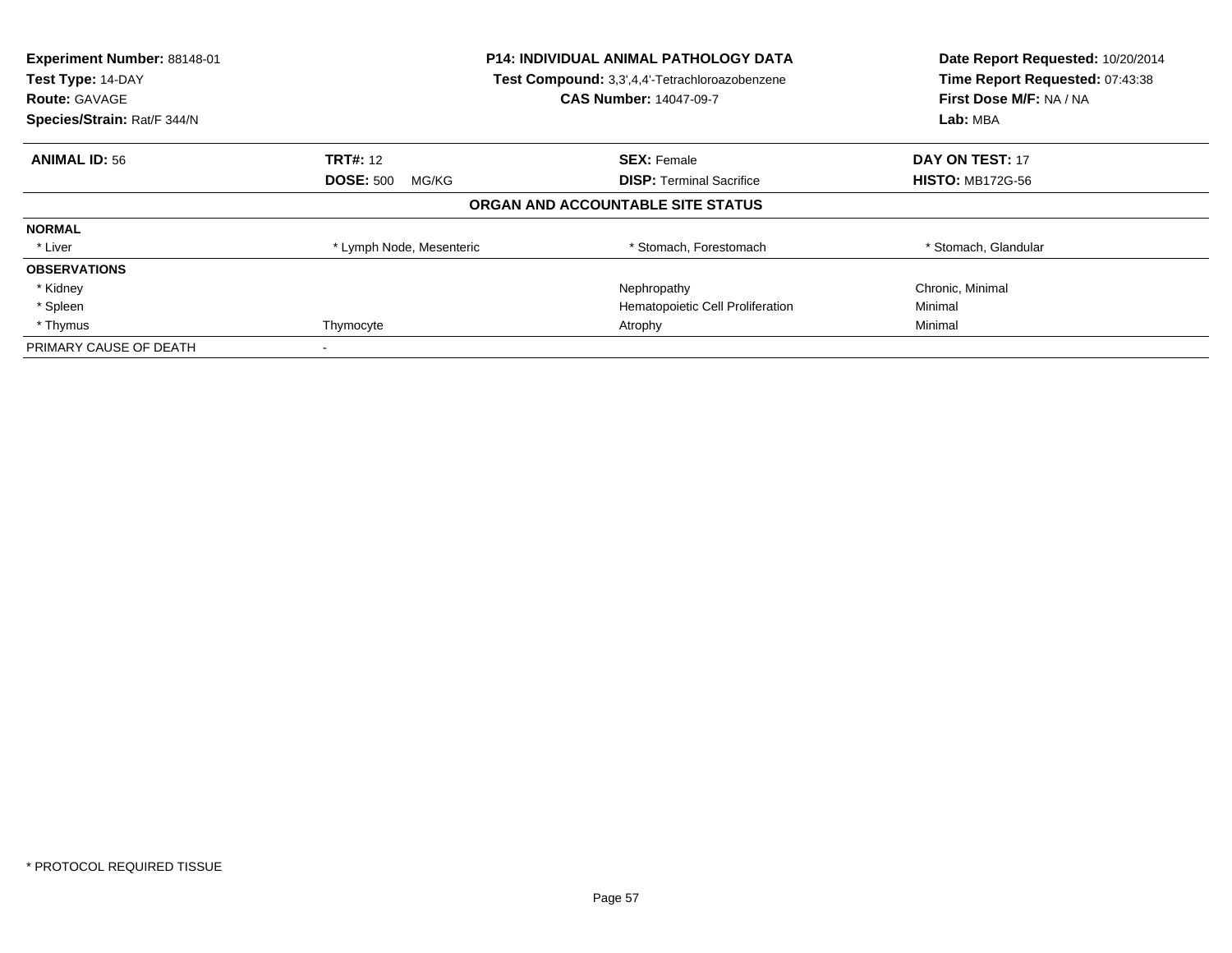| <b>P14: INDIVIDUAL ANIMAL PATHOLOGY DATA</b><br><b>Experiment Number: 88148-01</b><br>Test Type: 14-DAY<br>Test Compound: 3,3',4,4'-Tetrachloroazobenzene |                           |                                   | Date Report Requested: 10/20/2014 |
|-----------------------------------------------------------------------------------------------------------------------------------------------------------|---------------------------|-----------------------------------|-----------------------------------|
|                                                                                                                                                           |                           |                                   | Time Report Requested: 07:43:38   |
| <b>Route: GAVAGE</b>                                                                                                                                      |                           | <b>CAS Number: 14047-09-7</b>     | First Dose M/F: NA / NA           |
| Species/Strain: Rat/F 344/N                                                                                                                               |                           |                                   | Lab: MBA                          |
| <b>ANIMAL ID: 57</b>                                                                                                                                      | <b>TRT#: 12</b>           | <b>SEX: Female</b>                | DAY ON TEST: 17                   |
|                                                                                                                                                           | <b>DOSE: 500</b><br>MG/KG | <b>DISP: Terminal Sacrifice</b>   | <b>HISTO: MB172G-57</b>           |
|                                                                                                                                                           |                           | ORGAN AND ACCOUNTABLE SITE STATUS |                                   |
| <b>NORMAL</b>                                                                                                                                             |                           |                                   |                                   |
| * Liver                                                                                                                                                   | * Lymph Node, Mesenteric  | * Stomach, Forestomach            | * Stomach, Glandular              |
| * Thymus                                                                                                                                                  |                           |                                   |                                   |
| <b>OBSERVATIONS</b>                                                                                                                                       |                           |                                   |                                   |
| * Kidney                                                                                                                                                  |                           | Mineralization                    | Minimal                           |
| Ovary                                                                                                                                                     |                           | Cyst                              | Mild                              |
| $[Cyst TGLS = 1-4]$                                                                                                                                       |                           |                                   |                                   |
| * Spleen                                                                                                                                                  |                           | Hematopoietic Cell Proliferation  | Minimal                           |
| PRIMARY CAUSE OF DEATH                                                                                                                                    |                           |                                   |                                   |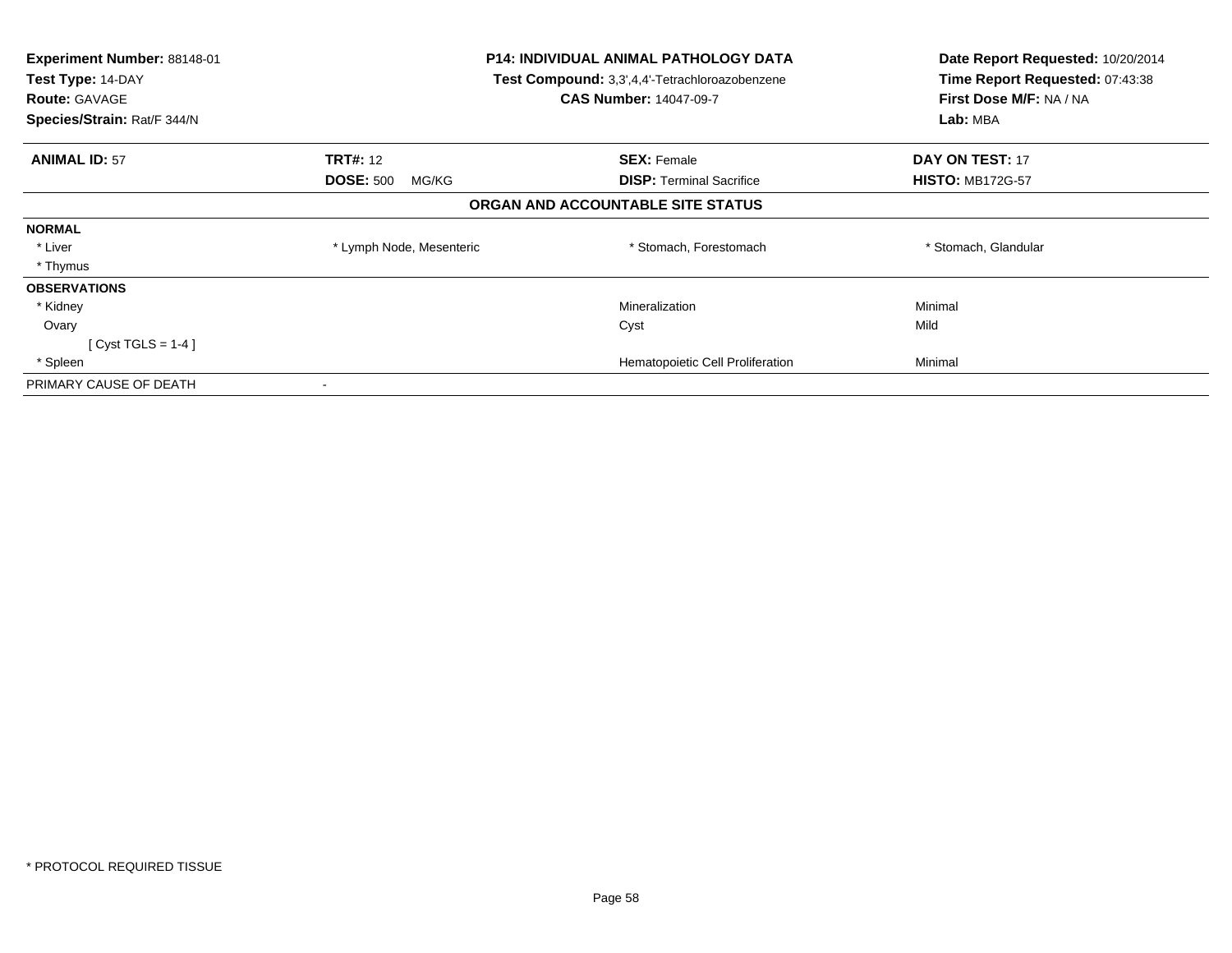| Experiment Number: 88148-01<br>Test Type: 14-DAY<br><b>Route: GAVAGE</b><br>Species/Strain: Rat/F 344/N | <b>P14: INDIVIDUAL ANIMAL PATHOLOGY DATA</b><br>Test Compound: 3,3',4,4'-Tetrachloroazobenzene<br><b>CAS Number: 14047-09-7</b> |                                   | Date Report Requested: 10/20/2014<br>Time Report Requested: 07:43:38<br>First Dose M/F: NA / NA<br>Lab: MBA |
|---------------------------------------------------------------------------------------------------------|---------------------------------------------------------------------------------------------------------------------------------|-----------------------------------|-------------------------------------------------------------------------------------------------------------|
| <b>ANIMAL ID: 58</b>                                                                                    | <b>TRT#: 12</b>                                                                                                                 | <b>SEX: Female</b>                | <b>DAY ON TEST: 17</b>                                                                                      |
|                                                                                                         | <b>DOSE: 500</b><br>MG/KG                                                                                                       | <b>DISP:</b> Terminal Sacrifice   | <b>HISTO: MB172G-58</b>                                                                                     |
|                                                                                                         |                                                                                                                                 | ORGAN AND ACCOUNTABLE SITE STATUS |                                                                                                             |
| <b>NORMAL</b>                                                                                           |                                                                                                                                 |                                   |                                                                                                             |
| * Liver                                                                                                 | * Lymph Node, Mesenteric                                                                                                        | * Stomach, Forestomach            | * Stomach, Glandular                                                                                        |
| * Thymus                                                                                                |                                                                                                                                 |                                   |                                                                                                             |
| <b>OBSERVATIONS</b>                                                                                     |                                                                                                                                 |                                   |                                                                                                             |
| * Kidney                                                                                                |                                                                                                                                 | Nephropathy                       | Chronic, Minimal                                                                                            |
| * Spleen                                                                                                |                                                                                                                                 | Hematopoietic Cell Proliferation  | Minimal                                                                                                     |
| PRIMARY CAUSE OF DEATH                                                                                  |                                                                                                                                 |                                   |                                                                                                             |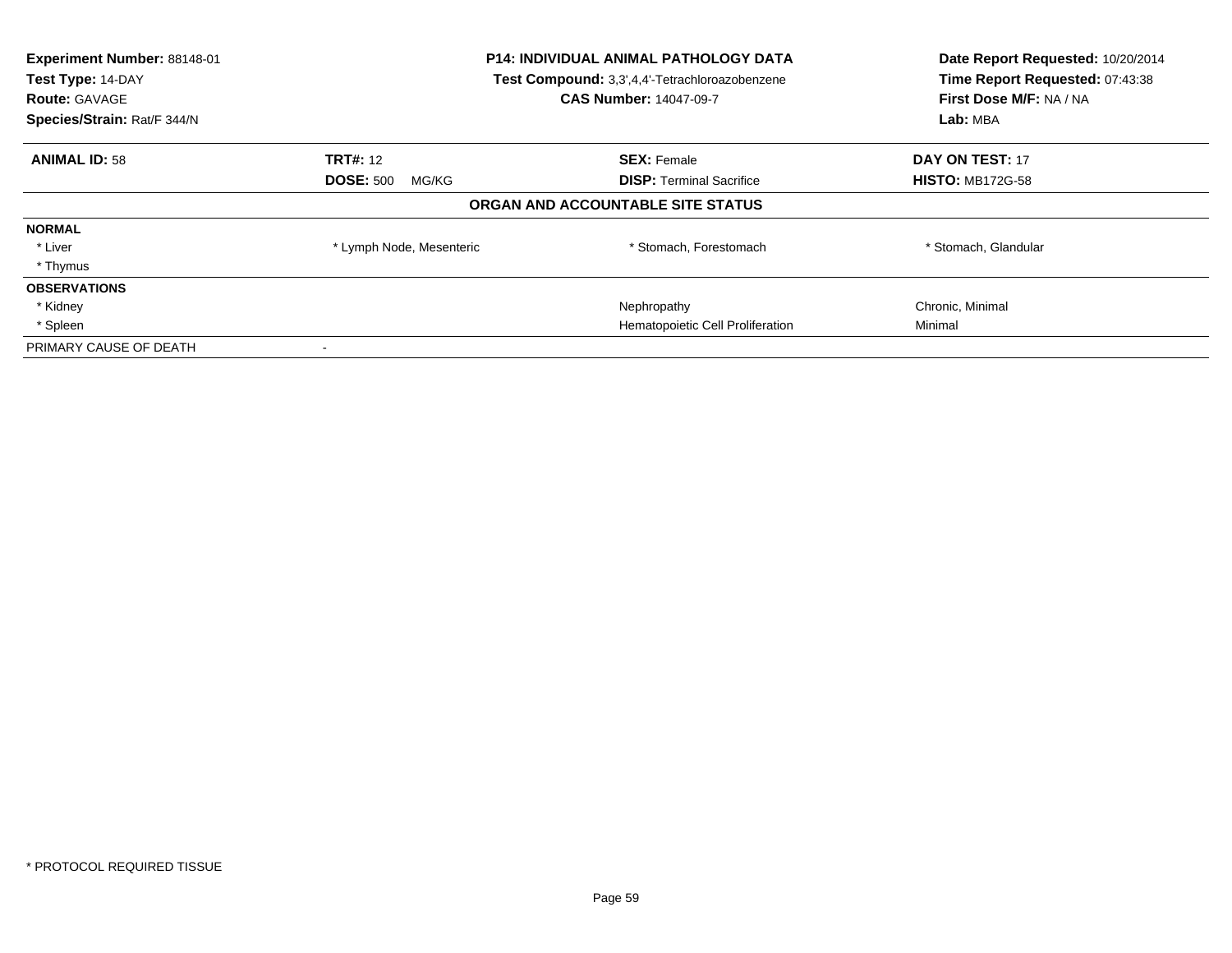| Experiment Number: 88148-01<br>Test Type: 14-DAY<br><b>Route: GAVAGE</b><br>Species/Strain: Rat/F 344/N | <b>P14: INDIVIDUAL ANIMAL PATHOLOGY DATA</b><br>Test Compound: 3,3',4,4'-Tetrachloroazobenzene<br><b>CAS Number: 14047-09-7</b> |                                   | Date Report Requested: 10/20/2014<br>Time Report Requested: 07:43:38<br>First Dose M/F: NA / NA<br>Lab: MBA |
|---------------------------------------------------------------------------------------------------------|---------------------------------------------------------------------------------------------------------------------------------|-----------------------------------|-------------------------------------------------------------------------------------------------------------|
| <b>ANIMAL ID: 59</b>                                                                                    | <b>TRT#: 12</b>                                                                                                                 | <b>SEX: Female</b>                | <b>DAY ON TEST: 17</b>                                                                                      |
|                                                                                                         | <b>DOSE: 500</b><br>MG/KG                                                                                                       | <b>DISP:</b> Terminal Sacrifice   | <b>HISTO: MB172G-59</b>                                                                                     |
|                                                                                                         |                                                                                                                                 | ORGAN AND ACCOUNTABLE SITE STATUS |                                                                                                             |
| <b>NORMAL</b>                                                                                           |                                                                                                                                 |                                   |                                                                                                             |
| * Liver                                                                                                 | * Lymph Node, Mesenteric                                                                                                        | * Stomach, Forestomach            | * Stomach, Glandular                                                                                        |
| * Thymus                                                                                                |                                                                                                                                 |                                   |                                                                                                             |
| <b>OBSERVATIONS</b>                                                                                     |                                                                                                                                 |                                   |                                                                                                             |
| * Kidney                                                                                                |                                                                                                                                 | Nephropathy                       | Chronic, Minimal                                                                                            |
| * Spleen                                                                                                |                                                                                                                                 | Hematopoietic Cell Proliferation  | Minimal                                                                                                     |
| PRIMARY CAUSE OF DEATH                                                                                  |                                                                                                                                 |                                   |                                                                                                             |